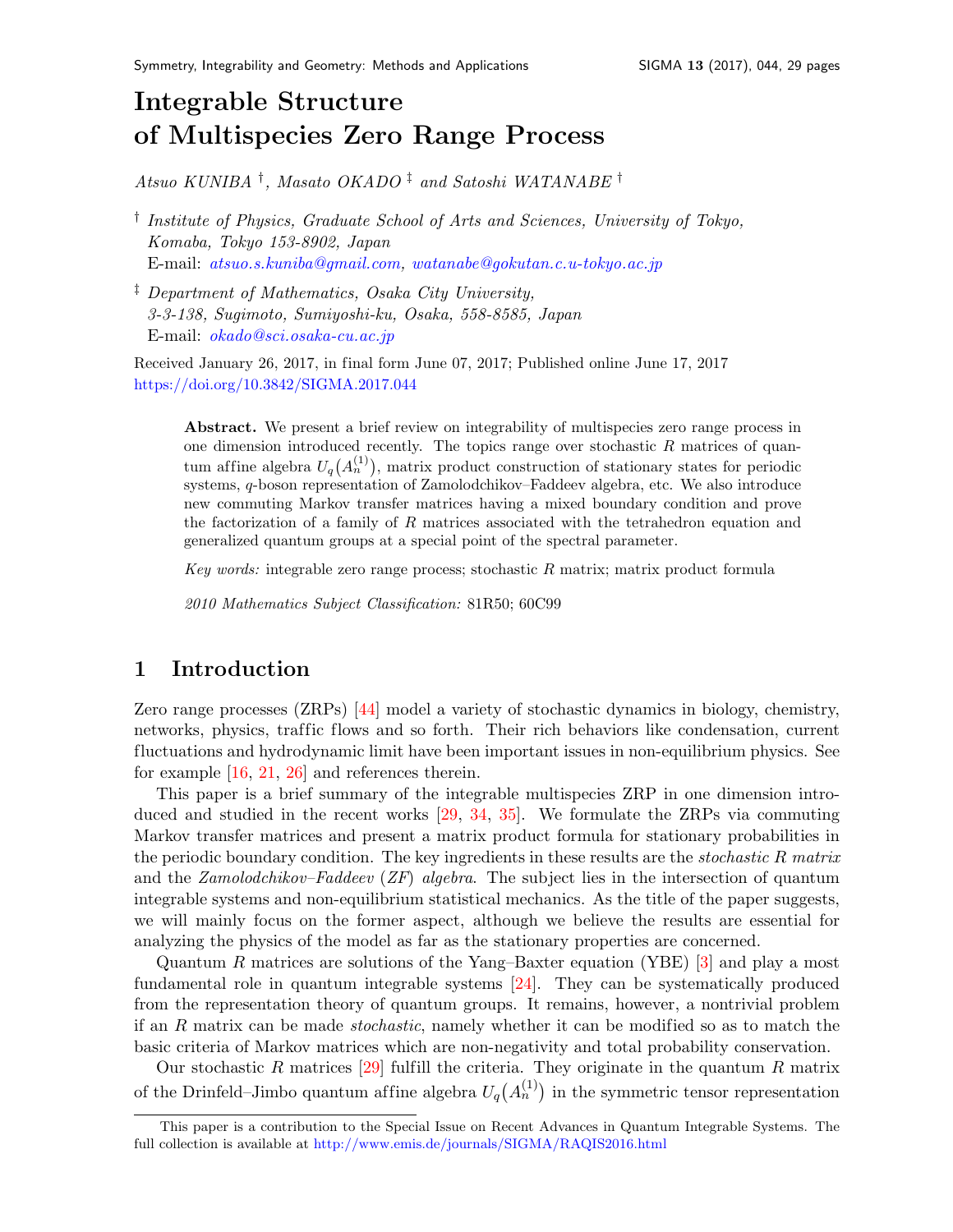of general degree. Plainly, they are of type  $A$  with arbitrary rank and spin, covering many examples that had been known earlier. Being higher in rank and being analytically continued in spin, it leads to systems with many kinds of particles allowing arbitrarily multiple occupancy at each lattice site, which are characteristic to multispecies ZRPs. These features are reviewed in Sections [2](#page-2-0) and [3](#page-6-0) based on [\[29\]](#page-28-2). Sections [2.3](#page-5-0) and [3.2](#page-8-0) also include ZRPs with a new mixed boundary condition.

In Sections [4](#page-10-0) and [5](#page-13-0) we turn to the stationary probabilities  $\mathbb{P}(\sigma_1,\ldots,\sigma_L)$  of a given configuration  $(\sigma_1,\ldots,\sigma_L) \in (\mathbb{Z}_{\geq 0}^n)^L$  in the ZRPs with the periodic boundary condition. Here n and L are the numbers of the species of particles and lattice sites, respectively. We seek the matrix product formula

$$
\mathbb{P}(\sigma_1,\ldots,\sigma_L)=\text{Tr}(X_{\sigma_1}(\mu_1)\cdots X_{\sigma_L}(\mu_L))
$$

in terms of a collection of operators  $X(\mu) = (X_{\alpha}(\mu))_{\alpha \in \mathbb{Z}_{\geq 0}^n}$  that satisfy the ZF algebra

$$
X(\mu) \otimes X(\lambda) = \check{\mathcal{S}}(\lambda, \mu) [X(\lambda) \otimes X(\mu)].
$$

It contains the stochastic R matrix  $\check{S}(\lambda, \mu)$  as the structure function. Here  $\lambda, \mu$  can be understood as generic parameters as long as algebraic aspects are concerned, but they are restricted to real numbers in a certain range in the application to the ZRP.

The ZF algebra, originally introduced in the factorized scattering theories in  $(1+1)$  dimension [\[18,](#page-27-4) [51\]](#page-28-5), has penetrated into the matrix product method in integrable Markov processes in various guises since the 90's. See general remarks in Section [5.1](#page-13-1) and also  $\left[1, 6, 10, 14, 41\right]$  $\left[1, 6, 10, 14, 41\right]$  $\left[1, 6, 10, 14, 41\right]$  $\left[1, 6, 10, 14, 41\right]$  $\left[1, 6, 10, 14, 41\right]$  $\left[1, 6, 10, 14, 41\right]$  $\left[1, 6, 10, 14, 41\right]$ .

We will review a  $q$ -boson representation of the ZF algebra obtained in [\[34,](#page-28-3) [35\]](#page-28-4). The simplest nontrivial case is  $n = 2$  for which it is

$$
X_{\alpha_1,\alpha_2}(\mu) = \frac{\mu^{-\alpha_1-\alpha_2}(\mu;q)_{\alpha_1+\alpha_2}}{(q;q)_{\alpha_1}(q;q)_{\alpha_2}} \frac{(\mathbf{b};q)_{\infty}}{(\mu^{-1}\mathbf{b};q)_{\infty}} \mathbf{k}^{\alpha_2} \mathbf{c}^{\alpha_1},
$$

where  $\mathbf{b}$ ,  $\mathbf{c}$ ,  $\mathbf{k}$  are q-boson creation, annihilation and number operators on the Fock space and  $(z;q)_m = \prod^{m-1}$  $i=0$  $(1 - zq<sup>i</sup>)$  is the q-shifted factorial. For general n, the matrix product operator  $X_{\alpha}(\mu)$  acts on the tensor product of  $\frac{1}{2}n(n-1)$  Fock spaces. There are numerous matrix product formulas in terms of bosons known in the literature, most typically for the exclusion processes. See  $[1, 6, 14, 15, 30, 40]$  $[1, 6, 14, 15, 30, 40]$  $[1, 6, 14, 15, 30, 40]$  $[1, 6, 14, 15, 30, 40]$  $[1, 6, 14, 15, 30, 40]$  $[1, 6, 14, 15, 30, 40]$  $[1, 6, 14, 15, 30, 40]$  $[1, 6, 14, 15, 30, 40]$  $[1, 6, 14, 15, 30, 40]$  $[1, 6, 14, 15, 30, 40]$  for example and references therein. Our result (Theorem [5.2\)](#page-17-0) is the first example distinct from them involving a quantum dilogarithm type *infinite product* of q-bosons.

One of the key facts in our approach is the explicit factorized formula  $(2.8)$  of an R matrix of  $U_q(A_n^{(1)})$  at a special point of the spectral parameter. In the last Section [6](#page-18-0) we seek a similar result for a family of R matrices associated with the generalized quantum groups labeled by  $(\epsilon_1,\ldots,\epsilon_{n+1}) \in \{0,1\}^{n+1}$ . They are constructed from  $(n+1)$ -fold product of the solutions to the tetrahedron equation [\[50\]](#page-28-9), a three-dimensional (3D) generalization of the YBE, called 3D R ( $\epsilon_i = 0$ ) and 3D L ( $\epsilon_i = 1$ ) [\[36\]](#page-28-10). The stochastic R matrix in Sections [2–](#page-2-0)[5](#page-13-0) originates in the special case  $\epsilon_1 = \cdots = \epsilon_{n+1} = 0$ . We present the Serre type relations of the relevant generalized quantum groups explicitly and prove a similar factorized formula for  $(\epsilon_1, \ldots, \epsilon_{n+1})$  of the form  $(1^{\kappa}, 0^{n+1-\kappa})$   $(0 \leq \kappa \leq n+1)$ . These results are new. Their application is yet to be explored.

The layout of the paper is as follows. In Section [2](#page-2-0) we recall two kinds of stochastic  $R$  matrices  $S(z)$  and  $S(\lambda, \mu)$ , and construct several kinds of commuting transfer matrices from them. In Section [3](#page-6-0) we specialize these transfer matrices to formulate integrable multispecies ZRPs. They include discrete and continuous time models with both periodic and mixed boundary conditions. The latter is new. In Section [4](#page-10-0) stationary states of these ZRPs are studied, and its matrix product construction is linked to the ZF algebra for the models with periodic boundary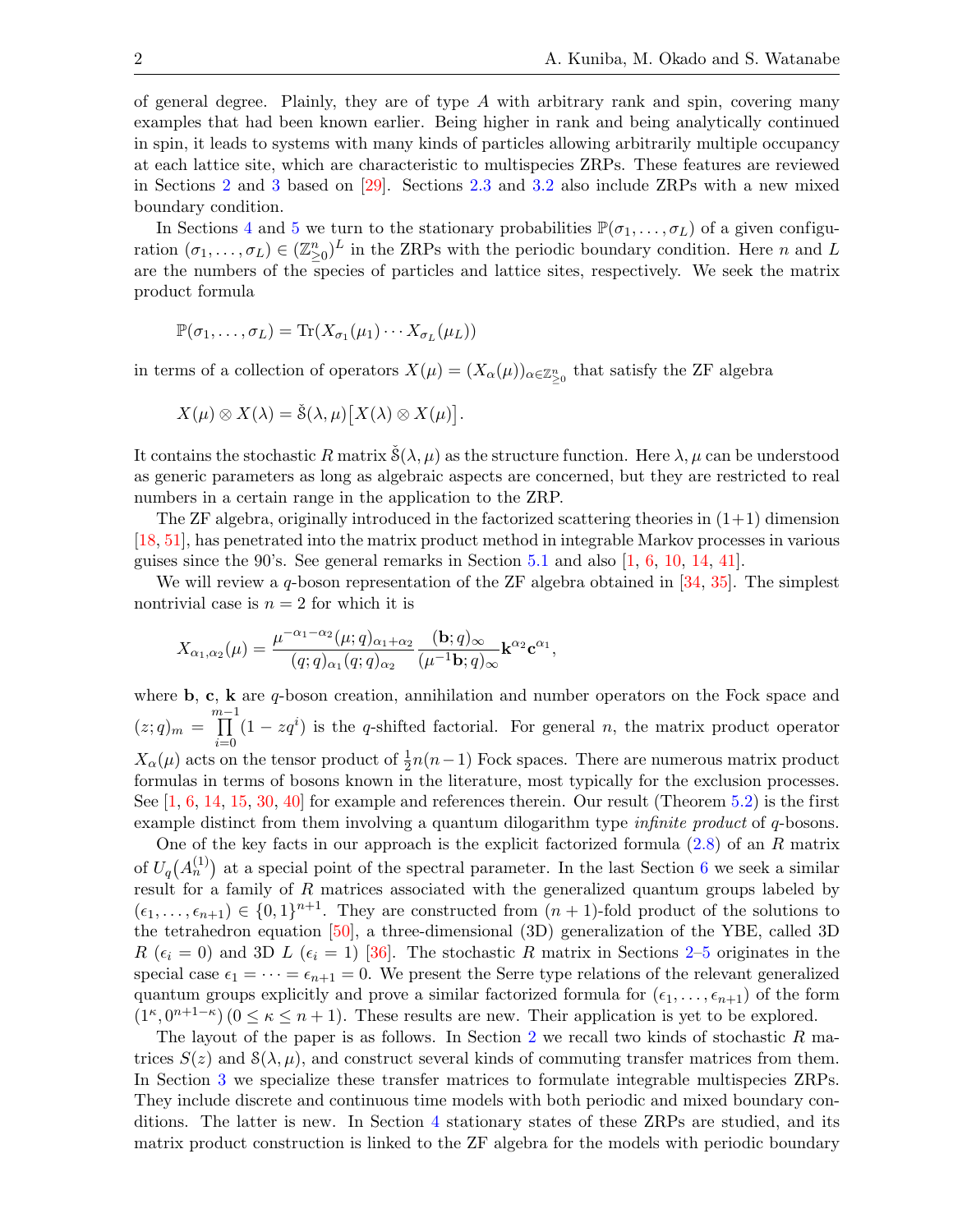condition. In Section [5](#page-13-0) we make general remarks on ZF algebra and give a  $q$ -boson representation when the structure function is the stochastic R matrix  $\mathcal{S}(\lambda, \mu)$ . It yields the stationary probabilities in the matrix product form for the associated n-species ZRP. This part is a review of  $[34, 35]$  $[34, 35]$ . In Section [6](#page-18-0) we extend the factorization  $(2.8)$  to the R matrices for a class of generalized quantum groups. The result is presented with some background connected to the tetrahedron equation [\[36\]](#page-28-10). Section [7](#page-24-0) is a short summary. Appendix [A](#page-25-0) contains the explicit form of the quantum R matrix for the generalized quantum group  $\mathcal{U}_A(1,1,0)$ .

Throughout the paper we use the notation  $\mathbb{Z}_n = \mathbb{Z}/n\mathbb{Z}$ ,  $\theta(\text{true}) = 1$ ,  $\theta(\text{false}) = 0$ , the q-shifted factorial  $(z)_m = (z;q)_m = \prod_{m=1}^{m-1}$  $j=0$  $(1 - zq^j)$  and the q-binomial  $\binom{m}{k}_q = \theta(k \in [0, m]) \frac{(q)_m}{(q)_k (q)_{m-k}}$ . The symbols  $(z)<sub>m</sub>$  appearing in this paper always mean  $(z; q)<sub>m</sub>$ . For integer arrays  $\alpha$  =  $(\alpha_1,\ldots,\alpha_m), \beta=(\beta_1,\ldots,\beta_m)$  of any length m, we write  $|\alpha|=\alpha_1+\cdots+\alpha_m$  and the Kronecker delta as  $\delta_{\alpha,\beta} = \delta_{\beta}^{\alpha} = \prod_{j=1}^{m}$  $i=1$  $\theta(\alpha_i = \beta_i)$ . The letter  $\delta$  will also be used extensively to mean a local state and in such circumstances we will use the notation  $\theta(\alpha = \beta)$  more frequently than  $\delta_{\alpha,\beta}$  to avoid confusion. The relation  $\alpha \leq \beta$  or equivalently  $\beta \geq \alpha$  is defined by  $\beta - \alpha \in \mathbb{Z}_{\geq 0}^m$ . We often denote by 0 or  $0^m$  to mean  $(0, \ldots, 0) \in \mathbb{Z}_{\geq 0}^m$ .

While preparing the text, we were informed of the paper [\[27\]](#page-28-11), where the author obtains Markov duality functions for the models treated in this paper.

# <span id="page-2-0"></span>2 Commuting transfer matrices

#### 2.1 Stochastic R matrices

Let us recall the stochastic R matrices  $S(z)$  and  $S(\lambda, \mu)$  [\[29\]](#page-28-2) associated with the Drinfeld–Jimbo quantum affine algebra  $U_q(A_n^{(1)})$ . They are constructed by suitably modifying the quantum R matrix characterized by [\(6.12\)](#page-19-0).

For  $l \in \mathbb{Z}_{\geq 1}$ , introduce the vector space  $V_l$  whose basis is labeled with the set  $B_l$  as

<span id="page-2-3"></span>
$$
B_l = \left\{ \alpha = (\alpha_1, \dots, \alpha_{n+1}) \in \mathbb{Z}_{\geq 0}^{n+1} \mid |\alpha| = l \right\}, \qquad V_l = \bigoplus_{(\alpha_1, \dots, \alpha_{n+1}) \in B_l} \mathbb{C} |\alpha_1, \dots, \alpha_{n+1} \rangle. \tag{2.1}
$$

We write  $|\alpha_1,\ldots,\alpha_{n+1}\rangle$  simply as  $|\alpha\rangle$ . There is an algebra homomorphism  $U_q(A_n^{(1)}) \to \text{End}(V_l)$ called the symmetric tensor representation of degree  $l$  depending on a spectral parameter. We are concerned with the standard quantum R matrix  $R(z) = R^{l,m}(z)$  living in End( $V_l \otimes V_m$ ). Leaving the representation theoretical background to Section [6,](#page-18-0) we present an explicit formula:

$$
R(z)(|\alpha\rangle \otimes |\beta\rangle) = \sum_{\gamma \in B_l, \delta \in B_m} R(z)_{\alpha, \beta}^{\gamma, \delta} |\gamma\rangle \otimes |\delta\rangle, \tag{2.2}
$$

<span id="page-2-2"></span>
$$
R(z)_{\alpha,\beta}^{\gamma,\delta} = \frac{z^{-m}(q^{l-m}z;q^2)_{m+1}}{(q^{l-m+2}z^{-1};q^2)_m} \sum_{c_0,\dots,c_n \in \mathbb{Z}_{\geq 0}} z^{c_0} \mathcal{R}_{\alpha_1,\beta_1,c_1}^{\gamma_1,\delta_1,c_0} \cdots \mathcal{R}_{\alpha_n,\beta_n,c_n}^{\gamma_n,\delta_n,c_{n-1}} \mathcal{R}_{\alpha_{n+1},\beta_{n+1},c_0}^{\gamma_{n+1},\delta_{n+1},c_n},\tag{2.3}
$$

<span id="page-2-1"></span>
$$
\mathcal{R}_{i,j,k}^{a,b,c} = \delta_{i+j}^{a+b} \delta_{j+k}^{b+c} q^{ik+b} \oint \frac{du}{2\pi i u^{b+1}} \frac{(-q^{2+a+c}u;q^2)_{\infty}(-q^{-i-k}u;q^2)_{\infty}}{(-q^{a-c}u;q^2)_{\infty}(-q^{c-a}u;q^2)_{\infty}} \in \mathbb{Z}[q].
$$
\n(2.4)

The integral encircles the origin  $u = 0$  anti-clockwise to pick the residues. z is called the spectral parameter. Explicit formulas for  $\mathcal{R}_{i,j,k}^{a,b,c}$  are available for example in [\[36,](#page-28-10) equation (2.2)]. The fact that  $\mathcal{R}^{a,b,c}_{i,j,k} \in \mathbb{Z}[q]$  can be seen from them. Owing to the factor  $\delta^{a+b}_{i+j} \delta^{b+c}_{j+k}$  $_{j+k}^{b+c}$  in [\(2.4\)](#page-2-1), the sum [\(2.3\)](#page-2-2) consists of finitely many terms and  $R(z)_{\alpha,\beta}^{\gamma,\delta}$  is a rational function of z and q. The prefactor in  $(2.3)$  has been chosen so as to achieve the normalization  $(6.15)$ , which will ultimately lead to [\(2.7\)](#page-3-1) related to the total probability conservation.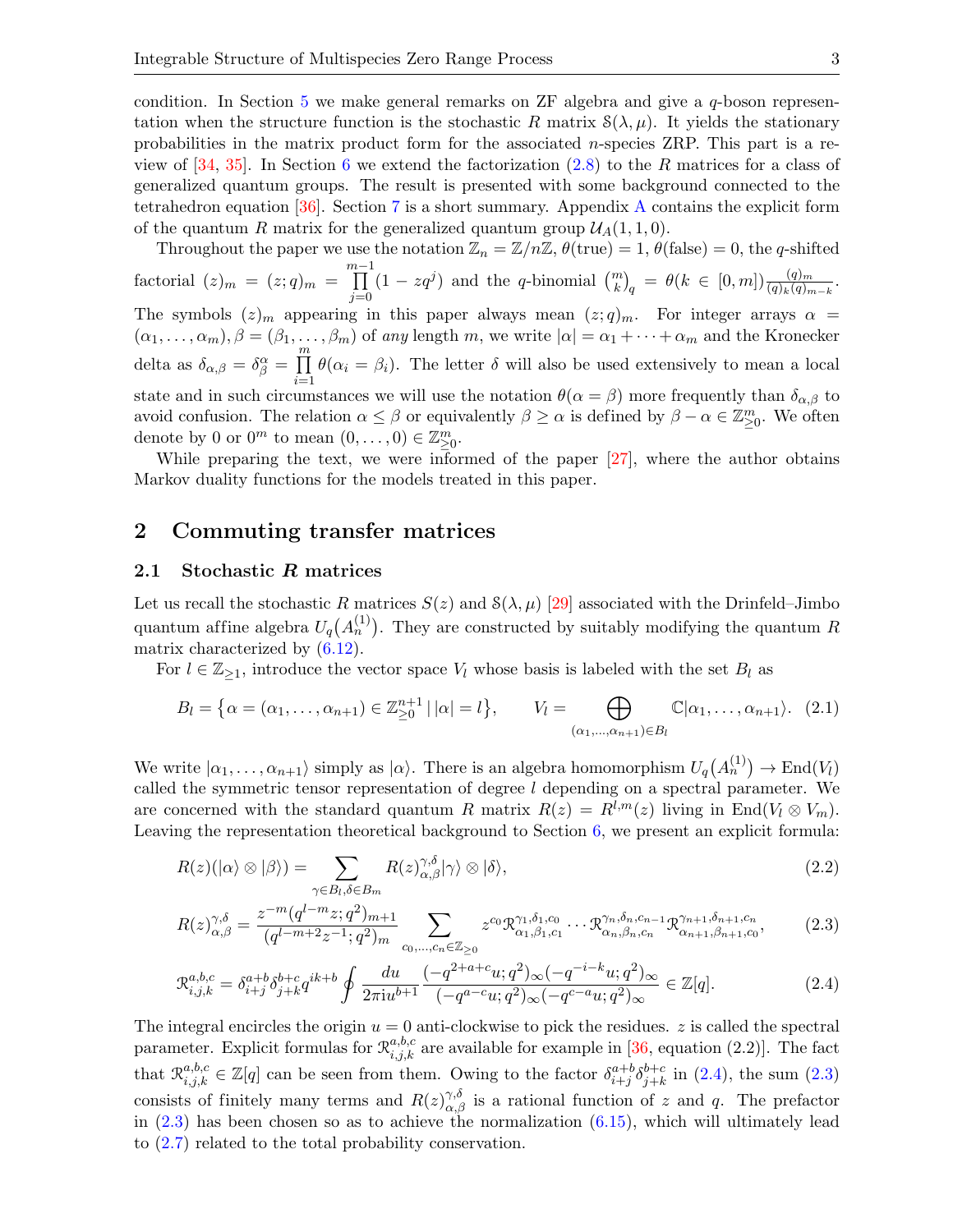The set of q-polynomials  $\{\mathcal{R}_{i,j,k}^{a,b,c}\}$  form a solution of the tetrahedron equation [\[50\]](#page-28-9) having an origin in the quantized coordinate ring of  $SL_3$  [\[25\]](#page-27-10). It was stated that the composition [\(2.3\)](#page-2-2) yields the quantum R matrix in [\[4\]](#page-27-11) and proved in [\[33,](#page-28-12) Appendix B]. The formula  $(2.4)$  is due to [\[43\]](#page-28-13). See Section [6](#page-18-0) and [\[33,](#page-28-12) [36\]](#page-28-10) for a further explanation and generalization. For recent progress on evaluating the sum  $(2.3)$ , we refer to [\[9\]](#page-27-12).

The first stochastic R matrix  $S(z) = S^{l,m}(z) \in \text{End}(V_l \otimes V_m)$  is obtained just by taking the stochastic gauge of  $R(z)$  as follows:

<span id="page-3-3"></span>
$$
S(z)(|\alpha\rangle \otimes |\beta\rangle) = \sum_{\gamma \in B_l, \delta \in B_m} S(z)_{\alpha,\beta}^{\gamma,\delta} |\gamma\rangle \otimes |\delta\rangle, \qquad S(z)_{\alpha,\beta}^{\gamma,\delta} = q^{\eta} R(z)_{\alpha,\beta}^{\gamma,\delta},
$$
  

$$
\eta = \sum_{1 \le i < j \le n+1} (\delta_i \gamma_j - \alpha_i \beta_j).
$$
\n(2.5)

<span id="page-3-5"></span>**Example 2.1.** Consider the simplest example  $S(z) = S^{1,1}(z)$ . We denote  $S(z)_{e_k, e_l}^{e_i, e_j}$  simply by  $S(z)_{k,l}^{i,j}$ , where  $e_i$  is the i th basis vector defined in [\(6.13\)](#page-19-1). By the graphical representation [\(2.14\)](#page-4-0), nonzero elements are given by

$$
i \begin{array}{ccc}\n i & j & i \\
 i & i & j \\
 i & j & j\n\end{array}
$$
\n
$$
1 \begin{array}{ccc}\n & j & i \\
 & j & j \\
 & & j & j\n\end{array}
$$
\n
$$
1 \begin{array}{ccc}\n & z-1 & q^{2\theta(i>j)} \\
 & z-q^{2} & z-q^{2} \end{array}
$$

where  $1 \leq i \neq j \leq n+1$ . They lead to the *n*-species symmetric simple exclusion process at  $q = 1$ and asymmetric simple exclusion process for  $q \neq 1$ . See Section [3.3.](#page-10-1)

**Theorem 2.2** ([\[29\]](#page-28-2)). Set  $z_{i,j} = z_i/z_j$ . Then the following equalities are valid:

*YBE*: 
$$
S_{1,2}^{k,l}(z_{1,2})S_{1,3}^{k,m}(z_{1,3})S_{2,3}^{l,m}(z_{2,3}) = S_{2,3}^{l,m}(z_{2,3})S_{1,3}^{k,m}(z_{1,3})S_{1,2}^{k,l}(z_{1,2}),
$$
(2.6)

sum-to-unity:

<span id="page-3-4"></span><span id="page-3-2"></span><span id="page-3-1"></span><span id="page-3-0"></span>
$$
\sum_{\gamma \in B_l, \delta \in B_m} S^{l,m}(z)_{\alpha,\beta}^{\gamma,\delta} = 1, \qquad \forall (\alpha,\beta) \in B_l \times B_m,
$$
\n(2.7)

$$
factorization: \quad S^{l,m}(z = q^{l-m})^{\gamma,\delta}_{\alpha,\beta} = \delta^{\gamma+\delta}_{\alpha+\beta} \Phi_{q^2}(\bar{\gamma}|\bar{\beta}; q^{-2l}, q^{-2m}), \qquad l \le m,
$$
\n
$$
(2.8)
$$

where  $\bar{\gamma} = (\gamma_1, \ldots, \gamma_n)$ ,  $\bar{\beta} = (\beta_1, \ldots, \beta_n) \in \mathbb{Z}_{\geq 0}^n$  are the arrays  $\gamma$ ,  $\beta$  with the  $(n+1)$ -th component dropped.

Here  $S^{k,l}_{1,2}$  $\frac{k,l}{1,2}(z_{1,2})$  for instance denotes the matrix that acts as  $S^{k,l}(z_{1,2})$  on the first and the second components from the left in  $V_k \otimes V_l \otimes V_m$ . The  $S^{l,m}(z)_{\alpha,\beta}^{\gamma,\delta}$  is an element of the matrix  $S^{l,m}(z)$ .

In [\(2.6\)](#page-3-2) and [\(2.7\)](#page-3-1), there is no constraint like  $l \leq m$  in [\(2.8\)](#page-3-0). The  $\Phi_q(\gamma|\beta; \lambda, \mu)$  appearing in [\(2.8\)](#page-3-0) is the function of n-component arrays  $\beta$ ,  $\gamma$  and parameters q,  $\lambda$ ,  $\mu$  defined by

$$
\Phi_q(\gamma|\beta; \lambda, \mu) = q^{\varphi(\beta-\gamma,\gamma)} \left(\frac{\mu}{\lambda}\right)^{|\gamma|} \frac{(\lambda; q)_{|\gamma|}(\frac{\mu}{\lambda}; q)_{|\beta|-|\gamma|}}{(\mu; q)_{|\beta|}} \prod_{i=1}^n \binom{\beta_i}{\gamma_i}_q,
$$
\n
$$
\varphi(\alpha, \beta) = \sum_{1 \le i < j \le n} \alpha_i \beta_j.
$$
\n
$$
(2.9)
$$

By the definition  $\Phi_q(\gamma|\beta; \lambda, \mu) = 0$  unless  $\gamma \leq \beta$ . The modification by the factor  $q^{\eta}$  in [\(2.5\)](#page-3-3) does not spoil the YBE. The point is that it can be so chosen that the sum-to-unity property  $(2.7)$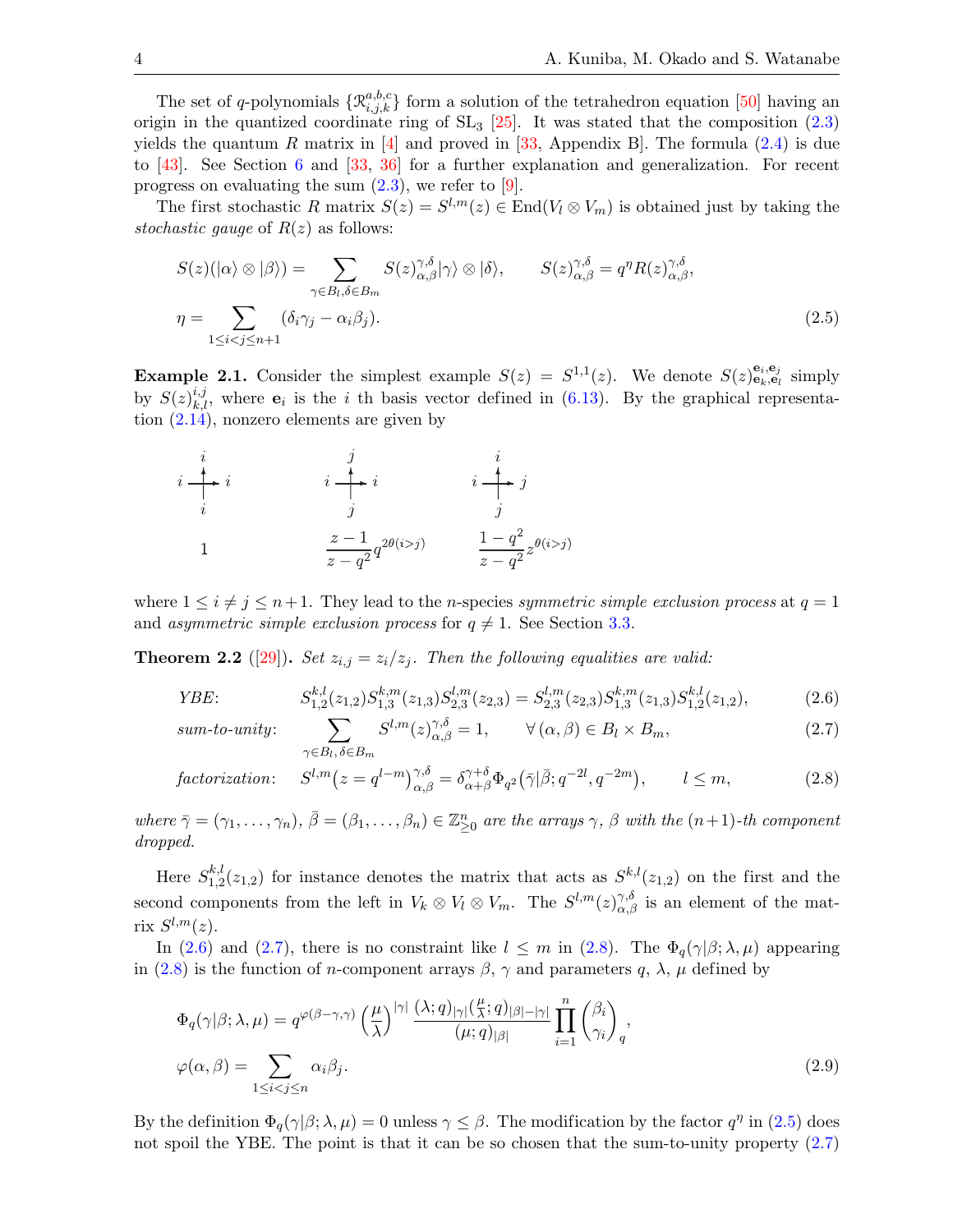holds. It will eventually lead to the total probability conservation in the relevant stochastic models in what follows. The factorization [\(2.8\)](#page-3-0) at the special point  $z = q^{l-m}$  is also nontrivial, and assures the non-negativity of the transition rate manifestly in an appropriate range of parameters. We will generalize a formula like  $(2.8)$  to a wider class of R matrices in Section [6.](#page-18-0)

The second stochastic R matrix  $S(\lambda, \mu)$  is extracted essentially from  $(2.8)|_{q^2 \to q}$  $(2.8)|_{q^2 \to q}$  $(2.8)|_{q^2 \to q}$  by regarding  $q^{-l}$ ,  $q^{-m}$  as parameters  $\lambda$ ,  $\mu$ . It is a linear operator on  $W \otimes W$  with W defined by  $W=\bigoplus_{(\alpha_1,\ldots,\alpha_n)\in\mathbb{Z}_{\geq 0}^n}\mathbb{C}|\alpha_1,\ldots,\alpha_n\rangle.$  The basis  $|\alpha_1,\ldots,\alpha_n\rangle$  here is labeled with an *n*-component array as opposed to [\(2.1\)](#page-2-3), but we also denote it by the same symbol  $|\alpha\rangle$  for simplicity. Then  $\mathcal{S}(\lambda, \mu)$  is defined by

<span id="page-4-1"></span>
$$
\mathcal{S}(\lambda,\mu)(\ket{\alpha}\otimes\ket{\beta}) = \sum_{\gamma,\delta\in\mathbb{Z}_{\geq 0}^n} \mathcal{S}(\lambda,\mu)_{\alpha,\beta}^{\gamma,\delta}|\gamma\rangle \otimes \ket{\delta},\tag{2.10}
$$

<span id="page-4-3"></span>
$$
\mathcal{S}(\lambda,\mu)_{\alpha,\beta}^{\gamma,\delta} = \delta_{\alpha+\beta}^{\gamma+\delta} \Phi_q(\gamma|\beta;\lambda,\mu),\tag{2.11}
$$

where  $\Phi_q(\gamma|\beta;\lambda,\mu)$  is given by [\(2.9\)](#page-3-4). We refer to the property  $\mathcal{S}(\lambda,\mu)_{\alpha,\beta}^{\gamma,\delta} = 0$  unless  $\alpha + \beta = \gamma + \delta$ as weight conservation. The sum  $(2.10)$  is finite due to the weight conservation. In fact, the direct sum decomposition  $W \otimes W = \bigoplus_{\kappa \in \mathbb{Z}_{\geq 0}^n} (\bigoplus_{\alpha + \beta = \kappa} \mathbb{C} | \alpha \rangle \otimes | \beta \rangle$  holds and  $\mathcal{S}(\lambda, \mu)$  splits into the corresponding submatrices. Note that the "difference property" commonly known for the original quantum R matrix and also  $S(z)$  in [\(2.5\)](#page-3-3) has been lost and  $S(\lambda, \mu) = S(c\lambda, c\mu)$  does not hold.

**Theorem 2.3** ([\[29\]](#page-28-2)). The following equalities hold:

<span id="page-4-5"></span>*YBE*: 
$$
S_{1,2}(\nu_1, \nu_2)S_{1,3}(\nu_1, \nu_3)S_{2,3}(\nu_2, \nu_3) = S_{2,3}(\nu_2, \nu_3)S_{1,3}(\nu_1, \nu_3)S_{1,2}(\nu_1, \nu_2)
$$
, (2.12)

<span id="page-4-2"></span>sum-to-unity: 
$$
\sum_{\gamma,\delta\in\mathbb{Z}_{\geq 0}^n} \mathcal{S}(\lambda,\mu)_{\alpha,\beta}^{\gamma,\delta} = 1, \qquad \forall \alpha,\beta\in\mathbb{Z}_{\geq 0}^n.
$$
 (2.13)

In particular [\(2.13\)](#page-4-2) implies

$$
\sum_{\gamma \in \mathbb{Z}_{\geq 0}^n} \Phi_q(\gamma | \beta; \lambda, \mu) = 1, \qquad \forall \beta \in \mathbb{Z}_{\geq 0}^n,
$$

where the summands are nonzero only for  $\gamma \leq \beta$ . Both matrices  $S(z)$  and  $\delta(\lambda, \mu)$  also satisfy the inversion relation. We will depict either matrix elements  $S(z)_{\alpha,\beta}^{\gamma,\delta}$  or  $\delta(\lambda,\mu)_{\alpha,\beta}^{\gamma,\delta}$  by the vertex diagram

<span id="page-4-0"></span>
$$
S(z)_{\alpha,\beta}^{\gamma,\delta} \text{ or } S(\lambda,\mu)_{\alpha,\beta}^{\gamma,\delta} = \alpha \xrightarrow{\delta} \gamma
$$
\n
$$
\beta \tag{2.14}
$$

We note basic properties:

<span id="page-4-6"></span>
$$
S^{m,m}(1)(|\alpha\rangle \otimes |\beta\rangle) = |\beta\rangle \otimes |\alpha\rangle, \qquad \mathcal{S}(\lambda,\lambda)(|\alpha\rangle \otimes |\beta\rangle) = |\beta\rangle \otimes |\alpha\rangle. \tag{2.15}
$$

The former originates in [\(6.12\)](#page-19-0) with  $(l, x) = (m, y)$  and the latter can be checked easily from  $(2.11)$  and  $(2.9)$ .

#### 2.2 Commuting transfer matrices with periodic boundary condition

For  $l, m_1, \ldots, m_L \in \mathbb{Z}_{\geq 1}$  and parameters  $z, w_1, \ldots, w_L$ , set

<span id="page-4-4"></span>
$$
T(l, z |_{w_1, \ldots, w_L}^{m_1, \ldots, m_L}) = \text{Tr}_{V_l} \left( S_{0, L}^{l, m_L}(z / w_L) \cdots S_{0, 1}^{l, m_1}(z / w_1) \right) \in \text{End} \left( V_{m_1} \otimes \cdots \otimes V_{m_L} \right). \tag{2.16}
$$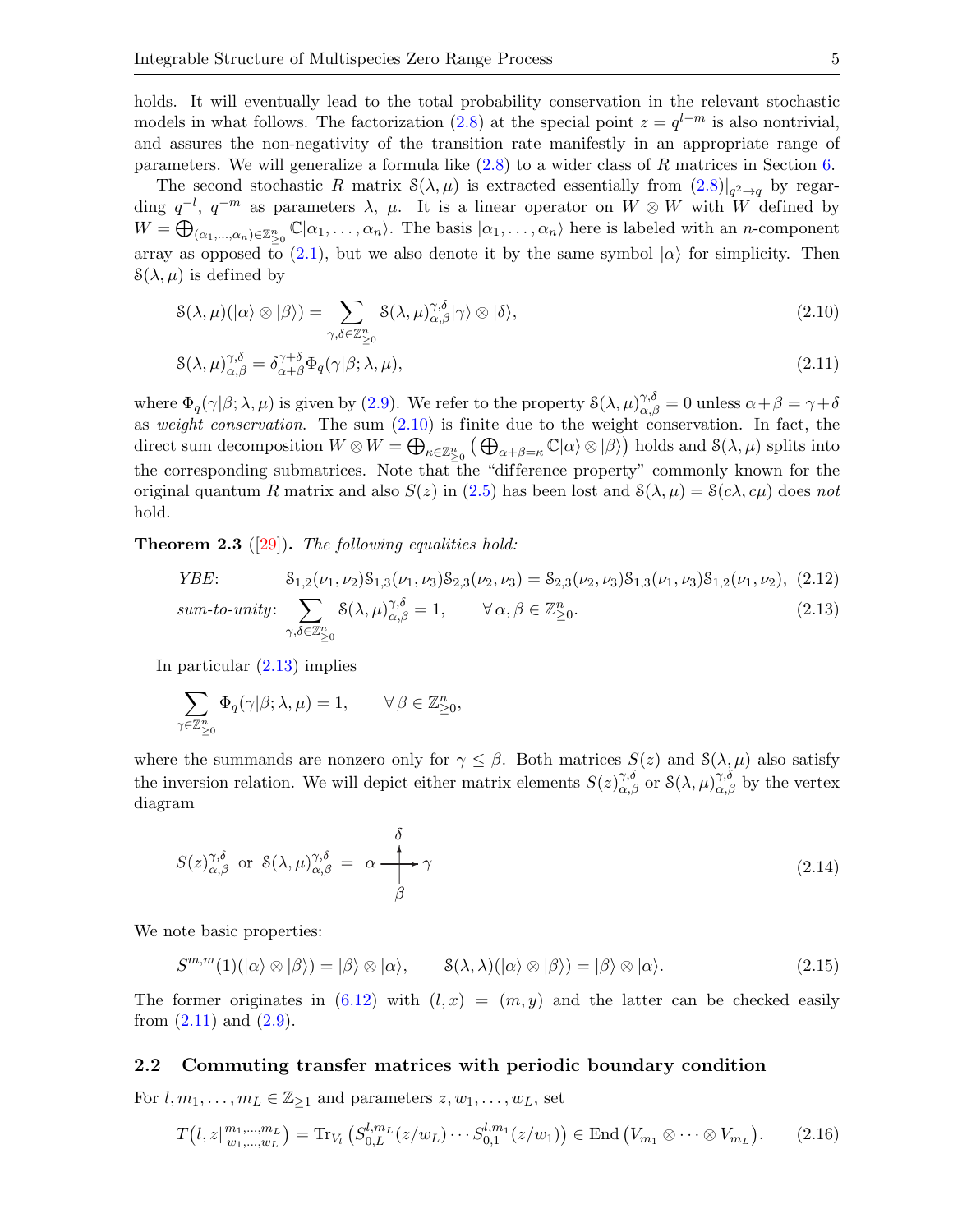In the terminology of the quantum inverse scattering method, it is the row transfer matrix of the  $U_q(A_n^{(1)})$  vertex model of size L with periodic boundary condition whose quantum space is  $V_{m_1} \otimes \cdots \otimes V_{m_L}$  with inhomogeneity  $w_1, \ldots, w_L$  and the auxiliary space  $V_l$  signified by 0 with spectral parameter z. The  $S_{0,i}^{l,m_i}(z/w_i)$  is the matrix  $(2.5)$  acting as  $S^{l,m_i}(z/w_i)$  on  $V_l \otimes V_{m_i}$  and as identity elsewhere. The dependence on  $q$  has been suppressed in the notation. It has the difference property  $T(l, z |_{w_1,\ldots,w_L}^{m_1,\ldots,m_L})$  $w_1,...,w_L$  =  $T(l, az | \frac{m_1,...,m_L}{aw_1,...,aw_L})$  $\begin{array}{c} m_1,...,m_L \\ aw_1,...,aw_L \end{array}$ .

Thanks to the YBE  $(2.6)$ , it forms a commuting family  $[3]$ :

<span id="page-5-2"></span>
$$
\left[T(l, z|_{w_1,\dots,w_L}^{m_1,\dots,m_L}), T(l', z'|_{w_1,\dots,w_L}^{m_1,\dots,m_L})\right] = 0.
$$

The  $T = T(l, z | \frac{m_1, ..., m_L}{m_1, ..., m_L})$  $w_1, \ldots, w_L$  $w_1, \ldots, w_L$  $w_1, \ldots, w_L$ ) acts on a base vector representing a row configuration as<sup>1</sup>

$$
T|\beta_1,\ldots,\beta_L\rangle = \sum_{\alpha_i \in B_{m_i}} T^{\alpha_1,\ldots,\alpha_L}_{\beta_1,\ldots,\beta_L} |\alpha_1,\ldots,\alpha_L\rangle \in V_{m_1} \otimes \cdots \otimes V_{m_L}.
$$
\n(2.17)

The matrix element is given by  $T_{\beta_1}^{\alpha_1,\dots,\alpha_L}$  $\beta_1,...,\beta_L = \sum_{l=1}^{n}$  $\gamma_0 \in B_l$  $M(\gamma_0|\frac{\alpha_1,\dots,\alpha_L}{\beta_1,\dots,\beta_L})$  $\beta_{1}, \ldots, \beta_{L} \mid \gamma_{0}$ , where the summands are defined by concatenation of the diagram  $(2.14)$  as follows:

<span id="page-5-3"></span>
$$
M(\gamma_0|\beta_1,\dots,\beta_L|\gamma_L) = \sum_{\gamma_1,\dots,\gamma_L=1 \in B_l} \gamma_0 \xrightarrow{\alpha_1} \gamma_1 \xrightarrow{\alpha_2} \gamma_2 \dots \gamma_{L-1} \xrightarrow{\alpha_L} \gamma_L.
$$
\n(2.18)

We have suppressed the dependence on  $(l, z)$  and  $(m_i, w_i)$  attached to the horizontal and vertical arrows. By the construction  $T$  satisfies the weight conservation:

<span id="page-5-4"></span>
$$
T^{\alpha_1,\dots,\alpha_L}_{\beta_1,\dots,\beta_L} = 0 \quad \text{unless} \quad \alpha_1 + \dots + \alpha_L = \beta_1 + \dots + \beta_L \in \mathbb{Z}_{\geq 0}^{n+1}.
$$
 (2.19)

Next we proceed to the transfer matrix associated with  $\mathcal{S}(\lambda, \mu)$  in [\(2.10\)](#page-4-1):

<span id="page-5-5"></span>
$$
\mathfrak{T}(\lambda|\mu_1,\ldots,\mu_L) = \text{Tr}_W\left(\mathcal{S}_{0,L}(\lambda,\mu_L)\cdots\mathcal{S}_{0,1}(\lambda,\mu_1)\right) \in \text{End}\left(W^{\otimes L}\right),\tag{2.20}
$$

where the notations are similar to [\(2.16\)](#page-4-4). Let  $\mathcal{T}_{\beta_1}^{\alpha_1,\dots,\alpha_L}$  $\beta_{1},...,\beta_{L}^{a_{1},...,\alpha_{L}}$  be its matrix element defined analogously to [\(2.17\)](#page-5-2). It is specified as  $\mathcal{T}_{\beta_1,\dots,\beta_L}^{\alpha_1,\dots,\alpha_L}$  $\alpha_1,...,\alpha_L \over \beta_1,...,\beta_L} = \sum_{\mathbb{Z}_2^n}$  $\gamma_0 \widetilde{\in} \mathbb{Z}_{\geq 0}^n$  $\mathcal{\tilde{M}}(\gamma_0|\frac{\alpha_1,\dots,\alpha_L}{\beta_1,\dots,\beta_L})$  $^{\alpha_1,...,\alpha_L}_{\beta_1,...,\beta_L}|\gamma_0\rangle$ , where  $\mathcal{M}(\gamma_0|_{\beta_1,...,\beta_L}^{\alpha_1,...,\alpha_L})$  $^{\alpha_1,...,\alpha_L}_{\beta_1,...,\beta_L}|\gamma_L\rangle$  is

defined by [\(2.18\)](#page-5-3) if the *i*-th vertex from the left is regarded as  $\mathcal{S}(\lambda, \mu_i)_{\gamma_{i-1}}^{\gamma_i, \alpha_i}$  $\gamma_{i-1}^{\gamma_i,\alpha_i}$  in  $(2.11)$  and  $\alpha_i$ 's and the sum over  $\gamma_1, \ldots, \gamma_{L-1}$  are taken from  $\mathbb{Z}_{\geq 0}^n$ . The horizontal arrow should then be understood as being associated with  $\lambda$  as well although it is suppressed in the notation. Since the summand vanishes unless  $\gamma_i \leq \beta_i$  for all i, the sum  $(2.18)$  for  $\gamma_i \in \mathbb{Z}_{\geq 0}^n$  is finite and  $\mathcal{T}(\lambda | \mu_1, \ldots, \mu_L)$  is well-defined. We have the commutativity

<span id="page-5-6"></span>
$$
[\mathfrak{T}(\lambda|\mu_1,\ldots,\mu_L),\mathfrak{T}(\lambda'|\mu_1,\ldots,\mu_L)]=0
$$
\n(2.21)

and the weight conservation analogous to [\(2.19\)](#page-5-4). The Bethe ansatz eigenvalues of  $T(l, z|_{m_1,\ldots,m_L}^{m_1,\ldots,m_L}$  $\binom{m_1,...,m_L}{w_1,...,w_L}$ and  $\mathcal{T}(\lambda|\mu_1,\ldots,\mu_L)$  have been obtained in [\[29,](#page-28-2) Section 4].

## <span id="page-5-0"></span>2.3 Commuting transfer matrices with mixed boundary condition

Let us present a simple example of commuting transfer matrices having mixed boundary conditions. Let  $\langle \gamma |$  with  $\gamma \in B_l$  be the basis of the dual of  $V_l$  such that  $\langle \gamma | \gamma' \rangle = \delta_{\gamma, \gamma'}$ . Define

$$
\tilde{T}(i,l,z|\substack{m_1,\ldots,m_L\\w_1,\ldots,w_L})=\sum_{\gamma\in B_l}\langle\gamma|S_{0,L}^{l,m_L}(z/w_L)\cdots S_{0,1}^{l,m_1}(z/w_1)|l\mathbf{e}_i\rangle\in \mathrm{End}\left(V_{m_1}\otimes\cdots\otimes V_{m_L}\right),
$$

<span id="page-5-1"></span><sup>1</sup>We warn that  $|\alpha_1,\ldots,\alpha_L\rangle$  with  $\alpha_i = (\alpha_{i,1},\ldots,\alpha_{i,n+1}) \in B_{m_i}$  here is different from the one in [\(2.1\)](#page-2-3).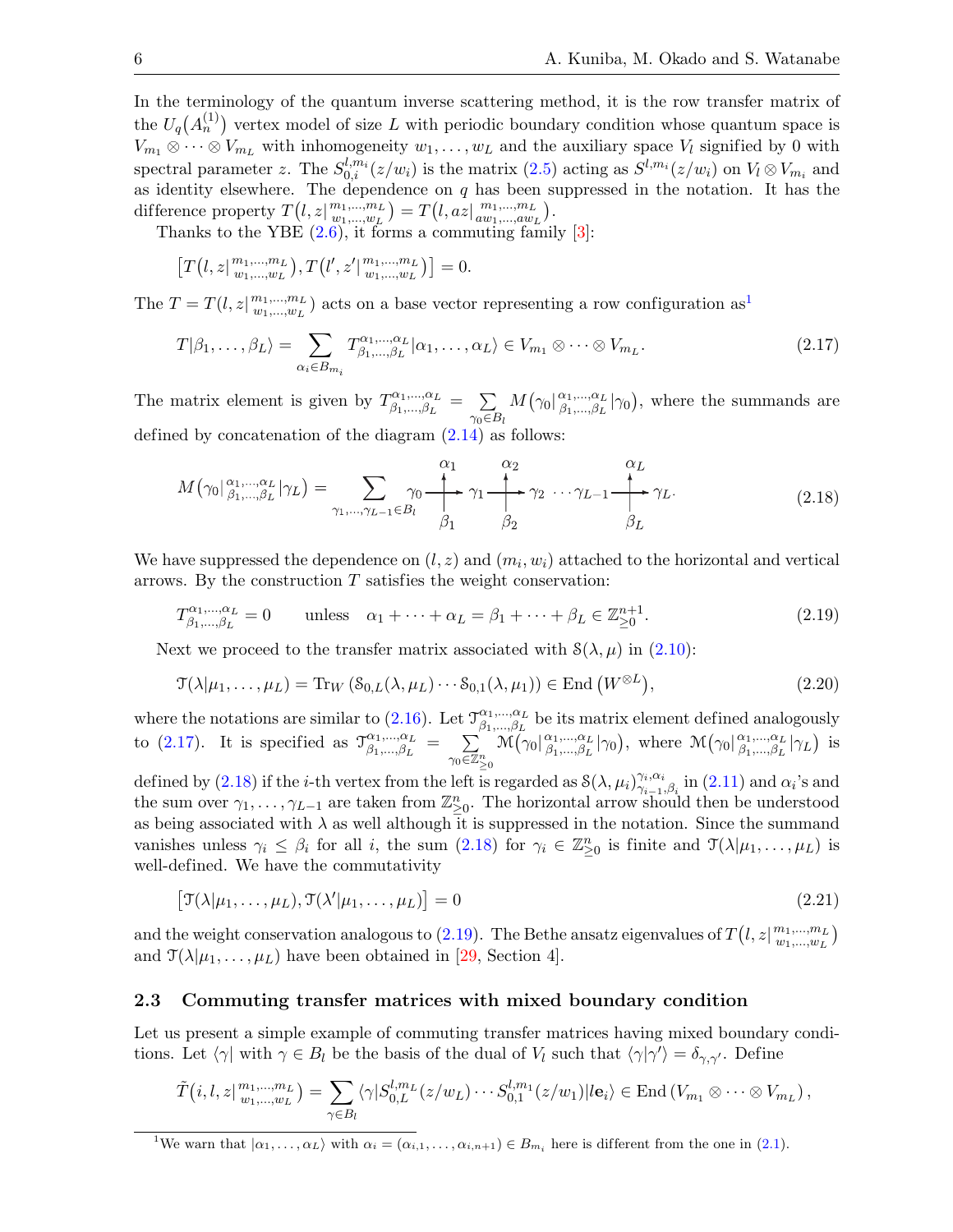where  $\langle \gamma |$  and  $|l\mathbf{e}_i \rangle$  are regarded as sitting at the 0-th tensor component. The vector  $|l\mathbf{e}_i \rangle$  is defined by [\(6.13\)](#page-19-1). The matrix element is given by  $\tilde{T}^{\alpha_1,...,\alpha_L}_{\beta_1,...,\beta_L} = \sum_{\epsilon,\epsilon}$  $\gamma \in B_l$  $M\left(l\mathbf{e}_i\right|_{\beta_1,\dots,\beta_L}^{\alpha_1,\dots,\alpha_L}$  $^{\alpha_1,...,\alpha_L}_{\beta_1,...,\beta_L}|\gamma)$ . In the diagram [\(2.18\)](#page-5-3) it corresponds to the fixed boundary condition  $\gamma_0 = l\mathbf{e}_i$  on the left and the free boundary condition  $\gamma_L = \gamma$  on the right. Schematically we have

$$
\tilde{T}(i, l, z |_{w_1, \ldots, w_L}^{m_1, \ldots, m_L}) = l \mathbf{e}_i \quad \begin{array}{c} \begin{array}{c} \hline \text{+} \\ \text{+} \end{array} & \cdots \end{array} \begin{array}{c} \hline \text{+} \\ \text{+} \end{array},
$$

where  $\bullet$  is attached to emphasize the sum<sup>[2](#page-6-1)</sup>. It forms a commuting family:

$$
\left[\tilde{T}(i, l, z |_{w_1, \ldots, w_L}^{m_1, \ldots, m_L}), \tilde{T}(i, l', z' |_{w_1, \ldots, w_L}^{m_1, \ldots, m_L})\right] = 0.
$$

This is most easily seen graphically as follows:

$$
\begin{aligned}\n\begin{array}{c}\n\log \frac{1}{l}\n\end{array} &\longrightarrow \text{ } \\
\begin{array}{c}\n\log \frac{1}{l}\n\end{array} &\longrightarrow \text{ } \\
\begin{array}{c}\n\log \frac{1}{l}\n\end{array} &\longrightarrow \text{ } \\
\begin{array}{c}\n\log \frac{1}{l}\n\end{array} &\longrightarrow \text{ } \\
\begin{array}{c}\n\log \frac{1}{l}\n\end{array} &\longrightarrow \text{ } \\
\begin{array}{c}\n\log \frac{1}{l}\n\end{array} &\longrightarrow \text{ } \\
\begin{array}{c}\n\log \frac{1}{l}\n\end{array} &\longrightarrow \text{ } \\
\begin{array}{c}\n\log \frac{1}{l}\n\end{array} &\longrightarrow \text{ } \\
\begin{array}{c}\n\log \frac{1}{l}\n\end{array} &\longrightarrow \text{ } \\
\begin{array}{c}\n\log \frac{1}{l}\n\end{array} &\longrightarrow \text{ } \\
\begin{array}{c}\n\log \frac{1}{l}\n\end{array} &\longrightarrow \text{ } \\
\begin{array}{c}\n\log \frac{1}{l}\n\end{array} &\longrightarrow \text{ } \\
\begin{array}{c}\n\log \frac{1}{l}\n\end{array} &\longrightarrow \text{ } \\
\begin{array}{c}\n\log \frac{1}{l}\n\end{array} &\longrightarrow \text{ } \\
\begin{array}{c}\n\log \frac{1}{l}\n\end{array} &\longrightarrow \text{ } \\
\begin{array}{c}\n\log \frac{1}{l}\n\end{array} &\longrightarrow \text{ } \\
\begin{array}{c}\n\log \frac{1}{l}\n\end{array} &\longrightarrow \text{ } \\
\begin{array}{c}\n\log \frac{1}{l}\n\end{array} &\longrightarrow \text{ } \\
\begin{array}{c}\n\log \frac{1}{l}\n\end{array} &\longrightarrow \text{ } \\
\begin{array}{c}\n\log \frac{1}{l}\n\end{array} &\longrightarrow \text{ } \\
\begin{array}{c}\n\log \frac{1}{l}\n\end{array} &\longrightarrow \text{ } \\
\begin{array}{c}\n\log \frac{1}{l}\n\end{array} &\longrightarrow \text{ } \\
\begin{array}{c}\n\log \frac{1}{l}\n\end{array} &\longrightarrow \text{ } \\
\begin{array}{c}\n\log \frac{1}{l}
$$

The top left diagram depicts the product  $\tilde{T}(i, l, z |_{m_1,\ldots,m_L}^{m_1,\ldots,m_L}$  $\big( m_1,...,m_L \atop w_1,...,w_L \big) \tilde{T} \big( i, l', z' \big| \, \substack{m_1,...,m_L \ m_1,...,w_L}$  $\binom{m_1,\ldots,m_L}{w_1,\ldots,w_L}$  and so does the bottom right (with opposite order). The first equality is by the normalization  $R^{l',l}(z'/z)(|l'e_i\rangle \otimes$  $|le_i\rangle = |l'e_i\rangle \otimes |le_i\rangle$  [\(6.15\)](#page-20-0), the second is by the YBE [\(2.6\)](#page-3-2) and the last is due to the sum-to-unity property [\(2.7\)](#page-3-1).

The analogous transfer matrix can also be constructed from  $S(\lambda, \mu)$  by modifying [\(2.20\)](#page-5-5) as

$$
\tilde{\mathcal{T}}(\lambda|\mu_1,\ldots,\mu_L)=\sum_{\gamma\in Z_{\geq 0}^n}\langle \gamma| \mathcal{S}_{0,L}(\lambda,\mu_L)\cdots \mathcal{S}_{0,1}(\lambda,\mu_1)|0\rangle\in \mathrm{End}\left(W^{\otimes L}\right).
$$

Here  $|0\rangle = |0,\ldots,0\rangle \in W$  and  $\langle \gamma |$  is the basis of the dual of W such that  $\langle \gamma | \gamma' \rangle = \delta_{\gamma,\gamma'}$ . We have the commuting family

$$
\left[\tilde{\mathcal{T}}(\lambda|\mu_1,\ldots,\mu_L),\tilde{\mathcal{T}}(\lambda'|\mu_1,\ldots,\mu_L)\right]=0
$$

by the same token owing to the normalization  $S(\lambda, \mu)(0) \otimes |0\rangle = |0\rangle \otimes |0\rangle$ , the YBE [\(2.12\)](#page-4-5) and the sum-to-unity  $(2.13)$ .

# <span id="page-6-0"></span>3 Integrable multispecies zero range process

#### <span id="page-6-6"></span>3.1 Discrete time Markov process

In the previous section we have introduced four kinds of commuting transfer matrices. Here we design their specializations to be called *Markov transfer matrices* that give rise to discrete time Markov processes. Denoting the time variable by  $t$  we consider the four systems endowed with the following time evolutions:

<span id="page-6-2"></span>
$$
|P(t+1)\rangle = T(l, q^l \mid_{q^{m_1}, \dots, q^{m_L}}^{\dots, m_L}) |P(t)\rangle \in V_{m_1} \otimes \dots \otimes V_{m_L},
$$
\n(3.1)

<span id="page-6-4"></span>
$$
|P(t+1)\rangle = \tilde{T}(i, l, q^l |_{q^{m_1}, \dots, q^{m_L}}) |P(t)\rangle \in V_{m_1} \otimes \dots \otimes V_{m_L},
$$
\n(3.2)

<span id="page-6-5"></span><span id="page-6-3"></span>
$$
|P(t+1)\rangle = \mathfrak{T}(\lambda|\mu_1,\ldots,\mu_L)|P(t)\rangle \in W^{\otimes L},\tag{3.3}
$$

$$
|P(t+1)\rangle = \tilde{\mathcal{T}}(\lambda|\mu_1,\dots,\mu_L)|P(t)\rangle \in W^{\otimes L}.
$$
\n(3.4)

<span id="page-6-1"></span> $2^2$ Of course there are also many other edges where the sum is to be taken.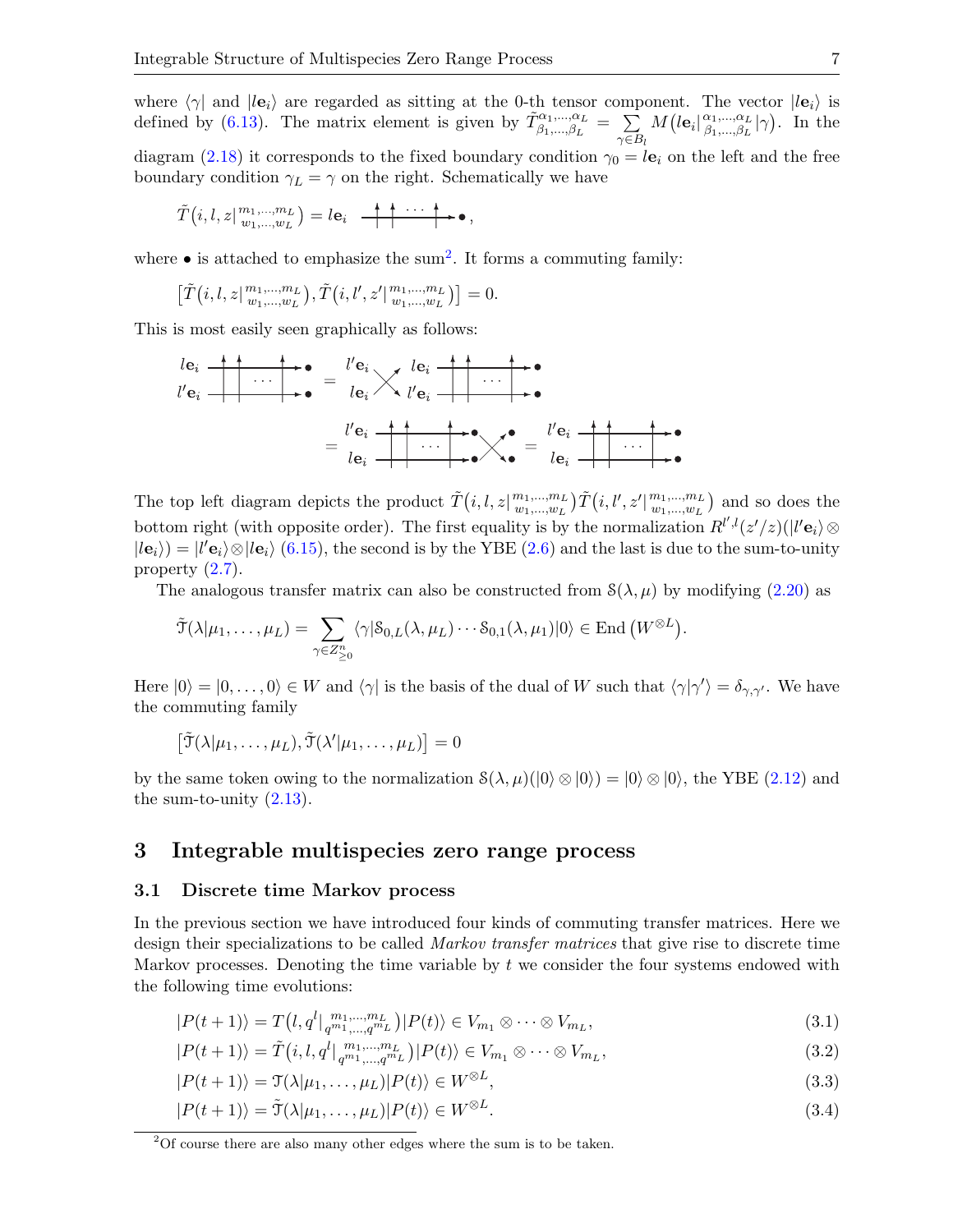Let us write the action of these transfer matrices on the respective base vectors uniformly as

$$
T|\beta_1,\ldots,\beta_L\rangle=\sum_{\alpha_1,\ldots,\alpha_L}T^{\alpha_1,\ldots,\alpha_L}_{\beta_1,\ldots,\beta_L}|\alpha_1,\ldots,\alpha_L\rangle.
$$

Then  $(3.1)$ – $(3.4)$  can be regarded as the master equation of a Markov process with discrete time  $t$  if the following conditions are satisfied:

- (i) non-negativity:  $T_{\beta_1}^{\alpha_1,\dots,\alpha_L}$  $\beta_{\beta_1,\dots,\beta_L}^{\alpha_1,\dots,\alpha_L} \in \mathbb{R}_{\geq 0}$  for any  $(\alpha_1,\dots,\alpha_L)$  and  $(\beta_1,\dots,\beta_L)$ ,
- (ii) sum-to-unity:  $\sum_{\alpha_1,\dots,\alpha_L} T^{\alpha_1,\dots,\alpha_L}_{\beta_1,\dots,\beta_L}$  $\beta_{1},...,\beta_{L}^{\alpha_{1},...,\alpha_{L}}=1$  for any  $(\beta_{1},...,\beta_{L}).$

The latter represents the total probability conservation.

<span id="page-7-0"></span>**Proposition 3.1.** The conditions (i) and (ii) are satisfied if  $l \leq \min\{m_1, \ldots, m_L\}$  and  $q \in \mathbb{R}_{>0}$ for the systems [\(3.1\)](#page-6-2) and [\(3.2\)](#page-6-4), and if  $0 < \mu_i^{\epsilon} < \lambda^{\epsilon} < 1$ ,  $0 < q^{\epsilon} < 1$  for  $\epsilon = \pm 1$  for the systems  $(3.3)$  and  $(3.4)$ .

The proof was given for  $(3.1)$  and  $(3.3)$  in [\[29\]](#page-28-2). For  $(3.2)$  and  $(3.4)$ , the proof is quite similar. In fact the non-negativity follows from the factorized explicit formulas [\(2.8\)](#page-3-0), [\(2.9\)](#page-3-4), [\(2.11\)](#page-4-3), and the sum-to-unity property (ii) does from  $(2.7)$  and  $(2.13)$ .

Thus we have constructed, in the regimes specified in Proposition [3.1,](#page-7-0) commuting fami-lies of discrete time Markov processes labeled with l in [\(3.1\)](#page-6-2), [\(3.2\)](#page-6-4) (for each i) and with  $\lambda$ in [\(3.3\)](#page-6-5), [\(3.4\)](#page-6-3). For an interpretation in terms of stochastic dynamics of multispecies particles, see  $[29, Section 3.2]$ . In the systems  $(3.2)$  and  $(3.4)$ , the weight, i.e., the number of particles, is not conserved.

<span id="page-7-2"></span>**Remark 3.2.** The sum-to-unity  $(2.7)$ ,  $(2.13)$  of the stochastic R matrices alone does not necessarily imply the corresponding property (ii) for the transfer matrices if one stays in the periodic boundary condition. The latter can be established by also using the independence of the matrix elements of the NW indices in  $(2.14)$ , i.e.,  $\alpha$ ,  $\delta$  in  $(2.8)$  and  $(2.11)$  except the weight conservation factor  $\delta_{\alpha+\beta}^{\gamma+\delta}$  $\gamma^{+\delta}_{\alpha+\beta}$ . See the explanation after equation (39) in [\[29\]](#page-28-2). Thus the specialization  $z = q^{l-m}$ in  $(2.8)$  achieves the *double* benefit; the factorization manifesting the non-negativity and the 'NW-freeness' making the sum-to-unity of R matrices propagate to the transfer matrices.

**Remark 3.3.** In the evolution system  $(3.1)$ , suppose that  $m_1, \ldots, m_L$  are all distinct. Set

$$
T_i = T(m_i, q^{m_i} |_{q^{m_1}, \dots, q^{m_L}}) = \text{Tr}_{V_{m_i}} \left( S_{0, L}^{m_i, m_L} \left( q^{m_i - m_L} \right) \dots S_{0, i}^{m_i, m_i} (1) \dots S_{0, 1}^{m_i, m_1} \left( q^{m_i - m_1} \right) \right)
$$

for  $1 \leq i \leq L$ . By applying the left relation in  $(2.15)$  to  $S_{0,i}^{m_i,m_i}(1)$ , one sees that the auxiliary space 'merges' into the quantum space, therefore the commuting time evolutions  $T_1, \ldots, T_L$  can apparently be described without the former space as illustrated by the following diagrams<sup>[3](#page-7-1)</sup> for  $L = 3$ :

$$
T_1 = \cdots \xrightarrow{\uparrow} \xrightarrow{\uparrow} \xrightarrow{\uparrow} \cdots, \qquad T_2 = \cdots \xrightarrow{\uparrow} \xrightarrow{\uparrow} \xrightarrow{\uparrow} \cdots, \qquad T_3 = \cdots \xrightarrow{\uparrow} \xrightarrow{\uparrow} \xrightarrow{\uparrow} \cdots
$$

If each arrow is formally viewed as a particle, they move around periodically to come back to the original position thereby 'stirring' themselves. Such a particle system appeared first in Yang's analysis on the 1D delta-function interaction gas [\[49,](#page-28-14) equation (14)]. In our setting,  $T_p$  with p such that  $m_p = \min\{m_1, \ldots, m_L\}$  fulfills the conditions (i), (ii) in the above, which may therefore be recognized as *stochastic Yang's system*. The system  $(3.3)$  also contains the similar Yang's system at  $\lambda = \mu_i$  due to the right relation in [\(2.15\)](#page-4-6).

<span id="page-7-1"></span><sup>&</sup>lt;sup>3</sup>In case  $m_1, \ldots, m_L$  are not distinct, the commutativity still holds, but in the corresponding diagram "particles" do not come back to the original position.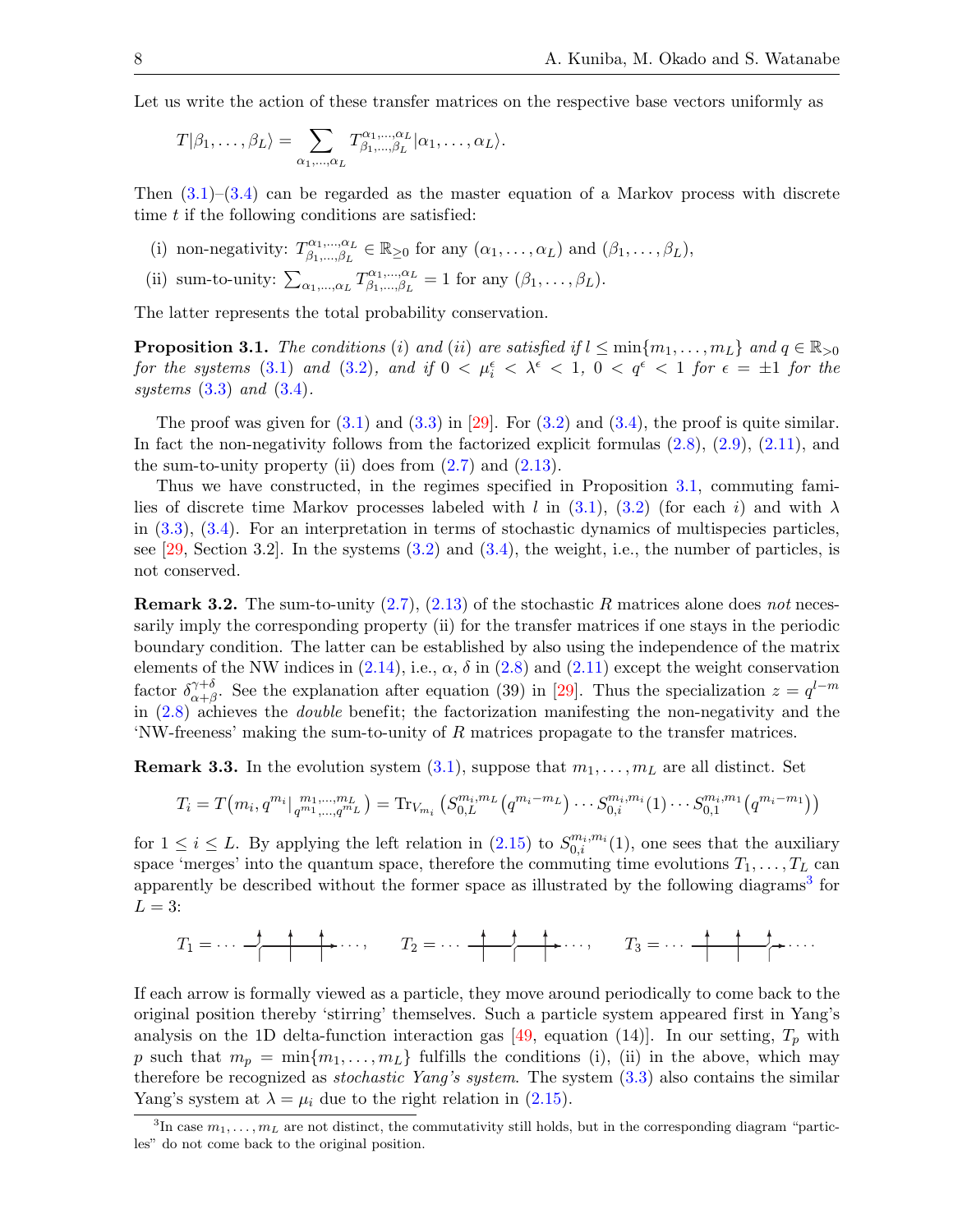#### <span id="page-8-0"></span>3.2 Continuous time Markov process

In this subsection we focus on the systems [\(3.3\)](#page-6-5) and [\(3.4\)](#page-6-3) with the homogeneous choice of the parameters  $\mu_1 = \cdots = \mu_L = \mu$ :

$$
\mathfrak{T}(\lambda|\mu) = \mathfrak{T}(\lambda|\mu,\ldots,\mu), \qquad \tilde{\mathfrak{T}}(\lambda|\mu) = \tilde{\mathfrak{T}}(\lambda|\mu,\ldots,\mu).
$$

From the special values  $\Phi_q(\gamma|\beta;1,\mu) = \delta_{\gamma,0}$  and  $\Phi_q(\gamma|\beta;\mu,\mu) = \delta_{\gamma,\beta}$ , one can deduce that  $\mathcal{T}(1|\mu) = \tilde{\mathcal{T}}(1|\mu) = id_{W\otimes L}$  and  $\mathcal{T}(\mu|\mu)$  is a cyclic shift;  $\mathcal{T}(\mu|\mu)|\alpha_1,\ldots,\alpha_L\rangle = |\alpha_L,\alpha_1,\ldots,\alpha_{L-1}\rangle$ . Using these facts we take the logarithmic derivatives ( $\epsilon = \pm 1$ )

<span id="page-8-5"></span>
$$
H_r = -\epsilon \mu^{-1} \frac{\partial \log \mathcal{T}(\lambda|\mu)}{\partial \lambda} \bigg|_{\lambda=1}, \qquad H_l = \epsilon \mu \frac{\partial \log \mathcal{T}(\lambda|\mu)}{\partial \lambda} \bigg|_{\lambda=\mu}, \tag{3.5}
$$

$$
\tilde{H} = -\epsilon \mu^{-1} \frac{\partial \log \tilde{\mathcal{T}}(\lambda|\mu)}{\partial \lambda} \bigg|_{\lambda=1} \tag{3.6}
$$

according to Baxter's formula (cf.  $[29, \text{Section 3.4}]$  and  $[3, \text{ equation } (10.14.20)]$ ), a standard prescription to generate spin chain Hamiltonians from vertex models in equilibrium. An intriguing aspect in our setting is the presence of two such 'Hamiltonian points'  $\lambda = 1$  and  $\lambda = \mu$  for the periodic case leading to the operators expressed as the sum of local terms<sup>[4](#page-8-1)</sup>:

<span id="page-8-7"></span>
$$
H_r = \sum_{i \in \mathbb{Z}_L} h_{r,i,i+1}, \qquad H_l = \sum_{i \in \mathbb{Z}_L} h_{l,i,i+1}, \qquad \tilde{H} = \sum_{1 \le i \le L-1} h_{r,i,i+1} + \tilde{h}_L.
$$
 (3.7)

Here  $h_{r,i,i+1}, h_{l,i,i+1}$  act as  $h_r, h_l \in \text{End}(W \otimes W)$  on the *i*-th and the  $(i+1)$ -th components and as the identity elsewhere. The  $\tilde{h}_L$  acts as  $\tilde{h} \in \text{End } W$  on the L-th component and as the identity elsewhere. They are described explicitly as  $(0^n = (0, \ldots, 0) \in \mathbb{Z}_{\geq 0}^n)$ 

<span id="page-8-2"></span>
$$
h_r|\alpha,\beta\rangle = \epsilon \sum_{\gamma \in \mathbb{Z}_{\geq 0}^n \backslash \{0^n\}} \frac{q^{\varphi(\alpha-\gamma,\gamma)} \mu^{|\gamma|-1}(q)_{|\gamma|-1}}{(\mu q^{|\alpha|-|\gamma|})_{|\gamma|}} \prod_{i=1}^n \binom{\alpha_i}{\gamma_i}_q |\alpha-\gamma,\beta+\gamma\rangle - \epsilon \sum_{i=0}^{|\alpha|-1} \frac{q^i |\alpha,\beta\rangle}{1-\mu q^i}, (3.8)
$$

<span id="page-8-6"></span>
$$
h_l|\alpha,\beta\rangle = \epsilon \sum_{\gamma \in \mathbb{Z}_{\geq 0}^n \backslash \{0^n\}} \frac{q^{\varphi(\gamma,\beta-\gamma)}(q)_{|\gamma|-1}}{(\mu q^{|\beta|-|\gamma|})_{|\gamma|}} \prod_{i=1}^n \binom{\beta_i}{\gamma_i}_q |\alpha+\gamma,\beta-\gamma\rangle - \epsilon \sum_{i=0}^{|\beta|-1} \frac{|\alpha,\beta\rangle}{1-\mu q^i},\tag{3.9}
$$

<span id="page-8-4"></span>
$$
\tilde{h}|\alpha\rangle = \epsilon \sum_{\gamma \in \mathbb{Z}_{\geq 0}^n \backslash \{0^n\}} \frac{q^{\varphi(\alpha - \gamma, \gamma)} \mu^{|\gamma| - 1}(q)_{|\gamma| - 1}}{(\mu q^{|\alpha| - |\gamma|})_{|\gamma|}} \prod_{i = 1}^n \binom{\alpha_i}{\gamma_i}_q |\alpha - \gamma\rangle - \epsilon \sum_{i = 0}^{|\alpha| - 1} \frac{q^i |\alpha\rangle}{1 - \mu q^i}.
$$
 (3.10)

The matrix h has the form obtainable from [\(3.8\)](#page-8-2) by removing the dependence on  $\beta$ .

Consider the time evolution equation

<span id="page-8-3"></span>
$$
\frac{d}{dt}|P(t)\rangle = H|P(t)\rangle \in W^{\otimes L}, \qquad H = H_r, H_l, \tilde{H}.
$$
\n(3.11)

Denote the action of the matrices  $H = H_r, H_l, \tilde{H}$  on the base vectors uniformly as  $H|\beta_1,\ldots,\beta_L\rangle$ =  $\sum$  $\alpha_1, \ldots, \alpha_L$  $H^{\alpha_1,...,\alpha_L}_{\beta_1,\cdots,\beta_L}$  $\beta_{1},...,\beta_{L}$   $\alpha_{1},...,\alpha_{L}$ . The equation [\(3.11\)](#page-8-3) can be viewed as the master equation of a continuous time Markov process if the following conditions are satisfied:

(*i*)' non-negativity:  $H^{\alpha_1,...,\alpha_L}_{\beta_1,\dots,\beta_L}$  $\alpha_1, ..., \alpha_L \atop \beta_1, ..., \beta_L \in \mathbb{R}_{\geq 0}$  for any pair such that  $(\alpha_1, ..., \alpha_L) \neq (\beta_1, ..., \beta_L)$ ,  $(ii)'$  sum-to-zero:  $\sum$  $\alpha_1,\ldots,\alpha_L$  $H^{\alpha_1,...,\alpha_L}_{\beta_1,\cdots,\beta_L}$  $\beta_1,...,\beta_L \atop \beta_1,...,\beta_L=0$  for any  $(\beta_1,...,\beta_L).$ 

<span id="page-8-1"></span><sup>&</sup>lt;sup>4</sup>As it turns out, the subscripts in  $H_r$  and  $H_l$  signify the right and the left hopping dynamics of particles.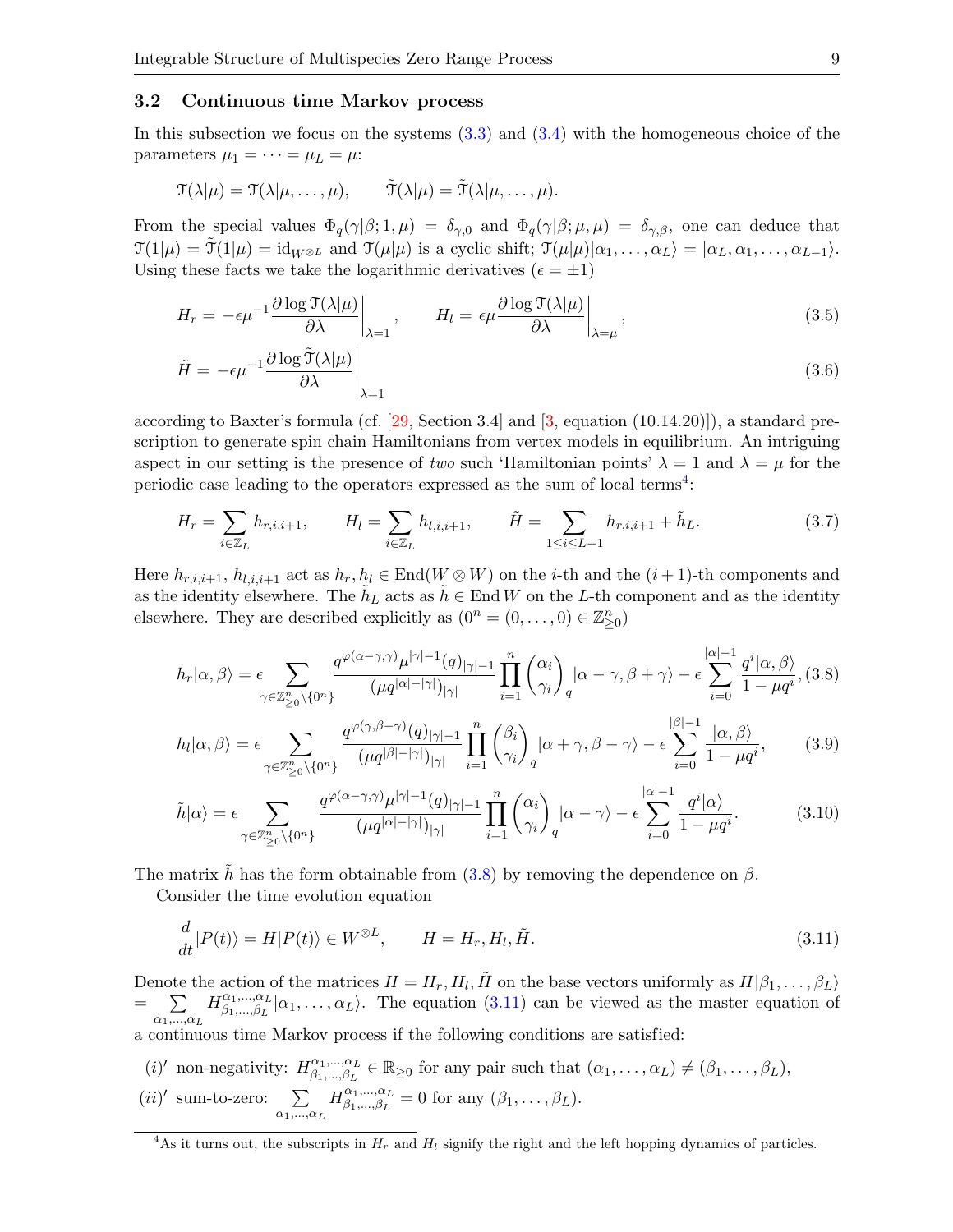The latter represents the total probability conservation. From  $(3.8)$ – $(3.10)$  we note that for a fixed initial condition there is a constant M satisfying  $|H_{\alpha_1,...,\alpha_L}^{\alpha_1,...,\alpha_L}| < M$  uniformly for all  $(\alpha_1, \ldots, \alpha_L).$ 

<span id="page-9-0"></span>**Proposition 3.4** ([\[29\]](#page-28-2)). For all the matrices  $H_r$ ,  $H_l$  and  $\tilde{H}$ , the condition (ii)' is satisfied. So is the condition (i)' if  $0 < q^{\epsilon}, \mu^{\epsilon} < 1$  for  $\epsilon = \pm 1$ .

Thus we have obtained, in the regimes specified in Proposition [3.4,](#page-9-0) the Markov processes corresponding to the continuous time variant of  $(3.3)$  and  $(3.4)$ . The commutativity  $(2.21)$ and the construction  $(3.5)$  imply  $[H_r, H_l] = 0$ . Therefore they share the same eigenvectors with the superposition  $H(a, b, \epsilon, q, \mu) = aH_r(\epsilon, q, \mu) + bH_l(\epsilon, q, \mu)$  with the coefficients a, b to be taken positive in the Markov process context. A curious symmetry  $H(a, b, -\epsilon, q^{-1}, \mu^{-1}) =$  $\mathcal{P}H(\mu b, \mu a, \epsilon, q, \mu)\mathcal{P}^{-1}$  is known to hold [\[29,](#page-28-2) Remark 9], where  $\mathcal{P} = \mathcal{P}^{-1} \in \text{End}(W^{\otimes L})$  is the 'parity' operator reversing the sites as  $\mathcal{P}|\alpha_1,\ldots,\alpha_L\rangle = |\alpha_L,\ldots,\alpha_1\rangle$ .

The Markov processes [\(3.11\)](#page-8-3) with  $H = H_r, H_l$  are naturally viewed as the stochastic dynamics of n-species of particles on a ring of length L. The base vector  $|\alpha_1, \ldots, \alpha_L\rangle$  with  $\alpha_i = (\alpha_{i,1}, \ldots, \alpha_{i,n}) \in \mathbb{Z}_{\geq 0}^n$  represents a configuration in which there are  $\alpha_{i,a}$  particles of species a at the i-th site. There is no constraint on the number of particles that occupy a site. The matrices  $H_r$  and  $H_l$  describe the stochastic hopping of them to the right and the left nearest neighbor sites, respectively. The transition rate can be read off the first terms on the r.h.s. of  $(3.8)$ and [\(3.9\)](#page-8-6), where the array  $\gamma = (\gamma_1, \ldots, \gamma_n)$  specifies the numbers of particles that are jumping out. In case of the superposition  $H(a, b, \epsilon, q, \mu)$  mentioned in the above, we have a *mixture* of such right and left movers. Note that the rate is determined from the occupancy of the departure site only and independent of that at the destination site, justifying the name "zero range process". Here is a snapshot of the system for the  $n = 2 \text{ case}^5$  $n = 2 \text{ case}^5$ :



The process  $(3.11)$  with  $H = H$  is similarly interpreted as a stochastic particle system defined on a length L segment with boundaries. It consists of right movers only which will eventually exit from the right boundary:

$$
\begin{array}{ccc}\n & h_{r,i,i+1} & h_L \\
\hline\n\end{array}\n\qquad \qquad\n\begin{array}{ccc}\n & h_{r,i+1} & h_L \\
\hline\n\end{array}\n\qquad \qquad\n\begin{array}{ccc}\n & \sigma_i = (2,1), \\
\sigma_{i+1} = (1,2), \\
\sigma_L = (3,2).\n\end{array}
$$

The integrable Markov processes constructed here and Section [3.1](#page-6-6) cover several models studied earlier. When  $\epsilon = 1, \mu \to 0$  in  $H_r$ , the nontrivial local transitions in [\(3.8\)](#page-8-2) are limited to the case  $|\gamma|=1$ . So if  $\gamma_a=1$  and the other components of  $\gamma$  are 0, the rate reduces to  $q^{\alpha_1 + \dots + \alpha_{a-1}} \frac{1-q^{\alpha_a}}{1-q}$  $\frac{-q^{\alpha}a}{1-q}$ . This reproduces the *n*-species q-boson process in [\[46\]](#page-28-15) whose  $n=1$  case further goes back to  $\left[42\right]$ . For  $n = 1$ , there are extensive list of works including [\[5,](#page-27-13) [7,](#page-27-14) [8,](#page-27-15) [12,](#page-27-16) [13,](#page-27-17) [22,](#page-27-18) [39,](#page-28-17) [45\]](#page-28-18) for example. One can overview their interrelation in [\[27,](#page-28-11) Figs. 1 and 2]. When  $\epsilon = 1, (\mu, q) \rightarrow$  $(0,0)$  in  $H_l$ , a kinematic constraint  $\varphi(\gamma,\beta-\gamma) = \sum$  $1 \leq i < j \leq n$  $\gamma_i(\beta_j - \gamma_j) = 0$  occurs in [\(3.9\)](#page-8-6). In

<span id="page-9-1"></span><sup>&</sup>lt;sup>5</sup>The arrangement of particles within each site does not matter.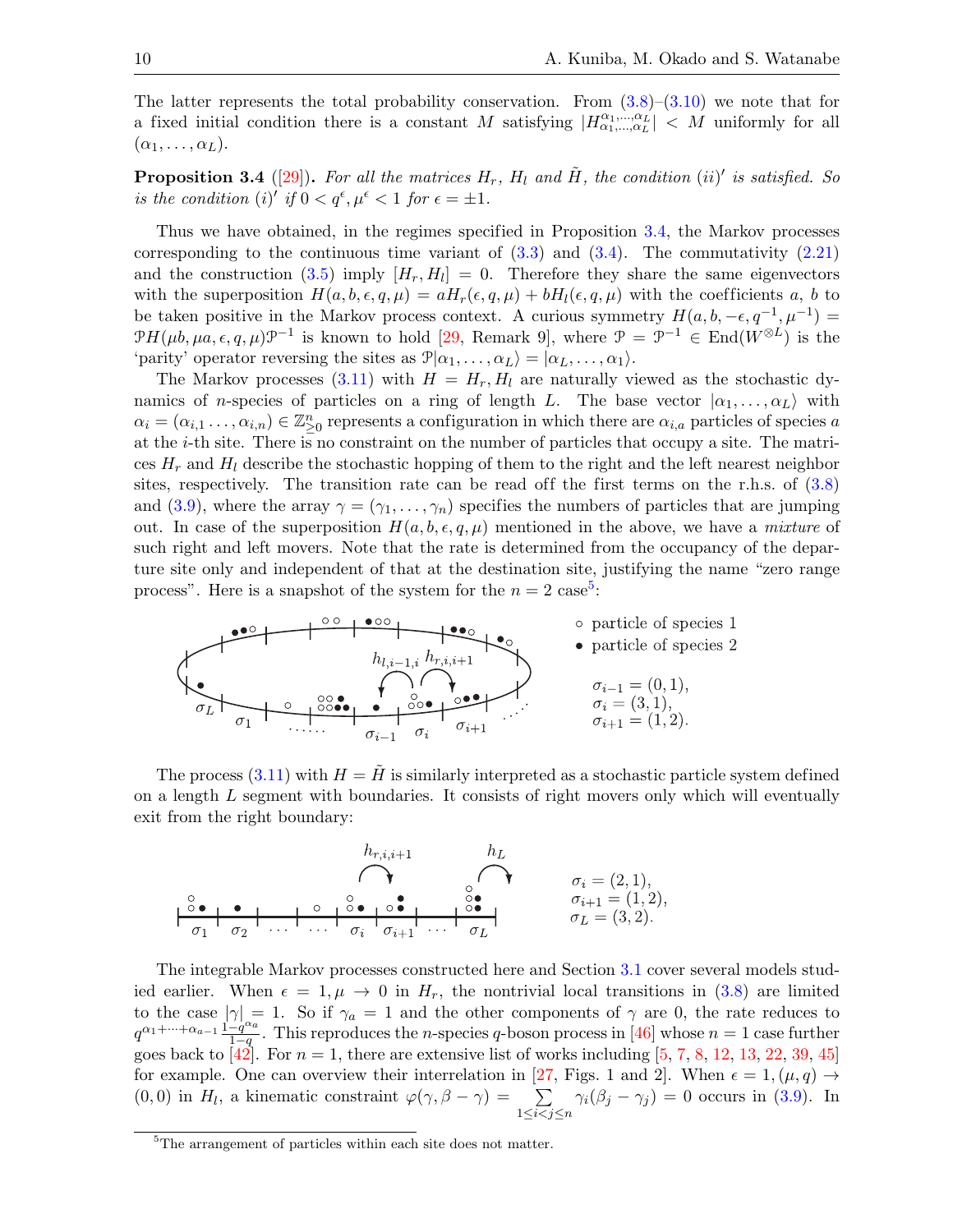fact, in order that  $\gamma_a > 0$  happens, the equalities  $\gamma_{a+1} = \beta_{a+1}, \gamma_{a+2} = \beta_{a+2}, \ldots, \gamma_n = \beta_n$  must hold. It means that larger species particles have the *priority* to jump out, which precisely reproduces the n-species totally asymmetric zero range process explored in [\[31,](#page-28-19) [32\]](#page-28-20) after reversing the labeling of the species  $1, 2, \ldots, n$  of the particles.

### <span id="page-10-1"></span>3.3 Models associated with  $S(z)$

Let us remark on the models associated with the stochastic R matrix  $S(z) = S^{l,m}(z)$  [\(2.5\)](#page-3-3). We refer to [\[27\]](#page-28-11) for a further account.

To the relevant transfer matrix  $(2.16)$  with the uniform choice  $m_i = m$  and  $w_i = 1$ , one can associate the Hamiltonian  $\mathcal{H}(m) = \pm \frac{\partial}{\partial z} \log T(m, z | \substack{m, \ldots, m \\ 1, \ldots, 1})$  $\sum_{1,...,1}^{n,...,m}$  |<sub>z=1</sub> similarly to [\(3.5\)](#page-8-5) and [\(3.7\)](#page-8-7). In fact one finds  $\mathcal{H}(m) = \sum$  $\vec{{\mathcal{E}}}\overline{\mathbb{Z}}_L$  $h(m)_{i,i+1}$  using the left property in  $(2.15)$  where the local Hamiltonian  $h(m)|\alpha,\beta\rangle = \sum$  $_{\gamma,\delta}$  $h(m)_{\alpha,\beta}^{\gamma,\delta}|\delta,\gamma\rangle$  is specified by  $h(m)_{\alpha,\beta}^{\gamma,\delta} = \pm \frac{\partial}{\partial z} S(z)_{\alpha,\beta}^{\gamma,\delta}|_{z=1}$ . This is the standard

derivation of an integrable 'spin  $\frac{m}{2}$ ' Hamiltonian for  $U_q(A_n^{(1)})$  by the Baxter formula (cf. [\[3,](#page-27-2) equation (10.14.20)]). Thanks to  $(2.7)$ ,  $\mathcal{H}(m)$  enjoys the sum-to-zero property  $(ii)'$  mentioned after  $(3.11)$ . However the non-negativity  $(i)'$  is not satisfied just by adjusting the overall sign in general for  $m \geq 2^6$  $m \geq 2^6$ . This is one of the difficulties that has been overcome by switching from  $S^{m,m}(z)$  to  $\mathcal{S}(\lambda,\mu)$ . The exception is  $m=1$ , where one sees from Example [2.1](#page-3-5) that  $\mathcal{H}(1)$  (with the  $+$  sign in the above) is nothing but the Markov matrix of the *n*-species asymmetric simple exclusion process (ASEP)<sup>[7](#page-10-3)</sup>. The transition rate  $r_{i,j}$  of  $|i,j\rangle \rightarrow |j,i\rangle$  satisfies  $r_{i,j} : r_{j,i} = 1 : q^2$ for  $1 \leq i \leq j \leq n+1$ . Many results have been obtained for the *n*-species ASEP with general *n* including, for example, matrix product stationary states [\[40\]](#page-28-8), spectral duality with respect to the Hasse diagram of sectors [\[2\]](#page-27-19), solutions to stochastic initial value problem on infinite lattice [\[47\]](#page-28-21), connection to the tetrahedron equation at  $q = 0$  [\[30\]](#page-28-7), application to generalized Macdonald polynomials [\[20\]](#page-27-20) and so on.

## <span id="page-10-0"></span>4 Stationary states

#### <span id="page-10-6"></span>4.1 Stationary probability

Here we consider the systems [\(3.1\)](#page-6-2) and [\(3.3\)](#page-6-5). Introduce the finite-dimensional subspaces of  $V_{m_1} \otimes \cdots \otimes V_{m_L}$  and  $W^{\otimes L}$  with fixed weight:

$$
V(k) = \bigoplus_{(\sigma_1,\ldots,\sigma_L)\in B(k)} \mathbb{C}|\sigma_1,\ldots,\sigma_L\rangle, \qquad W(k) = \bigoplus_{(\sigma_1,\ldots,\sigma_L)\in B(k)} \mathbb{C}|\sigma_1,\ldots,\sigma_L\rangle,
$$

where the labeling sets of the bases are given by

<span id="page-10-4"></span>
$$
B(k) = \{(\sigma_1, \dots, \sigma_L) \in B_{m_1} \times \dots \times B_{m_L} \mid \sigma_1 + \dots + \sigma_L = k\},\tag{4.1}
$$

<span id="page-10-5"></span>
$$
\mathcal{B}(k) = \left\{ (\sigma_1, \dots, \sigma_L) \in (\mathbb{Z}_{\geq 0}^n)^L \, | \, \sigma_1 + \dots + \sigma_L = k \right\},\tag{4.2}
$$

where  $k \in \mathbb{Z}_{\geq 0}^{n+1}$  in [\(4.1\)](#page-10-4) and  $k \in \mathbb{Z}_{\geq 0}^n$  in [\(4.2\)](#page-10-5). Note that  $B(k) = \emptyset$  if  $|k| > m_1 + \cdots + m_L$ .

Denote the discrete time evolutions [\(3.1\)](#page-6-2) and [\(3.3\)](#page-6-5) simply by  $|P(t + 1)\rangle = T|P(t)\rangle$ . They decompose into the equations on the subspaces  $V(k)$  for [\(3.1\)](#page-6-2) and  $W(k)$  for [\(3.3\)](#page-6-5), which we call sectors. If some components of  $k \in \mathbb{Z}_{\geq 0}^n$  are 0, the system in such a sector becomes equivalent to the one with smaller  $n$  by an appropriate relabeling of the species. In view of this, we shall concentrate with no loss of generality on the situation  $k \in \mathbb{Z}_{\geq 1}^n$  which we call *basic* sectors.

<span id="page-10-2"></span><sup>&</sup>lt;sup>6</sup>This is also noted in [\[13,](#page-27-17) Remark 5.2] for  $m = 2$ . On the other hand for  $S^{l,m}(z)$  itself rather than its derivative, there is a range in which elements are non-negative [\[27,](#page-28-11) Proposition 3.6].

<span id="page-10-3"></span><sup>&</sup>lt;sup>7</sup>It is a model in which each site can take  $n + 1$  states.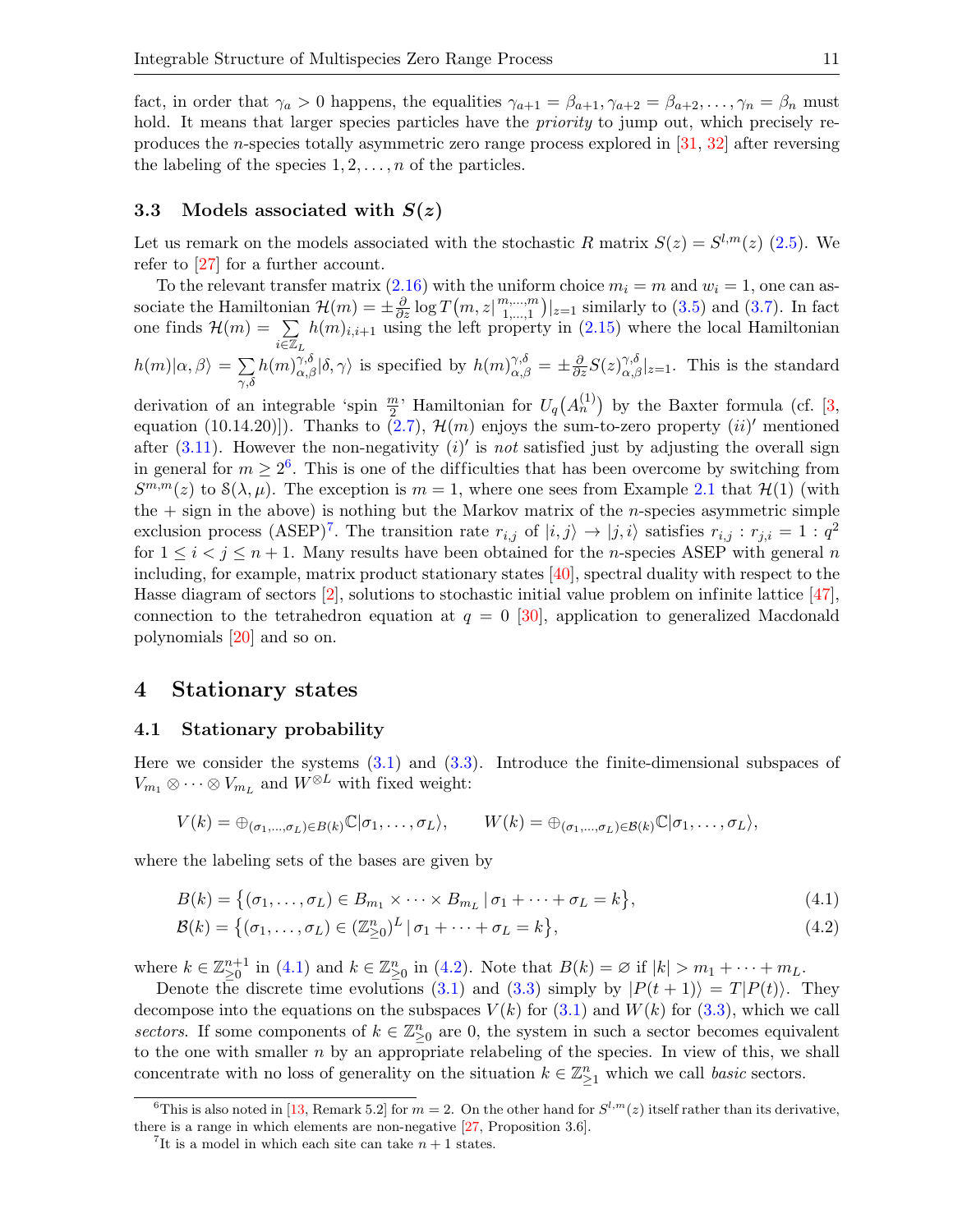By definition stationary states are those invariant under T, namely  $|\bar{P}\rangle$  satisfying  $|\bar{P}\rangle = T|\bar{P}\rangle$ . There is a unique such vector  $|\bar{P}\rangle = \sum$  $\sigma_1,...,\sigma_L$  $\mathbb{P}(\sigma_1,\ldots,\sigma_L)|\sigma_1,\ldots,\sigma_L\rangle$  in each sector satisfying  $\sum$  $\sigma_1,...,\sigma_L$  $\mathbb{P}(\sigma_1,\ldots,\sigma_L)=1$ . This is a consequence of the irreducibility of the sectors under T and the Perron–Frobenius theorem. The coefficient  $\mathbb{P}(\sigma_1, \ldots, \sigma_L)$  is called the stationary probability. In what follows we shall abuse the terminology also to mean the unnormalized probabilities and states. We will treat the discrete time processes only since they cover the continuous time case. Thanks to the commutativity of the Markov transfer matrices, the stationary states are independent of l for  $(3.1)$  and of  $\lambda$  for  $(3.3)$ .

Before closing the subsection, we include comments on the systems [\(3.4\)](#page-6-3) and [\(3.11\)](#page-8-3) with  $H = H$ , where the number of particles is not preserved. Starting from any initial condition, any state tends to the trivial one  $|0^n\rangle \otimes \cdots \otimes |0^n\rangle$ , although the relaxation to it remains as an important problem. The clue to investigating it is the Bethe eigenvalues of  $H$ . To construct them is a feasible task as done in [\[29,](#page-28-2) Section 4] for the periodic case  $H_r$  and  $H_l$ . We leave it for a future study.

#### 4.2 Some examples

From now on we focus on the discrete time process defined by  $(3.3)$ . The stationary state  $|P\rangle$ in the sector  $W(k)$  is characterized by

$$
|\bar{P}\rangle = \mathfrak{T}(\lambda|\mu_1,\ldots,\mu_L)|\bar{P}\rangle \in W(k).
$$

We will refer to a sector  $W(k)$  also by  $k = (k_1, \ldots, k_n) \in \mathbb{Z}_{\geq 0}^n$  for simplicity.

It was known in the single species case  $n = 1$  that the stationary state possesses the product measure (cf. [\[17,](#page-27-21) [39\]](#page-28-17) at least for the homogeneous case  $\forall \mu_i = \mu$ ):

$$
\mathbb{P}(\sigma_1,\ldots,\sigma_L)=\prod_{i=1}^L g_{\sigma_i}(\mu_i), \qquad \sigma_i\in \mathbb{Z}_{\geq 0},
$$

where  $g_{\sigma_i}(\mu_i)$  is the  $n=1$  case of the function

<span id="page-11-0"></span>
$$
g_{\alpha}(\mu) = \frac{\mu^{-|\alpha|}(\mu)_{|\alpha|}}{\prod_{i=1}^{n} (q)_{\alpha_i}} \quad \text{for} \quad \alpha = (\alpha_1, \dots, \alpha_n) \in \mathbb{Z}_{\geq 0}^n.
$$
 (4.3)

Such a factorization, however, is no longer valid in the multispecies case  $n \geq 2$  making the system nontrivial and interesting even without an introduction (cf. [\[15\]](#page-27-9)) of a reservoir. Particles of a given species must behave under the influence of the other species acting as a nontrivial dynamical background.

<span id="page-11-1"></span>**Example 4.1.** For  $L = 2$ ,  $n = 2$  and the sector  $k = (1, 1)$ , we have

$$
|\overline{P}\rangle = \mu_1^2 (1 - \mu_2)(1 - q\mu_2)(\mu_1 + \mu_2 - 2\mu_2\mu_1)|\varnothing, 12\rangle + \mu_1\mu_2(1 - \mu_1)(1 - \mu_2)(\mu_1 + q\mu_2 - \mu_1\mu_2 - q\mu_1\mu_2)|1, 2\rangle + \text{cyclic}.
$$

Here  $|\emptyset,12\rangle$  and  $|1,2\rangle$  are the multiset representations of  $|(0,0),(1,1)\rangle$  and  $|(1,0),(0,1)\rangle$ . For  $L = 3, n = 2$  and the sector  $k = (1, 1)$ , we have

$$
|\overline{P}\rangle = \mu_1^2 \mu_2^2 (1 - \mu_3)(1 - q\mu_3)(\mu_1 \mu_2 + \mu_1 \mu_3 + \mu_2 \mu_3 - 3\mu_1 \mu_3 \mu_2)|\mathcal{O}, \mathcal{O}, 12) + \mu_1^2 \mu_2 \mu_3 (1 - \mu_2)(1 - \mu_3)(q\mu_1 \mu_2 + \mu_1 \mu_3 + \mu_2 \mu_3 - 2\mu_1 \mu_2 \mu_3 - q\mu_1 \mu_2 \mu_3)|\mathcal{O}, 2, 1\rangle + \mu_1^2 \mu_2 \mu_3 (1 - \mu_2)(1 - \mu_3)(\mu_1 \mu_2 + q\mu_1 \mu_3 + q\mu_2 \mu_3 - \mu_1 \mu_2 \mu_3 - 2q\mu_1 \mu_2 \mu_3)|\mathcal{O}, 1, 2\rangle + \text{cyclic.}
$$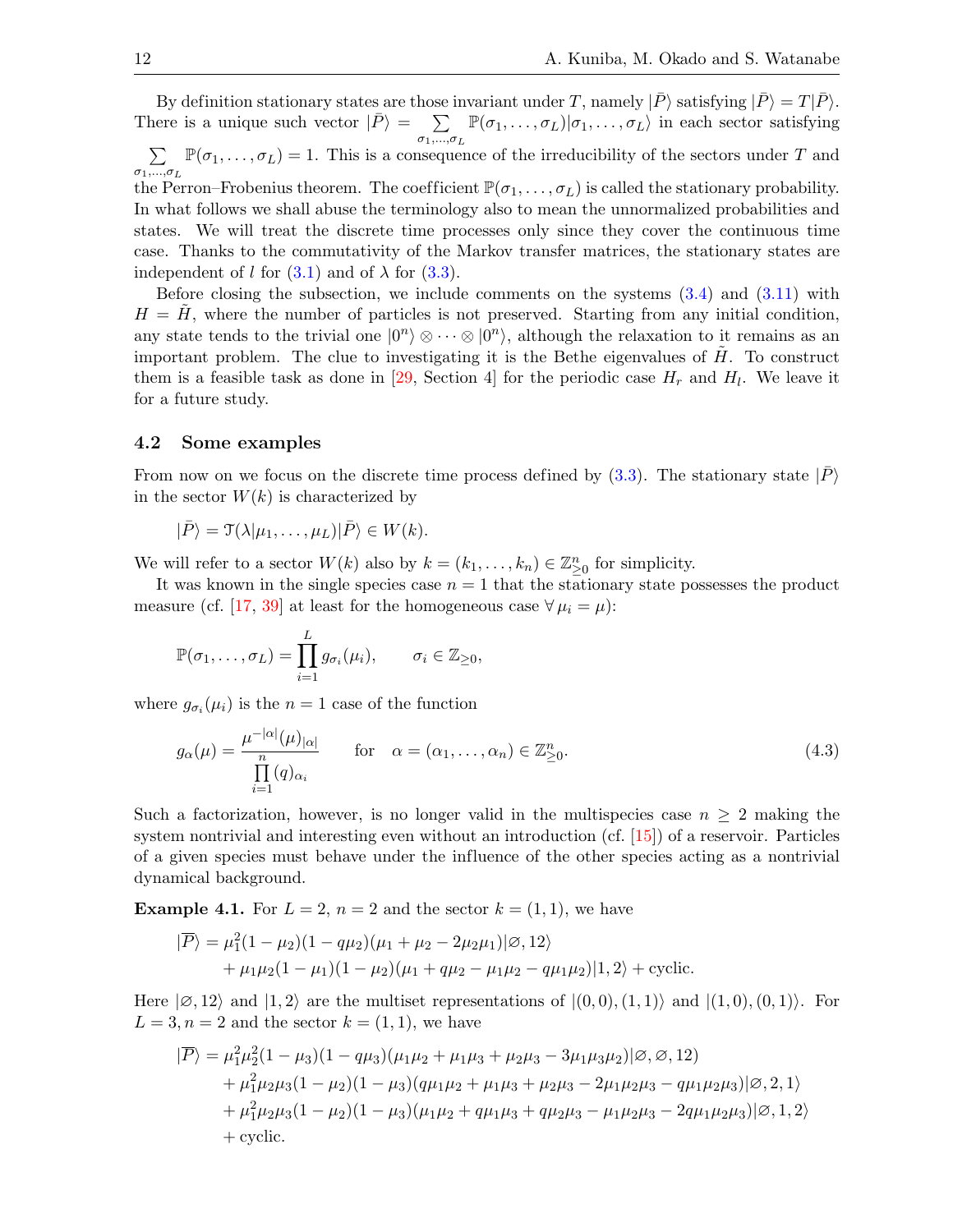Here cyclic means the sum of terms obtained by the replacement  $\mu_j \to \mu_{j+i}$  and  $|\sigma_1, \ldots, \sigma_L\rangle \to$  $|\sigma_{1+i}, \ldots, \sigma_{L+i}\rangle$  over  $i \in \mathbb{Z}_L$  with  $i \neq 0$ .

Based on computer experiments we propose

<span id="page-12-4"></span>**Conjecture 4.2.** For the stationary state  $|P\rangle$  in any sector k, there is a normalization such that  $\mathbb{P}(\sigma_1,\ldots,\sigma_L) \in \mathbb{Z}_{\geq 0}[q,-\mu_1,\ldots,-\mu_L]$  for all  $(\sigma_1,\ldots,\sigma_L) \in \mathcal{B}(k)$ .

## 4.3 Matrix product construction

We seek the steady state probability in the matrix product form

<span id="page-12-0"></span>
$$
\mathbb{P}(\sigma_1, \dots, \sigma_L) = \text{Tr}(X_{\sigma_1}(\mu_1) \cdots X_{\sigma_L}(\mu_L))
$$
\n(4.4)

in terms of some operator  $X_{\alpha}(\mu)$  with  $\alpha \in \mathbb{Z}_{\geq 0}^n$ . Our strategy is to invoke the following result.

<span id="page-12-3"></span>**Proposition 4.3.** Suppose the operators  $X_{\alpha}(\mu)$  ( $\alpha \in \mathbb{Z}_{\geq 0}^n$ ) obey the relation

<span id="page-12-1"></span>
$$
X_{\alpha}(\mu)X_{\beta}(\lambda) = \sum_{\gamma,\delta \in \mathbb{Z}_{\geq 0}^n} \mathcal{S}(\lambda,\mu)_{\gamma,\delta}^{\beta,\alpha} X_{\gamma}(\lambda) X_{\delta}(\mu). \tag{4.5}
$$

Suppose further that  $\dim \text{Ker}(\mathfrak{T}(\mu_i|\mu_1,\ldots,\mu_L)-1)=1$  for some i. Then the matrix product formula [\(4.4\)](#page-12-0) of the stationary probability holds for the system [\(3.3\)](#page-6-5) provided that the trace is convergent and not identically zero.

**Proof.** The stationarity  $\mathcal{T}(\lambda|\mu_1,\ldots,\mu_L)|\bar{P}\rangle = |\bar{P}\rangle$  follows from the special case  $\lambda = \mu_i$ . To see this note that the latter leads to  $\mathcal{T}(\lambda|\mu_1,\ldots,\mu_L)|\bar{P}\rangle = \mathcal{T}(\lambda|\mu_1,\ldots,\mu_L)\mathcal{T}(\mu_i|\mu_1,\ldots,\mu_L)|\bar{P}\rangle =$  $\mathcal{T}(\mu_i|\mu_1,\ldots,\mu_L)\mathcal{T}(\lambda|\mu_1,\ldots,\mu_L)|\bar{P}\rangle$ , telling that  $\mathcal{T}(\lambda|\mu_1,\ldots,\mu_L)|\bar{P}\rangle \in \text{Ker}(\mathcal{T}(\mu_i|\mu_1,\ldots,\mu_L)-1)$ . Therefore from the assumption we have  $\mathcal{T}(\lambda|\mu_1,\ldots,\mu_L)|\bar{P}\rangle = f(\lambda)|\bar{P}\rangle$  for some scalar  $f(\lambda)$ . Taking the "column sum" on the both sides using the sum-to-unity property of  $\mathcal{T}(\lambda|\mu_1,\ldots,\mu_L)$ we find  $f(\lambda) = 1$ .

In the sequel, we assume  $i = L$  without losing generality in the light of cyclicity of trace. Now the equality  $|\bar{P}\rangle = \mathcal{T}(\mu_L|\mu_1,\ldots,\mu_L)|\bar{P}\rangle$  to be shown takes the form

$$
\operatorname{Tr}(X_{\alpha_1}(\mu_1)\cdots X_{\alpha_L}(\mu_L))=\sum_{\beta_1,\ldots,\beta_L}\operatorname{Tr}(\mu_L|\mu_1,\ldots,\mu_L)_{\beta_1,\ldots,\beta_L}^{\alpha_1,\ldots,\alpha_L}\operatorname{Tr}(X_{\beta_1}(\mu_1)\cdots X_{\beta_L}(\mu_L)).
$$

In the l.h.s., starting from  $X_{\alpha_{L-1}}(\mu_{L-1})X_{\alpha_L}(\mu_L)$  apply the relation [\(4.5\)](#page-12-1) repeatedly to send  $X_{\alpha_L}(\mu_L)$  to the left through the whole product to bring it back to the original rightmost position by using the cyclicity of the trace. It results in the relation

$$
\operatorname{Tr}(X_{\alpha_1}(\mu_1)\cdots X_{\alpha_L}(\mu_L)) = \sum_{\beta_1,\dots,\beta_L} \mathcal{M}(\beta_L |_{\beta_1,\dots,\beta_{L-1}}^{\alpha_1,\dots,\alpha_{L-1}} | \alpha_L) \operatorname{Tr}(X_{\beta_1}(\mu_1)\cdots X_{\beta_L}(\mu_L))
$$

in terms of  $M$  defined under  $(2.20)$ . It is depicted as  $(2.18)$ . Since the parameters attached to the horizontal arrow and the rightmost vertical arrow are both  $\mu_L$ , we have  $\mathcal{M}(\beta_L|_{\beta_1,\dots,\beta_{L-1}}^{\alpha_1,\dots,\alpha_{L-1}})$  $^{\alpha_1,...,\alpha_{L-1}}_{\beta_1,...,\beta_{L-1}}|\alpha_L) =$  $\mathfrak{T}(\mu_L|\mu_1,\ldots,\mu_L)_{\beta_1,\ldots,\beta_L}^{\alpha_1,\ldots,\alpha_L}$  $\alpha_1,...,\alpha_L$  from the right relation in [\(2.15\)](#page-4-6).

The sum-to-unity property assures dim  $\text{Ker}(\mathcal{T}(\mu_i|\mu_1,\ldots,\mu_L)-1) \geq 1$  in general. We expect that this is 1 when  $\mu_1, \ldots, \mu_L$  are distinct<sup>[8](#page-12-2)</sup>. Anyway the matrix product formula [\(4.4\)](#page-12-0) has been proved in [\[34,](#page-28-3) Proposition 6] without relying on the assumption dim  $\text{Ker}(\mathcal{T}(\mu_i|\mu_1,\ldots,\mu_L)-1)=1$ but using the *auxiliary condition* [\[34,](#page-28-3) equation (30)] of  $S(\lambda, \mu)$ . We have included Proposition [4.3](#page-12-3) as a possible variant avoiding such a specific property of the stochastic R matrix.

<span id="page-12-2"></span><sup>&</sup>lt;sup>8</sup>It is greater than 1 for example when  $\mu_1 = \cdots = \mu_L$ .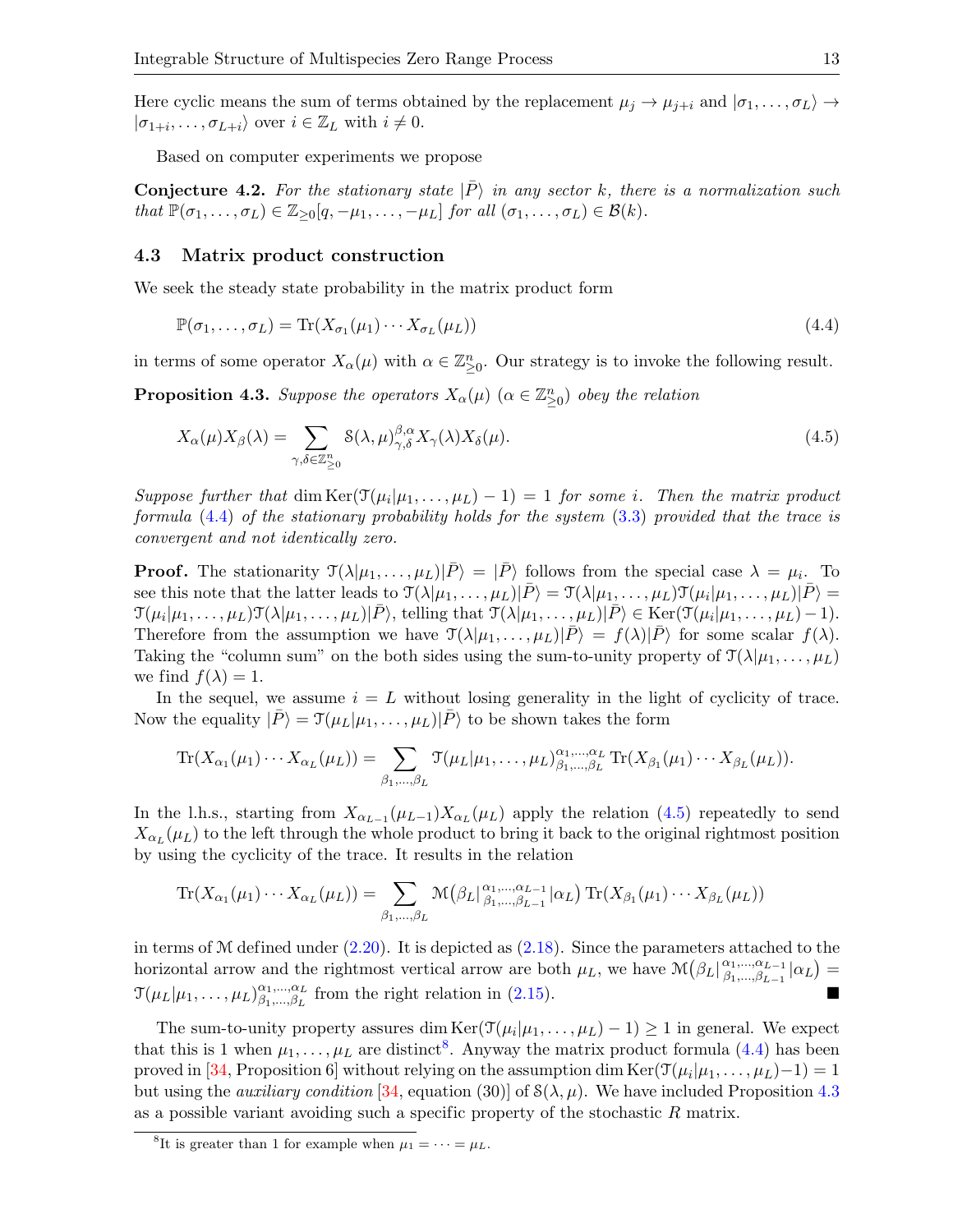# <span id="page-13-0"></span>5 Zamolodchikov–Faddeev algebra

## <span id="page-13-1"></span>5.1 General remarks

Let us write  $(4.5)$  symbolically as

<span id="page-13-3"></span>
$$
X(\mu) \otimes X(\lambda) = \check{\mathcal{S}}(\lambda, \mu) [X(\lambda) \otimes X(\mu)], \qquad (5.1)
$$

where  $X(\mu) = (X_{\alpha}(\mu))$  denotes a collection of operators. The quadratic relation of this form is called Zamolodchikov–Faddeev (ZF) algebra. Its associativity is guaranteed by the YBE satisfied by the structure function  $\check{S}(\lambda,\mu)^9$  $\check{S}(\lambda,\mu)^9$ . Before presenting the specific results to our ZRP in the next subsection, we review its background briefly in this subsection. Similar contents can also be found for example in [\[10,](#page-27-7) [14,](#page-27-8) [20,](#page-27-20) [41\]](#page-28-6) and references therein.

 $ZF$  algebra was originally introduced in the integrable quantum field theory in  $(1 + 1)$  dimension to encode the factorized scattering of particles [\[18,](#page-27-4) [51\]](#page-28-5). The structure function therein should be a properly normalized scattering matrix satisfying unitarity to guarantee the total probability conservation in the quantum field theoretical setting. In the realm of integrable Markov processes, the situation is parallel. The ZF algebra serves as a local version of the stationary condition in the matrix product construction of the stationary states. The structure function, stochastic R matrix, should fulfill the sum-to-unity property. It was demonstrated in the proof of Proposition [4.3](#page-12-3) how the ZF algebra leads to the stationary condition of the system in the case of a discrete time Markov process. Historically, however, such quadratic relations were utilized earlier in continuous time models as 'cancellation mechanism' or 'hat relations' [\[15\]](#page-27-9). In the present set-up it reads

<span id="page-13-4"></span>
$$
h[X(\mu) \otimes X(\mu)] = X(\mu) \otimes X'(\mu) - X'(\mu) \otimes X(\mu) \tag{5.2}
$$

with  $h=\frac{\partial}{\partial x}$  $\frac{\partial}{\partial \lambda}$   $\check{S}(\lambda, \mu)|_{\lambda=\mu}$ . This is the derivative of  $(5.1)$  at  $\lambda = \mu$  with the additional condition  $\check{S}(\mu,\mu) = \text{id}$  which matches [\(2.15\)](#page-4-6). In terms of components, it reads  $\sum h_{\gamma,\delta}^{\alpha,\beta} X_{\gamma}(\mu) X_{\delta}(\mu) =$  $_{\gamma,\delta}$  $X_{\alpha}(\mu)X_{\beta}'(\mu) - X_{\alpha}'(\mu)X_{\beta}(\mu)$  if the action of h is set as  $h(|\alpha\rangle \otimes |\beta\rangle) = \sum_{\gamma,\delta}$  $|h_{\alpha,\beta}^{\gamma,\delta}|\gamma\rangle \otimes |\delta\rangle$ . The rela-tion [\(5.2\)](#page-13-4) manifestly tells that the matrix product states  $\text{Tr}(X(\mu) \otimes \cdots \otimes X(\mu))$  are null vectors of the operator  $H = \sum_{i \in \mathbb{Z}_L} h_{i,i+1}$  in the periodic setting. In retrospect, one may compare the relation between [\(5.2\)](#page-13-4) and [\(5.1\)](#page-13-3) with that between the XXZ model and the six-vertex model in the light of Baxter's formula  $(3.5)$ .

Back to the ZF algebra itself, it is naturally embedded into the so-called  $RLL = LLR$  relation

<span id="page-13-5"></span>
$$
[\mathcal{L}(\lambda) \otimes \mathcal{L}(\mu)]\check{\mathcal{S}}(\lambda, \mu) = \check{\mathcal{S}}(\lambda, \mu)[\mathcal{L}(\lambda) \otimes \mathcal{L}(\mu)] \tag{5.3}
$$

for an L operator  $\mathcal{L}(\lambda)$  if there is a special index, say 0, such that  $\mathcal{S}(\lambda,\mu)_{0,0}^{\beta,\alpha} = \mathcal{S}(\lambda,\mu)_{\beta,\alpha}^{0,0} =$  $\theta(\alpha = \beta = 0)$ . In fact the matrix element of  $(5.3)$  for  $|0\rangle \otimes |0\rangle \rightarrow |\alpha\rangle \otimes |\beta\rangle$  gives  $(5.1)$  by the identification  $\mathcal{L}(\mu)_{\alpha,0} = X_{\alpha}(\mu)$ . In view of this, construction of stationary states is elevated and embedded into that of representations of the stochastic  $RLL = LLR$  relation in which the relevant components of Tr( $\mathcal{L}(\mu_1) \otimes \cdots \otimes \mathcal{L}(\mu_L)$ ) are convergent and not identically zero. When the structure function is the R matrix  $R^{1,1}$  of the vector representation, a universal L has been provided in [\[23\]](#page-27-22). Starting from it, one can cope with  $RLL = LLR$  with higher  $R^{l,m}$  by the corresponding fusion of L's in principle [\[28\]](#page-28-22). Modifying it so as to fit the stochastic  $S^{l,m}$  should be feasible by an appropriate twist (cf.  $[20]$ ). In this sense there is a standard route to achieve the matrix product construction for  $S^{l,m}$ -based models at least conceptually if not practically. On the other hand, a further intriguing feature is expected when the structure function is  $\mathcal{S}(\lambda, \mu)$ 

<span id="page-13-2"></span> ${}^9\check{S}(\lambda,\mu)=PS(\lambda,\mu)$  with  $P(|\alpha\rangle\otimes|\beta\rangle)=|\beta\rangle\otimes|\alpha\rangle$  so that  $S(\lambda,\mu)^{\beta,\alpha}_{\gamma,\delta}=\check{S}(\lambda,\mu)^{\alpha,\beta}_{\gamma,\delta}$ .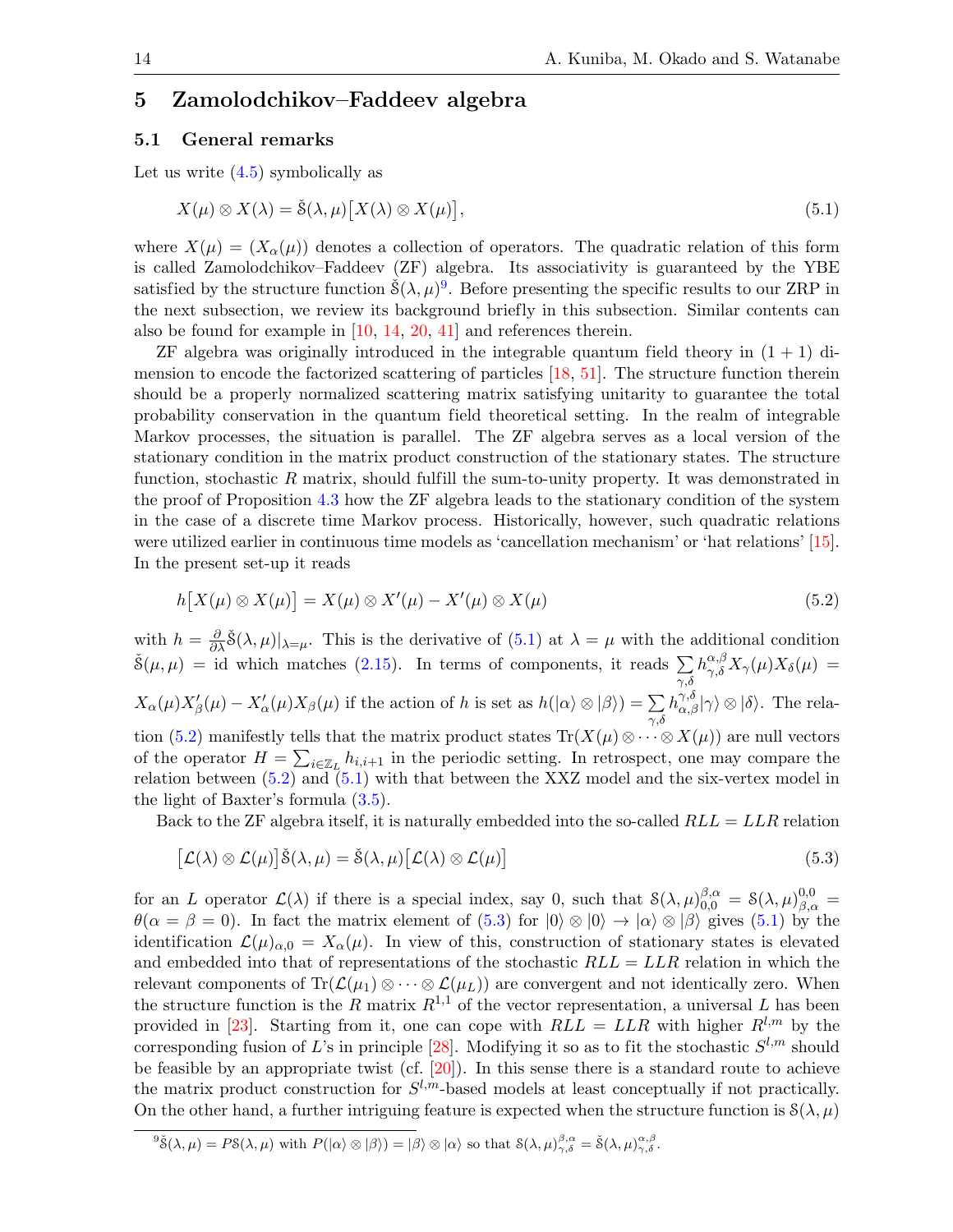due to the peculiarity of its origin  $(2.8)$ – $(2.11)$ . This is one of our motivations in Sections [5.2](#page-14-0) and [5.3.](#page-15-0)

Turning to stationary probabilities, the maneuver in the proof of Proposition [4.3](#page-12-3) elucidates that it is a part of more general problem of finding solutions to a quantum Knizhnik– Zamolodchikov type equation [\[19\]](#page-27-23) with appropriate subsidiary conditions. Such wider problems have not been addressed for our stochastic R matrix  $(2.11)$ . Implication of the sum-to-unity property [\(2.13\)](#page-4-2) to the ZF algebra will be explained after Remark [5.3](#page-17-1) until the end of Section [5.](#page-13-0) In the next subsection we will be concerned with a particular representation of the ZF algebra in terms of q-bosons.

## <span id="page-14-0"></span>5.2 q-boson representation

Let us present a q-boson representation of the ZF algebra  $(4.5)^{10}$  $(4.5)^{10}$  $(4.5)^{10}$ . Here and in the next subsection we stay in the regime  $0 < q < 1$ . From  $(2.11)$  it has the explicit form

<span id="page-14-3"></span>
$$
X_{\alpha}(\mu)X_{\beta}(\lambda) = \sum_{\gamma \le \alpha} \Phi_q(\beta|\alpha + \beta - \gamma; \lambda, \mu)X_{\gamma}(\lambda)X_{\alpha + \beta - \gamma}(\mu),\tag{5.4}
$$

where the omitted condition  $\gamma \in \mathbb{Z}_{\geq 0}^n$  should always be taken for granted. We find it convenient to work also with another normalization  $Z_{\alpha}(\mu)$  specified by

<span id="page-14-6"></span>
$$
X_{\alpha}(\mu) = g_{\alpha}(\mu) Z_{\alpha}(\mu), \tag{5.5}
$$

where  $g_{\alpha}(\mu)$  has been defined in [\(4.3\)](#page-11-0). The ZF algebra for the latter takes the form

<span id="page-14-4"></span>
$$
Z_{\alpha}(\mu)Z_{\beta}(\lambda) = \sum_{\gamma \le \alpha} q^{\varphi(\alpha - \gamma, \beta - \gamma)} \Phi_q(\gamma|\alpha; \lambda, \mu) Z_{\gamma}(\lambda) Z_{\alpha + \beta - \gamma}(\mu)
$$
(5.6)

due to the identity

$$
\frac{g_{\gamma}(\lambda)g_{\alpha+\beta-\gamma}(\mu)}{g_{\alpha}(\mu)g_{\beta}(\lambda)}\Phi_q(\beta|\alpha+\beta-\gamma;\lambda,\mu)=q^{\varphi(\alpha-\gamma,\beta-\gamma)}\Phi_q(\gamma|\alpha;\lambda,\mu).
$$

Let  $\beta$  be the algebra generated by 1, **b**, **c**, **k** obeying the relations

<span id="page-14-2"></span>
$$
\mathbf{kb} = q\mathbf{bk}, \qquad \mathbf{kc} = q^{-1}\mathbf{kc}, \qquad \mathbf{bc} = 1 - \mathbf{k}, \qquad \mathbf{cb} = 1 - q\mathbf{k}.\tag{5.7}
$$

We call it the q-boson algebra. It has a basis  $\{ \mathbf{b}^i \mathbf{c}^j \mid i, j \in \mathbb{Z}_{\geq 0} \}.$ 

Let  $F = \bigoplus_{m \geq 0} \mathbb{C}(q)|m\rangle$  be the Fock space and  $F^* = \bigoplus_{m \geq 0} \mathbb{C}(q)\langle m|$  be its dual on which the q-boson operators **b**, **c**, **k** act as

<span id="page-14-5"></span>
$$
\mathbf{b}|m\rangle = |m+1\rangle, \qquad \mathbf{c}|m\rangle = (1 - q^m)|m-1\rangle, \qquad \mathbf{k}|m\rangle = q^m|m\rangle, \langle m|\mathbf{c} = \langle m+1|, \qquad \langle m|\mathbf{b} = \langle m-1|(1 - q^m), \qquad \langle m|\mathbf{k} = \langle m|q^m,
$$
\n(5.8)

where  $|-1\rangle = \langle -1| = 0$  and 1 acts as the identity. They satisfy the defining relations [\(5.7\)](#page-14-2). The bilinear pairing of  $F^*$  and F is specified as  $\langle m|m'\rangle = \delta_{m,m'}(q)_m$ . Then  $\langle m|(X|m')\rangle = (\langle m|X||m'\rangle)$ is valid and the trace is given by  $\text{Tr}(X) = \sum$  $m \geq 0$  $\langle m|X|m\rangle$  $\frac{d|\mathbf{A}|\mathbf{m}|}{(q)_m}$ . As a vector space, the *q*-boson algebra  $\mathcal{B}$ has the direct sum decomposition  $\mathcal{B} = \mathbb{C}(q) \mathbb{1} \oplus \mathcal{B}_{fin}$ , where  $\mathcal{B}_{fin} = \bigoplus_{r \geq 1} (\mathcal{B}_+^r \oplus \mathcal{B}_-^r \oplus \mathcal{B}_0^r)$  with  $\mathcal{B}_{+}^{r} = \bigoplus_{s\geq 0} \mathbb{C}(q) \mathbf{k}^{s} \mathbf{b}^{r}, \ \mathcal{B}_{-}^{r} = \bigoplus_{s\geq 0} \mathbb{C}(q) \mathbf{k}^{s} \mathbf{c}^{r}$  and  $\mathcal{B}_{0}^{r} = \mathbb{C}(q) \mathbf{k}^{r}$ . The trace  $\text{Tr}(X)$  is convergent if  $X \in \mathcal{B}_{fin}$ . It vanishes unless  $X \in \bigoplus_{r \geq 1} \mathcal{B}_0^r$  when it is evaluated by  $\text{Tr}(\mathbf{k}^r) = (1 - q^r)^{-1}$ .

<span id="page-14-1"></span><sup>&</sup>lt;sup>10</sup>In this paper we do not attempt to classify the representations such that r.h.s. of  $(4.4)$  is finite and nonzero.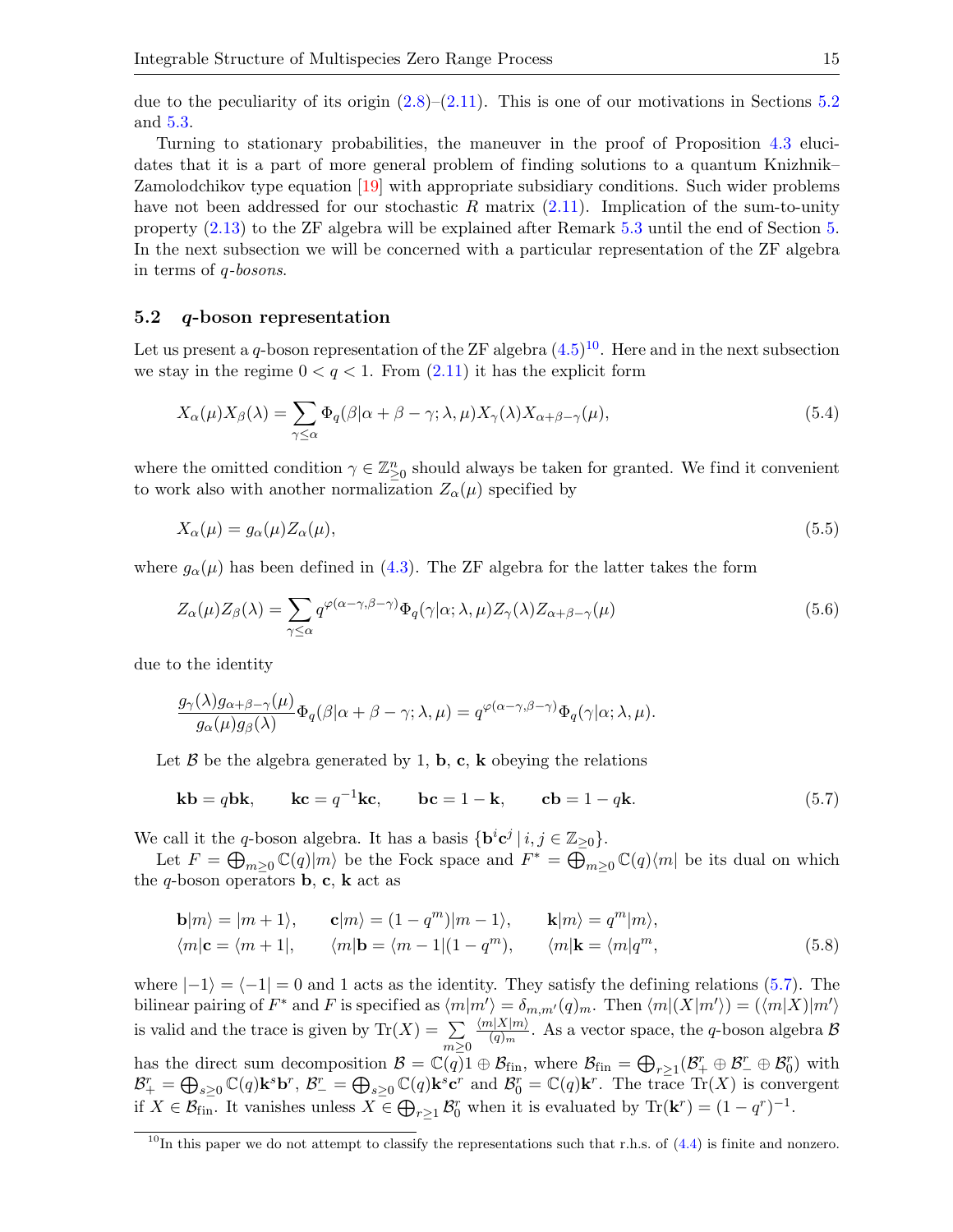By the q-boson representation we mean the algebra homomorphisms

ZF algebra [\(5.4\)](#page-14-3) or  $(5.6) \rightarrow \mathcal{B}^{\otimes n(n-1)/2} \rightarrow \text{End}(F^{\otimes n(n-1)/2})$ .

The right arrow is already given by [\(5.8\)](#page-14-5). In the sequel we will focus on the left arrow and denote  $Z_{\alpha}(\mu) \mapsto (\cdots)$  simply by  $Z_{\alpha}(\mu) = (\cdots)$ .

The ZF algebra [\(5.6\)](#page-14-4) admits a "trivial" representation  $Z_{\alpha}(\zeta) = K_{\alpha}$  in terms of an operator  $K_{\alpha}$  satisfying  $K_0 = 1$  and  $K_{\alpha}K_{\beta} = q^{\varphi(\alpha,\beta)}K_{\alpha+\beta}$  [\[34,](#page-28-3) Proposition 7], where  $\varphi(\alpha,\beta)$  is defined in [\(2.9\)](#page-3-4). Such a  $K_{\alpha}$  is easily constructed, for instance as  $^{11}$  $^{11}$  $^{11}$ 

<span id="page-15-2"></span>
$$
K_{\alpha_1,\dots,\alpha_n} = \mathbf{k}^{\alpha_1^+} \mathbf{c}^{\alpha_1} \otimes \dots \otimes \mathbf{k}^{\alpha_{n-1}^+} \mathbf{c}^{\alpha_{n-1}} \in \mathcal{B}^{\otimes n-1}, \qquad \alpha_i^+ := \alpha_{i+1} + \dots + \alpha_n. \tag{5.9}
$$

However this representation does not contain a creation operator b therefore leads to vanish-ing trace in the matrix product formula [\(4.4\)](#page-12-0). Our  $Z_{\alpha}(\zeta)$  given below may be regarded as a perturbation series starting from the trivial representation in terms of creation operators.

For  $\alpha_i \in \mathbb{Z}_{\geq 0}$ , define the element  $Z_{\alpha_1,\dots,\alpha_n}(\zeta) \in \mathcal{B}^{\otimes n(n-1)/2}$  from the  $n=1$  case and the recursion with respect to n as follows:

<span id="page-15-3"></span>
$$
Z_{\alpha_1}(\zeta) = 1,\tag{5.10}
$$

<span id="page-15-4"></span>
$$
Z_{\alpha_1,\dots,\alpha_n}(\zeta) = \sum_{l=(l_1,\dots,l_{n-1})\in\mathbb{Z}_{\geq 0}^{n-1}} X_l(\zeta) \otimes \mathbf{b}^{l_1} \mathbf{k}^{\alpha_1^+} \mathbf{c}^{\alpha_1} \otimes \dots \otimes \mathbf{b}^{l_{n-1}} \mathbf{k}^{\alpha_{n-1}^+} \mathbf{c}^{\alpha_{n-1}},
$$
(5.11)

where  $X_l(\zeta) = g_l(\zeta) Z_l(\zeta)$  as in [\(5.5\)](#page-14-6) and  $\alpha_i^+$  is defined by [\(5](#page-15-2).9).

<span id="page-15-7"></span>**Theorem 5.1** ([\[35\]](#page-28-4)). The  $Z_{\alpha}(\zeta)$  defined by [\(5.10\)](#page-15-3), [\(5.11\)](#page-15-4) satisfies the ZF algebra [\(5.6\)](#page-14-4) for general n.

#### <span id="page-15-0"></span>5.3 Explicit formula

From [\(5.11\)](#page-15-4)  $Z_{\alpha}(\zeta)$  depends on  $\alpha$  simply as

<span id="page-15-6"></span>
$$
Z_{\alpha_1,\dots,\alpha_n}(\zeta) = Z_{0^n}(\zeta) \left(1^{\otimes \frac{1}{2}(n-1)(n-2)} \otimes K_{\alpha_1,\dots,\alpha_n}\right),\tag{5.12}
$$

in terms of  $K_{\alpha_1,\dots,\alpha_n}$  in [\(5.9\)](#page-15-2). Thus it suffices to calculate the special case of [\(5.11\)](#page-15-4):

<span id="page-15-5"></span>
$$
Z_{0^n}(\zeta) = \sum_{l_1,\dots,l_{n-1}\in\mathbb{Z}_{\geq 0}} g_{l_1,\dots,l_{n-1}}(\zeta) Z_{l_1,\dots,l_{n-1}}(\zeta) \otimes \mathbf{b}^{l_1} \otimes \dots \otimes \mathbf{b}^{l_{n-1}}.
$$
(5.13)

Utilizing  $\frac{(zw)_{\infty}}{(z)_{\infty}} = \sum_{\alpha}$  $j \geq 0$  $(w)_j$  $\frac{(w)_j}{(q)_j}z^j$ , we get the explicit formula for  $n=2$ :

$$
Z_{0,0}(\zeta) = \sum_{l_1 \geq 0} \frac{(\zeta)_{l_1} \zeta^{-l_1}}{(q)_{l_1}} \mathbf{b}^{l_1} = \frac{(\mathbf{b})_{\infty}}{(\zeta^{-1} \mathbf{b})_{\infty}}, \qquad Z_{\alpha_1,\alpha_2}(\zeta) = Z_{0,0}(\zeta) K_{\alpha_1,\alpha_2} = \frac{(\mathbf{b})_{\infty}}{(\zeta^{-1} \mathbf{b})_{\infty}} \mathbf{k}^{\alpha_2} \mathbf{c}^{\alpha_1},
$$

<span id="page-15-8"></span>
$$
X_{\alpha_1,\alpha_2}(\zeta) = g_{\alpha_1,\alpha_2}(\zeta) Z_{\alpha_1,\alpha_2}(\zeta) = \frac{\zeta^{-\alpha_1-\alpha_2}(\zeta)_{\alpha_1+\alpha_2}}{(q)_{\alpha_1}(q)_{\alpha_2}} \frac{(\mathbf{b})_{\infty}}{(\zeta^{-1}\mathbf{b})_{\infty}} \mathbf{k}^{\alpha_2} \mathbf{c}^{\alpha_1}.
$$
 (5.14)

It is a good exercise to confirm Example [4.1](#page-11-1) by substituting these results into the matrix product formula  $(4.4)$ .

<span id="page-15-1"></span><sup>&</sup>lt;sup>11</sup>We write  $K_{\alpha}$  with  $\alpha = (\alpha_1, \ldots, \alpha_n)$  as  $K_{\alpha_1, \ldots, \alpha_n}$  rather than  $K_{(\alpha_1, \ldots, \alpha_n)}$  for simplicity. A similar convention will also be used for  $g_{\alpha}(\zeta), X_{\alpha}(\zeta)$  and  $Z_{\alpha}(\zeta)$ .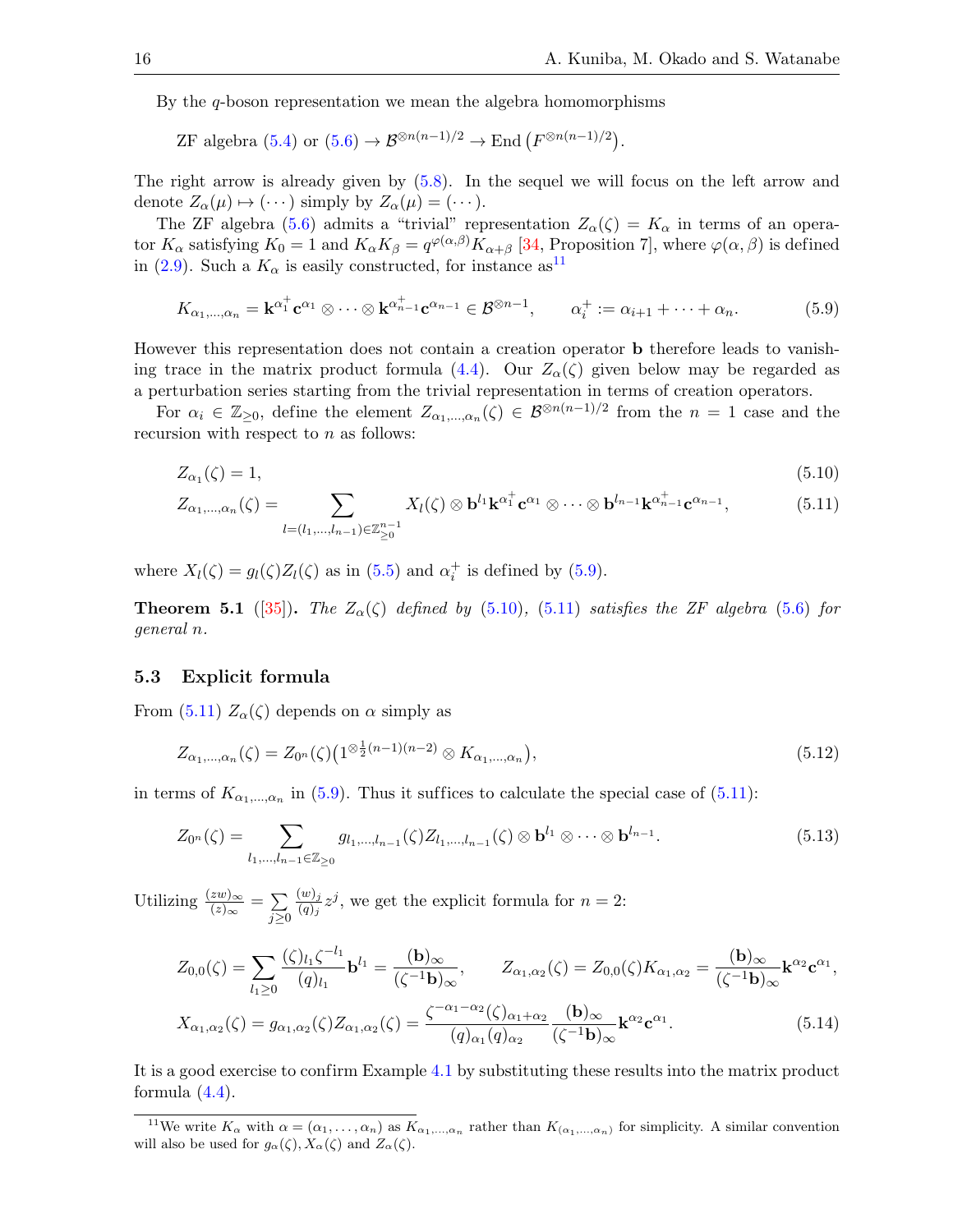For  $n = 3$ , the sum [\(5.13\)](#page-15-5) is calculated by using  $(\zeta)_{l_1+l_2} = (\zeta)_{l_2} (q^{l_2} \zeta)_{l_1}$  as

$$
Z_{0,0,0}(\zeta) = \sum_{l_1,l_2} \frac{\zeta^{-l_1-l_2}(\zeta)_{l_1+l_2}}{(q)_{l_1}(q)_{l_2}} \frac{(\mathbf{b})_{\infty}}{(\zeta^{-1}\mathbf{b})_{\infty}} \mathbf{k}^{l_2} \mathbf{c}^{l_1} \otimes \mathbf{b}^{l_2}
$$
  
\n
$$
= \frac{(\mathbf{b} \otimes 1 \otimes 1)_{\infty}}{(\zeta^{-1}\mathbf{b} \otimes 1 \otimes 1)_{\infty}} \sum_{l_2} \frac{\zeta^{-l_2}(\zeta)_{l_2}(\mathbf{k} \otimes 1 \otimes \mathbf{b})^{l_2}}{(q)_{l_2}} \sum_{l_1} \frac{\zeta^{-l_1}(q^{l_2}\zeta)_{l_1}(\mathbf{c} \otimes \mathbf{b} \otimes 1)^{l_1}}{(q)_{l_1}}
$$
  
\n
$$
= \frac{(\mathbf{b} \otimes 1 \otimes 1)_{\infty}}{(\zeta^{-1}\mathbf{b} \otimes 1 \otimes 1)_{\infty}} \sum_{l_2} \frac{\zeta^{-l_2}(\zeta)_{l_2}(\mathbf{k} \otimes 1 \otimes \mathbf{b})^{l_2}}{(q)_{l_2}} \frac{(q^{l_2}\mathbf{c} \otimes \mathbf{b} \otimes 1)_{\infty}}{(\zeta^{-1}\mathbf{c} \otimes \mathbf{b} \otimes 1)_{\infty}}
$$
  
\n
$$
= \frac{(\mathbf{b} \otimes 1 \otimes 1)_{\infty}}{(\zeta^{-1}\mathbf{b} \otimes 1 \otimes 1)_{\infty}} (\mathbf{c} \otimes \mathbf{b} \otimes 1)_{\infty} \sum_{l_2} \frac{\zeta^{-l_2}(\zeta)_{l_2}(\mathbf{k} \otimes 1 \otimes \mathbf{b})^{l_2}}{(q)_{l_2}} \frac{1}{(\zeta^{-1}\mathbf{c} \otimes \mathbf{b} \otimes 1)_{\infty}}
$$
  
\n
$$
= \frac{(\mathbf{b} \otimes 1 \otimes 1)_{\infty}}{(\zeta^{-1}\mathbf{b} \otimes 1 \otimes 1)_{\infty}} (\mathbf
$$

These results on  $Z_{0,0}(\zeta)$  and  $Z_{0,0,0}(\zeta)$  are summarized as<sup>[12](#page-16-0)</sup>

<span id="page-16-2"></span>
$$
Z_{0,0}(\zeta) = V_1(1)V_1(\zeta)^{-1}, \qquad V_1(\zeta) = (\zeta^{-1} \mathbf{b})_{\infty},
$$
  
\n
$$
Z_{0,0,0}(\zeta) = (Z_{0,0}(\zeta) \otimes 1 \otimes 1)V_2(1)V_2(\zeta)^{-1},
$$
  
\n
$$
V_2(\zeta) = (\zeta^{-1} \mathbf{c} \otimes \mathbf{b} \otimes 1)_{\infty}(\zeta^{-1} \mathbf{k} \otimes 1 \otimes \mathbf{b})_{\infty}.
$$
\n(5.15)

Now we proceed to general  $n \geq 2$  case. Substitution of  $(5.12)|_{n \to n-1}$  $(5.12)|_{n \to n-1}$  $(5.12)|_{n \to n-1}$  into the r.h.s. of  $(5.13)$ gives

<span id="page-16-1"></span>
$$
Z_{0^n}(\zeta) = (Z_{0^{n-1}}(\zeta) \otimes 1^{\otimes n-1}) Y_n(\zeta),
$$
  
\n
$$
Y_n(\zeta) = \sum_{l_1, \dots, l_{n-1} \in \mathbb{Z}_{\geq 0}} g_{l_1, \dots, l_{n-1}}(\zeta) 1^{\otimes \frac{1}{2}(n-2)(n-3)} \otimes K_{l_1, \dots, l_{n-1}} \otimes \mathbf{b}^{l_1} \otimes \dots \otimes \mathbf{b}^{l_{n-1}}.
$$
 (5.16)

It is handy to describe  $\mathcal{B}^{\otimes n(n-1)/2}$  by introducing the copies  $\mathcal{B}_{i,j} = \langle 1, \mathbf{b}_{i,j}, \mathbf{c}_{i,j}, \mathbf{k}_{i,j} \rangle$  of the q-boson algebras for  $1 \leq i \leq j < n$  obeying [\(5.7\)](#page-14-2) within each  $\mathcal{B}_{i,j}$  and  $[\mathcal{B}_{i,j}, \mathcal{B}_{i',j'}] = 0$  if  $(i, j) \neq (i', j')$ . We take them so that  $Z_{\alpha_1,\dots,\alpha_n}(\zeta) \in \bigotimes_{1 \leq i \leq j \leq n} \mathcal{B}_{i,j}$  and  $(5.16)$  reads

$$
Y_n(\zeta) = \sum_{l_1,\dots,l_{n-1}\in\mathbb{Z}_{\geq 0}} g_{l_1,\dots,l_{n-1}}(\zeta) \left(\mathbf{k}_{1,n-2}^{l_1^+}\mathbf{c}_{1,n-2}^{l_1}\cdots\mathbf{k}_{n-2,n-2}^{l_{n-2}^+}\mathbf{c}_{n-2,n-2}^{l_{n-2}}\right) \left(\mathbf{b}_{1,n-1}^{l_1}\cdots\mathbf{b}_{n-1,n-1}^{l_{n-1}}\right),
$$

where  $l_j^+ = l_{j+1} + \cdots + l_{n-1}$ . It corresponds to labeling the components in  $\mathcal{B}^{\otimes n(n-1)/2}$  as

<span id="page-16-3"></span>
$$
(1,1), (1,2), (2,2), (1,3), (2,3), (3,3), \ldots, (1, n-1), (2, n-1), \ldots, (n-1, n-1). \tag{5.17}
$$

Define the following elements in  $\bigotimes_{1 \leq i \leq j \leq n} \mathcal{B}_{i,j}$  (actually in a certain completion of it):

$$
Y_j(\zeta) = V_{j-1}(1)V_{j-1}(\zeta)^{-1} = V_{j-1}(\zeta)^{-1}V_{j-1}(1),
$$
  
\n
$$
V_j(\zeta) = (\zeta^{-1}A_{1,j})_{\infty}(\zeta^{-1}A_{2,j})_{\infty} \cdots (\zeta^{-1}A_{j,j})_{\infty},
$$
  
\n
$$
A_{i,j} = \mathbf{k}_{1,j-1}\mathbf{k}_{2,j-1} \cdots \mathbf{k}_{i-1,j-1}\mathbf{c}_{i,j-1}\mathbf{b}_{i,j}, \qquad \mathbf{c}_{j,j-1} = 1.
$$

In particular,  $A_{1,n-1} = c_{1,n-2}b_{1,n-1}$  and  $A_{n-1,n-1} = k_{1,n-2}\cdots k_{n-2,n-2}b_{n-1,n-1}$ . As for the right equality in the first line, see Remark [5.3.](#page-17-1)

<span id="page-16-0"></span><sup>&</sup>lt;sup>12</sup>The operators  $V_j(\zeta)$ 's appearing in the sequel have nothing to do with that in [\(2.1\)](#page-2-3).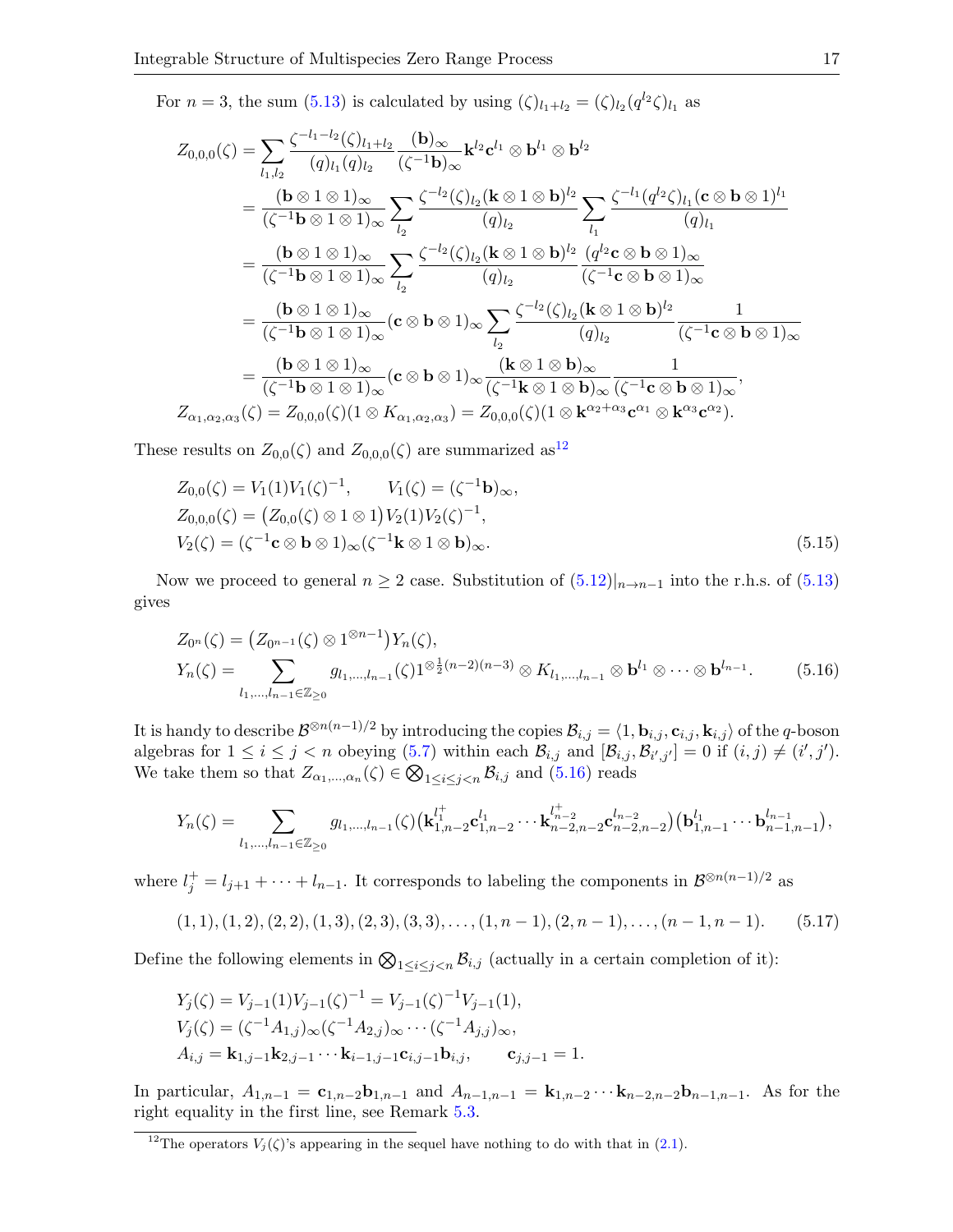<span id="page-17-0"></span>**Theorem 5.2** ([\[35\]](#page-28-4)). The representation of the ZF algebra [\(5.6\)](#page-14-4) in  $\bigotimes_{1 \leq i \leq j \leq n} \mathcal{B}_{i,j}$  given in Theorem [5.1](#page-15-7) and  $(5.10)$ ,  $(5.11)$  is expressed as follows:

$$
Z_{\alpha_1,\dots,\alpha_n}(\zeta) = Z_{0^n}(\zeta) \mathbf{k}_{1,n-1}^{\alpha_1^+} \mathbf{c}_{1,n-1}^{\alpha_1} \cdots \mathbf{k}_{n-1,n-1}^{\alpha_{n-1}^+} \mathbf{c}_{n-1,n-1}^{\alpha_{n-1}^-}, \qquad \alpha_i^+ = \alpha_{i+1} + \dots + \alpha_n,
$$
  

$$
Z_{0^n}(\zeta) = Y_2(\zeta) Y_3(\zeta) \cdots Y_n(\zeta).
$$

The cases  $n = 2, 3$  reproduce [\(5.15\)](#page-16-2) under the identification  $\mathbf{x}_{1,1} = \mathbf{x} \otimes 1 \otimes 1$ ,  $\mathbf{x}_{1,2} = 1 \otimes \mathbf{x} \otimes 1$ ,  $\mathbf{x}_{2,2} = 1 \otimes 1 \otimes \mathbf{x}$  in accordance with [\(5.17\)](#page-16-3). The recursive construction [\(5.13\)](#page-15-5) with respect to rank may be viewed as reminiscent of nested Bethe ansatz. A similar structure has also been observed in multispecies ASEP [\[10,](#page-27-7) [40\]](#page-28-8).

It is not hard to show that the substitution of the formulas in Theorem [5.2](#page-17-0) and [\(5.5\)](#page-14-6) into the matrix product formula [\(4.4\)](#page-12-0) of  $\mathbb{P}(\sigma_1,\ldots,\sigma_L)$  leads to the *convergent* trace provided that the configuration  $(\sigma_1, \ldots, \sigma_L)$  belongs to a basic sector explained in Section [4.1.](#page-10-6)

<span id="page-17-1"></span>**Remark 5.3.** As a corollary of the ZF algebra  $(4.5)$  and  $\mathcal{S}(\lambda, \mu)_{\gamma, \delta}^{0,0} = \theta(\gamma = \delta = 0)$  one can derive

$$
[Z_0(\mu), Z_0(\lambda)] = 0, \qquad [V_m(\mu), V_m(\lambda)] = 0, \qquad 1 \le m \le n - 1.
$$

Let us comment on the implication of the sum-to-unity property  $(2.13)$  to the ZF algebra  $(4.5)$ . Using the weight conservation it implies

<span id="page-17-2"></span>
$$
[A(\mu|w), A(\lambda|w)] = 0 \qquad \text{for} \quad A(\lambda|w) = \sum_{\alpha} X_{\alpha}(\lambda)w^{\alpha}, \tag{5.18}
$$

where  $w^{\alpha} = w_1^{\alpha_1} \cdots w_n^{\alpha_n}$ .

**Example 5.4.** The generating function in [\(5.18\)](#page-17-2) for  $n = 2$  and  $w = (w_1, w_2) = (x, y)$  can be computed as

$$
A(\lambda|w) = \frac{(\mathbf{b})_{\infty}}{(\lambda^{-1}\mathbf{b})_{\infty}} \sum_{l,m \geq 0} \frac{x^m y^l \lambda^{-l-m}(\lambda)_{l+m}}{(q)_l (q)_m} \mathbf{k}^l \mathbf{c}^m
$$
  

$$
= \frac{(\mathbf{b})_{\infty}}{(\lambda^{-1}\mathbf{b})_{\infty}} \sum_{m \geq 0} \frac{(x \lambda^{-1})^m (\lambda)_m}{(q)_m} \frac{(q^m y \mathbf{k})_{\infty}}{(y \lambda^{-1}\mathbf{k})_{\infty}} \mathbf{c}^m
$$
  

$$
= \frac{(\mathbf{b})_{\infty}}{(\lambda^{-1}\mathbf{b})_{\infty}} \Gamma(x \lambda^{-1}, y \lambda^{-1})^{-1} \Gamma(x, y), \qquad \Gamma(x, y) = (x \mathbf{c})_{\infty} (y \mathbf{k})_{\infty}.
$$

It plays an important role to investigate the stationary states in 'grand canonical ensemble' picture (cf.  $[16]$ ).

In the matrix product formula [\(4.4\)](#page-12-0), multiply  $w^{\sigma_1+\cdots+\sigma_L}$  and take the sum over the states  $(\sigma_1, \ldots, \sigma_L) \in (\mathbb{Z}_{\geq 0}^n)^L$  belonging to all the basic sectors. It yields the series

$$
\operatorname{Tr}(A(\mu_1|w)\cdots A(\mu_L|w))' = \sum_{\alpha_1+\cdots+\alpha_L \in \mathbb{Z}_{\geq 1}^n} w^{\alpha_1+\cdots+\alpha_L} \operatorname{Tr}(X_{\alpha_1}(\mu_1)\cdots X_{\alpha_L}(\mu_L))
$$

$$
= \sum_{k \in \mathbb{Z}_{\geq 1}^n} w^k G_k(\mu_1,\ldots,\mu_L;q),
$$

where the prime drops the terms corresponding to  $\alpha_1 + \cdots + \alpha_L \in \mathbb{Z}_{\geq 0}^n \setminus \mathbb{Z}_{\geq 1}^n$  to take into account the basic sectors only. We have introduced the function

$$
G_k(\mu_1,\ldots,\mu_L;q)=\sum_{\alpha_1+\cdots+\alpha_L=k}\operatorname{Tr}(X_{\alpha_1}(\mu_1)\cdots X_{\alpha_L}(\mu_L)).
$$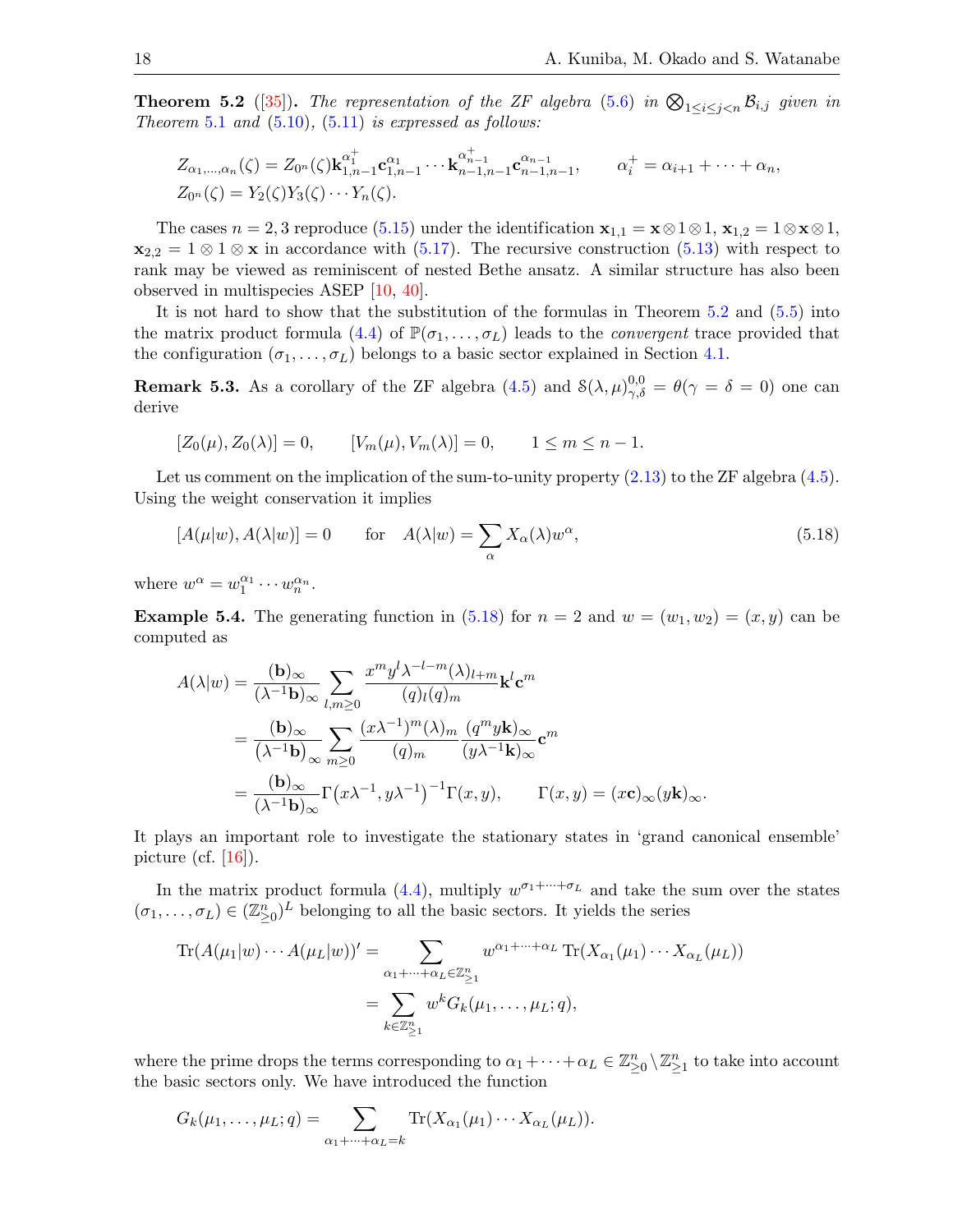This is the normalization constant of the stationary state in the basic sector  $\mathcal{B}(k)$  [\(4.2\)](#page-10-5). The com-mutativity in [\(5.18\)](#page-17-2) implies that  $G_k(\mu_1, \ldots, \mu_L; q)$  is symmetric function in  $\mu_1, \ldots, \mu_L$ . Moreover from [\(4.3\)](#page-11-0), [\(5.5\)](#page-14-6), Theorem [5.2](#page-17-0) and the expansion formula  $\frac{(zw)_{\infty}}{(z)_{\infty}} = \sum_{\infty}$  $j \geq 0$  $(w)_j$  $\frac{(w)_j}{(q)_j}z^j$ , it follows that  $G_k(\mu_1,\ldots,\mu_L;q)$  is a *polynomial* in  $\mu_i^{-1}$ 's. It is rational in q because the trace is evaluated

as Tr( $\mathbf{k}^r$ ) =  $(1 - q^r)^{-1}$ . Detailed study of  $G_k(\mu_1, \ldots, \mu_L; q)$  and the related Conjecture [4.2](#page-12-4) is a future problem<sup>[13](#page-18-1)</sup>. Similar observations in such a direction have led to matrix product formulas for Macdonald polynomials and their generalizations for some other integrable lattice models. See for example [\[8,](#page-27-15) [10,](#page-27-7) [11,](#page-27-24) [20,](#page-27-20) [38\]](#page-28-23).

# <span id="page-18-0"></span>6 R matrices of generalized quantum group

We have seen that the factorization  $(2.8)$  led to significant consequences in previous sections. Here we generalize it to a part of  $2^{n+1}$  quantum R matrices labeled with  $(\epsilon_1, \ldots, \epsilon_{n+1}) \in$  $\{0,1\}^{n+1}$ . The one treated so far corresponds to the choice  $(\epsilon_1, \ldots, \epsilon_{n+1}) = (0, \ldots, 0)$ . These R matrices have been obtained from the special solutions to the tetrahedron equation by a certain reduction [\[36\]](#page-28-10). The underlying algebra has been identified with a generalized quantum group. We shall present these results with a brief background based on  $[36]$ .

## 6.1 Definition of  $\mathcal{U}_A$

In this subsection we assume that n is a positive integer. Let  $(\epsilon_1, \ldots, \epsilon_{n+1})$  be a sequence of 0 or 1. In what follows the indices i, j are understood to be elements in  $\mathbb{Z}_{n+1}$ . We write  $i \equiv j$  to mean  $i = j$  in  $\mathbb{Z}_{n+1}$ . For  $i, j = 0, 1, \ldots, n \in \mathbb{Z}_{n+1}$ , set

$$
q_i = \begin{cases} q, & \epsilon_i = 0, \\ -q^{-1}, & \epsilon_i = 1, \end{cases} \qquad D_{ij} = D_{ji} = \begin{cases} q_i q_{i+1}, & j \equiv i, \\ q_i^{-1}, & j \equiv i-1, \\ q_{i+1}^{-1}, & j \equiv i+1, \\ 1, & \text{otherwise.} \end{cases}
$$

Let  $\mathcal{U}_A = \mathcal{U}_A(\epsilon_1,\ldots,\epsilon_{n+1})$  be a  $\mathbb{Q}(q)$ -algebra generated by  $e_i, f_i, k_i^{\pm 1}$   $(i \in \mathbb{Z}_{n+1})$  obeying the following relations. (We use the notation  $[u] = (q^u - q^{-u})/(q - q^{-1})$ .)

$$
k_i k_i^{-1} = k_i^{-1} k_i = 1, \qquad k_i k_j = k_j k_i, \qquad k_i e_j k_i^{-1} = D_{ij} e_j, \qquad k_i f_j k_i^{-1} = D_{ij}^{-1} f_j, \qquad (6.1)
$$

<span id="page-18-3"></span><span id="page-18-2"></span>
$$
[e_i, f_j] = \delta_{ij} \frac{k_i - k_i^{-1}}{q - q^{-1}},\tag{6.2}
$$

$$
e_i^2 = f_i^2 = 0 \qquad \text{if} \quad \epsilon_i \neq \epsilon_{i+1}, \tag{6.3}
$$

<span id="page-18-4"></span>
$$
[e_i, e_j] = [f_i, f_j] = 0
$$
 if  $j \neq i, i \pm 1,$  (6.4)

<span id="page-18-5"></span>
$$
e_i^2 e_j - (-1)^{\epsilon_i} [2] e_i e_j e_i + e_j e_i^2 = (e \to f) = 0 \quad \text{if} \quad \epsilon_i = \epsilon_{i+1}, j \equiv i \pm 1,
$$
\n(6.5)

$$
e_{i}e_{i-1}e_{i}e_{i+1} + (-1)^{\epsilon_{i}}[2]e_{i}e_{i-1}e_{i+1}e_{i} - e_{i}e_{i+1}e_{i}e_{i-1}
$$
  
- 
$$
e_{i-1}e_{i}e_{i+1}e_{i} + e_{i+1}e_{i}e_{i-1}e_{i} = (e \to f) = 0
$$
 if  $\epsilon_{i} \neq \epsilon_{i+1}$ . (6.6)

The algebra  $U_A$  with the relations [\(6.1\)](#page-18-2) and [\(6.2\)](#page-18-3) was introduced for  $n \ge 1$  in [\[36\]](#page-28-10) as a symmetry algebra characterizing solutions to the YBE obtained by the 2D reduction procedure to be explained in Section [6.2](#page-20-1) from the tetrahedron equation [\[50\]](#page-28-9). Based on the observation in [\[36,](#page-28-10) Section 3.3, the relations  $(6.3)$ – $(6.6)$  were supplemented when  $n \geq 2$  [\[37\]](#page-28-24) by showing that the

<span id="page-18-1"></span><sup>&</sup>lt;sup>13</sup>We expect that the condition  $k \in \mathbb{Z}_{\geq 1}^n$  can slightly be relaxed in view of the convergence of  $\text{Tr}(X_{\alpha_1}(\mu_1)\cdots X_{\alpha_L}(\mu_L))$  in the non-basic sector  $(k_1, k_2)$  with  $k_1 = 0, k_2 \ge 1$  for  $n = 2$ . See [\(5.14\)](#page-15-8).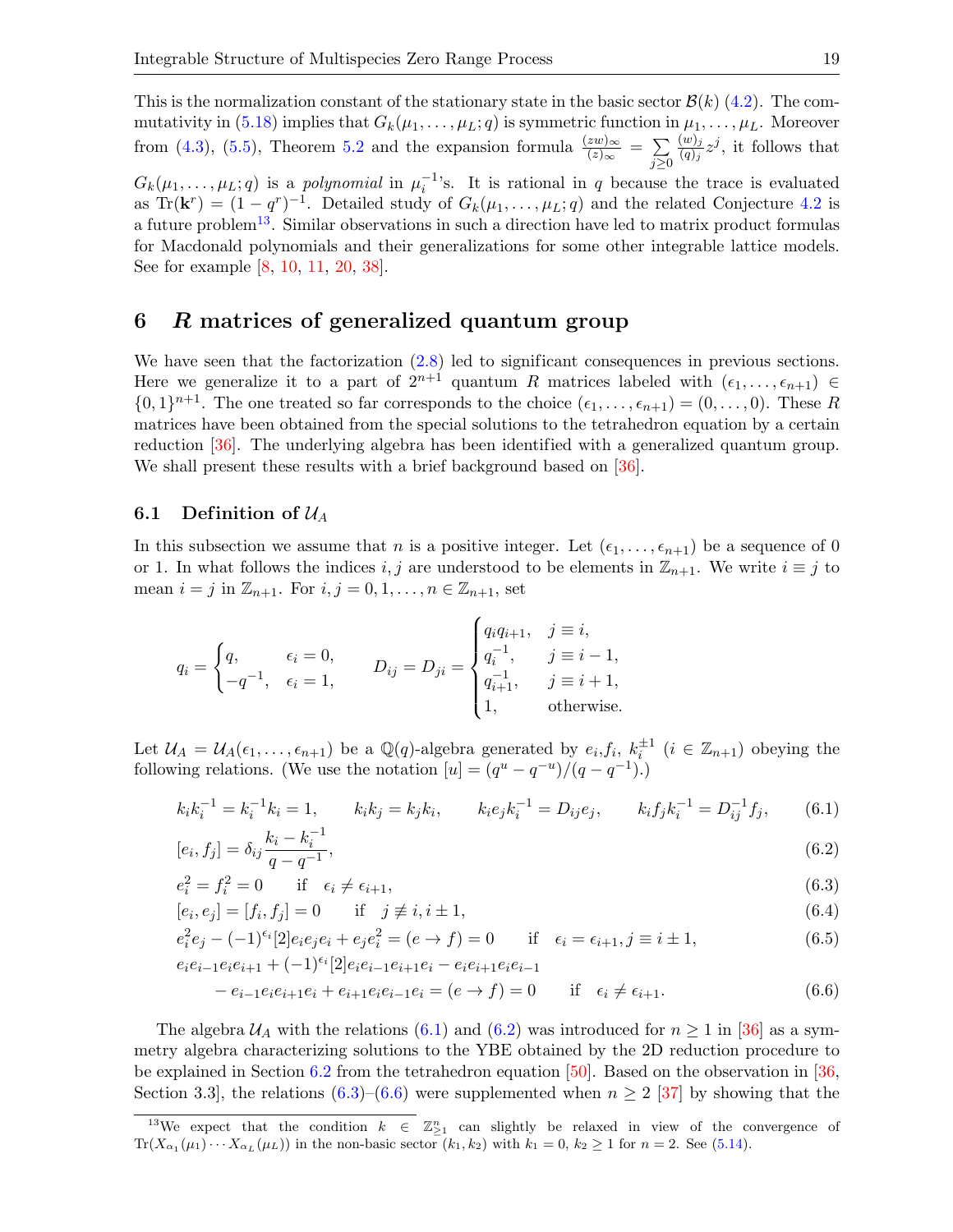subalgebra generated by  $e_i$ ,  $f_i$ ,  $k_i$  for  $i = 1, ..., n$  is isomorphic, up to adding simple generators, to the quantized universal enveloping super algebra of type  $A \, [48]$  $A \, [48]$ , where they correspond to a  $q$ -analogue of the Serre relations. The forthcoming construction  $(6.19)$  and all the subsequent claims are valid for  $n \geq 1$ .  $\mathcal{U}_A$  is a Hopf algebra with coproduct  $\Delta$  given by

<span id="page-19-8"></span>
$$
\Delta k_i^{\pm 1} = k_i^{\pm 1} \otimes k_i^{\pm 1}, \qquad \Delta e_i = 1 \otimes e_i + e_i \otimes k_i, \qquad \Delta f_i = f_i \otimes 1 + k_i^{-1} \otimes f_i. \tag{6.7}
$$

For the counit and the antipode, see [\[36,](#page-28-10) equation (3.4)]. To present a representation of  $\mathcal{U}_A$ , we introduce the following vector spaces:

<span id="page-19-6"></span><span id="page-19-5"></span>
$$
F = W^{(0)} = \bigoplus_{m \ge 0} \mathbb{C}|m\rangle^{(0)}, \qquad V = W^{(1)} = \mathbb{C}|0\rangle^{(1)} \oplus \mathbb{C}|1\rangle^{(1)}, \tag{6.8}
$$

$$
\mathcal{W} = W^{(\epsilon_1)} \otimes \cdots \otimes W^{(\epsilon_{n+1})} = \bigoplus_{\alpha_1, \dots, \alpha_{n+1}} \mathbb{C} | \alpha_1, \dots, \alpha_{n+1} \rangle,
$$
\n(6.9)

<span id="page-19-2"></span>
$$
|\alpha_1, ..., \alpha_{n+1}\rangle = |\alpha_1\rangle^{(\epsilon_1)} \otimes \cdots \otimes |\alpha_{n+1}\rangle^{(\epsilon_{n+1})},
$$
  
\n
$$
V_l = \bigoplus_{\alpha, |\alpha| = l} \mathbb{C}|\alpha\rangle \subset \mathcal{W}.
$$
\n(6.10)

Note that the range of the indices  $\alpha_i$  are to be understood as  $\mathbb{Z}_{\geq 0}$  or  $\{0,1\}$  according to  $\epsilon_i = 0$ or 1, respectively. In [\(6.10\)](#page-19-2) we have written  $|\alpha_1, \dots, \alpha_{n+1}\rangle$  simply as  $|\alpha\rangle$ .

**Proposition 6.1** ([\[36\]](#page-28-10)). Let x be a parameter. The map  $\pi_x^l: \mathcal{U}_A \to \text{End}(V_l)$  defined by

<span id="page-19-3"></span>
$$
\pi_x^l(e_i)|\alpha\rangle = x^{\delta_{i,0}}[\alpha_i]|\alpha - \mathbf{e}_i + \mathbf{e}_{i+1}\rangle,
$$
  
\n
$$
\pi_x^l(f_i)|\alpha\rangle = x^{-\delta_{i,0}}[\alpha_{i+1}]|\alpha + \mathbf{e}_i - \mathbf{e}_{i+1}\rangle,
$$
  
\n
$$
\pi_x^l(k_i)|\alpha\rangle = (q_i)^{-\alpha_i}(q_{i+1})^{\alpha_{i+1}}|\alpha\rangle
$$
\n(6.11)

for  $0 \le i \le n$  gives an irreducible representation when  $0 \le l \le n+1$  if  $\epsilon_1 = \cdots = \epsilon_{n+1} = 1$ , and  $l \in \mathbb{Z}_{\geq 0}$  otherwise. The index i should be understood mod  $n + 1$ . In the right hand side of [\(6.11\)](#page-19-3), vectors  $|\alpha\rangle = |\alpha_1', \ldots, \alpha_{n+1}'\rangle$  are to be understood as zero unless  $\alpha_i \in \{0,1\}$  ( $\epsilon_i = 1$ ) and  $\alpha_i \in \mathbb{Z}_{\geq 0}$   $(\epsilon_i = 0)$  for all  $1 \leq i \leq n+1$ .

Consider the following linear equation on  $R \in \text{End}(V_l \otimes V_m)$ :

<span id="page-19-0"></span>
$$
\left(\pi_x^l \otimes \pi_y^m\right) \Delta^{\text{op}}(g) R = R\left(\pi_x^l \otimes \pi_y^m\right) \Delta(g) \qquad \forall \, g \in \mathcal{U}_A,\tag{6.12}
$$

where  $\Delta^{op}(g) = P \circ \Delta \circ P$  with  $P(u \otimes v) = v \otimes u$ . The dimension of the solution space to this equation is at most one if the  $\mathcal{U}_A$ -module  $V_l \otimes V_m$  is irreducible.

<span id="page-19-4"></span>**Conjecture 6.2** ([\[36\]](#page-28-10)). The  $U_A$ -module  $V_l \otimes V_m$  is irreducible for any choice  $(\epsilon_1, \ldots, \epsilon_{n+1}) \in$  $\{0,1\}^{n+1}.$ 

<span id="page-19-7"></span>**Theorem 6.3** ([\[36\]](#page-28-10)). Conjecture [6.2](#page-19-4) is true for  $(\epsilon_1, \ldots, \epsilon_{n+1}) = (1^{\kappa}, 0^{n+1-\kappa})$  with  $0 \leq \kappa \leq n+1$ .

Suppose  $(\epsilon_1, \ldots, \epsilon_{n+1}) = (1^{\kappa}, 0^{n+1-\kappa})$  with  $0 \leq \kappa \leq n+1$ . Then a little inspection on the representation [\(6.11\)](#page-19-3) tells that the solution to [\(6.12\)](#page-19-0) depends on x, y as  $R = R(z)$  with  $z = x/y$ . It will be denoted by  $R(z) = R^{l,m}(z)$  and referred to as quantum R matrix up to overall normalization. To fix the normalization, introduce

<span id="page-19-1"></span>
$$
\mathbf{e}_{i} = (\overbrace{0, \ldots, 0}^{i-1}, 1, \overbrace{0, \ldots, 0}^{n+1-i}) \in \mathbb{Z}^{n+1}, \qquad \mathbf{e}_{>m} = \mathbf{e}_{m+1} + \cdots + \mathbf{e}_{n+1}, \quad 1 \leq m \leq n+1. \tag{6.13}
$$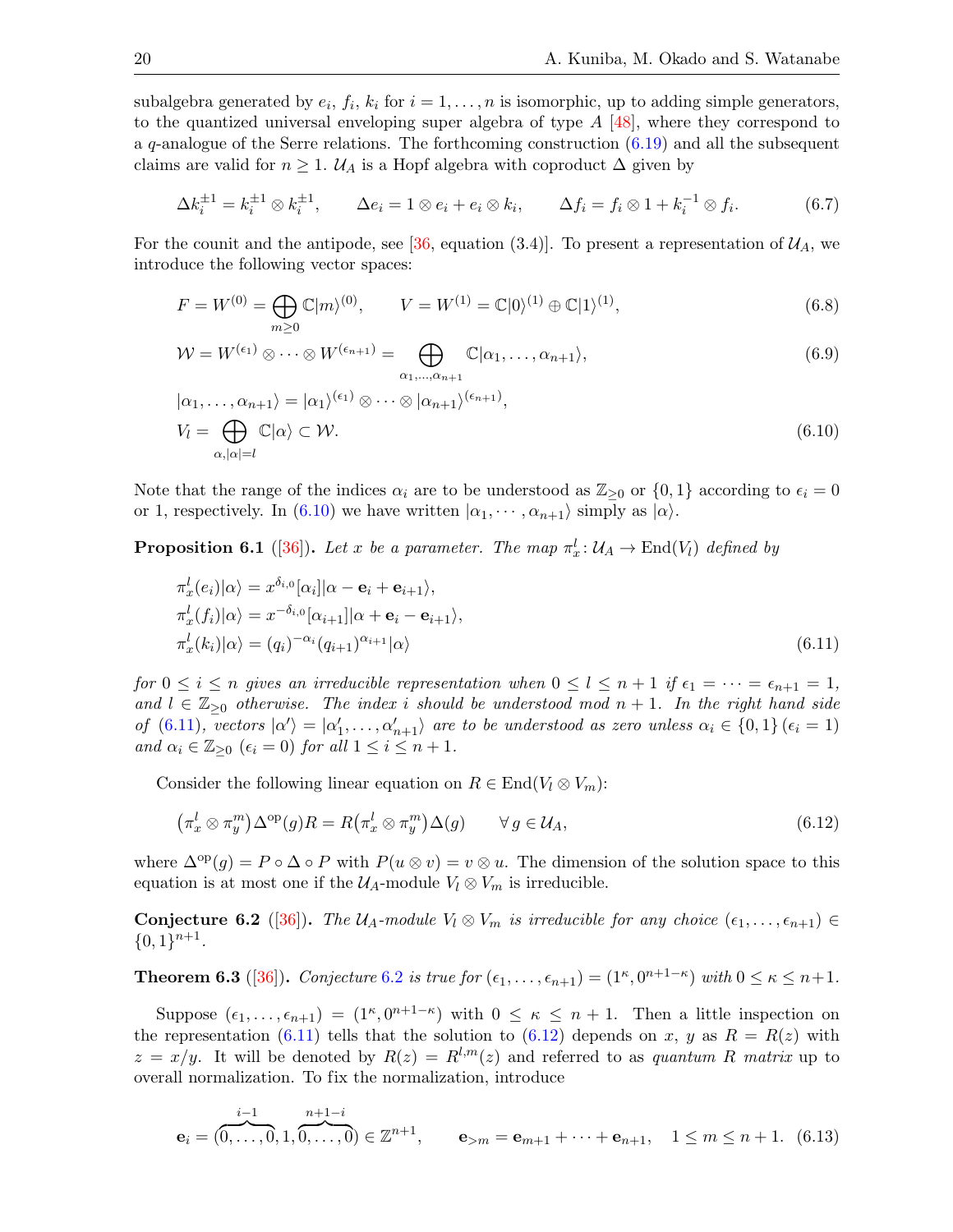If 
$$
\epsilon_1 = \cdots = \epsilon_{n+1} = 1
$$
, we normalize  $R^{l,m}(z)$  ( $0 \le l, m \le n+1$ ) as  
\n
$$
R^{l,m}(z)(|\mathbf{e}_{>n+1-l}\rangle \otimes |\mathbf{e}_{>n+1-m}\rangle) = |\mathbf{e}_{>n+1-l}\rangle \otimes |\mathbf{e}_{>n+1-m}\rangle.
$$
\n(6.14)

If  $\epsilon_1 \cdots \epsilon_{n+1} = 0$ , pick any i such that  $\epsilon_i = 0$  and normalize it as

<span id="page-20-4"></span><span id="page-20-0"></span>
$$
R^{l,m}(z)(|\boldsymbol{le}_i\rangle \otimes |m\mathbf{e}_i\rangle) = |\boldsymbol{le}_i\rangle \otimes |m\mathbf{e}_i\rangle.
$$
\n(6.15)

In view of Conjecture [6.2,](#page-19-4) we expect that the quantum  $R$  matrix is characterized similarly for any  $(\epsilon_1, ..., \epsilon_{n+1}) \in \{0, 1\}^{n+1}$ .

## <span id="page-20-1"></span>6.2 Construction of R matrix

We briefly review how we constructed in [\[36\]](#page-28-10) solutions depending on  $(\epsilon_1, \ldots, \epsilon_{n+1}) \in \{0, 1\}^{n+1}$  to the YBE from the tetrahedron equation. Define the 3D R operator  $\mathcal{R} \in \text{End}(W^{(0)} \otimes W^{(0)} \otimes W^{(0)})$ by

$$
\mathcal{R}( |i\rangle^{(0)} \otimes |j\rangle^{(0)} \otimes |k\rangle^{(0)} ) = \sum_{a,b,c \in \mathbb{Z}_{\geq 0}} \mathcal{R}^{a,b,c}_{i,j,k} |a\rangle^{(0)} \otimes |b\rangle^{(0)} \otimes |c\rangle^{(0)},
$$

where  $\mathcal{R}_{i,j,k}^{a,b,c}$  is the one in [\(2.4\)](#page-2-1). Similarly define the 3D L operator  $\mathcal{L} \in \text{End}\left(W^{(1)} \otimes W^{(1)}\right)$  $W^{(0)}$  [\[4\]](#page-27-11) by

$$
\mathcal{L}(|i\rangle^{(1)} \otimes |j\rangle^{(1)} \otimes |k\rangle^{(0)}) = \sum_{a,b \in \{0,1\}, c \in \mathbb{Z}_{\geq 0}} \mathcal{L}_{i,j,k}^{a,b,c} |a\rangle^{(1)} \otimes |b\rangle^{(1)} \otimes |c\rangle^{(0)},
$$
  

$$
\mathcal{L}_{0,0,m}^{0,0,j} = \mathcal{L}_{1,1,m}^{1,1,j} = \delta_m^j, \qquad \mathcal{L}_{0,1,m}^{0,1,j} = -\delta_m^j q^{m+1}, \qquad \mathcal{L}_{1,0,m}^{1,0,j} = \delta_m^j q^m,
$$
  

$$
\mathcal{L}_{1,0,m}^{0,1,j} = \delta_{m-1}^j (1 - q^{2m}), \qquad \mathcal{L}_{0,1,m}^{1,0,j} = \delta_{m+1}^j.
$$

It may be viewed as a six-vertex model with q-boson valued Boltzmann weights in the third component.

Assign a solid arrow to F and a dotted arrow to V, and depict the matrix elements of 3D  $R$ and 3D L as

$$
\mathfrak{R}_{i,j,k}^{a,b,c} = \begin{array}{c} \begin{matrix} & b \\ c \end{matrix} \\ \begin{matrix} k \\ a \end{matrix} \\ \begin{matrix} k \\ \end{matrix} \\ \begin{matrix} k \\ \end{matrix} \\ \begin{matrix} k \\ \end{matrix} \\ \begin{matrix} k \\ \end{matrix} \\ \begin{matrix} k \\ \end{matrix} \\ \begin{matrix} k \\ \end{matrix} \\ \begin{matrix} k \\ \end{matrix} \\ \begin{matrix} k \\ \end{matrix} \\ \begin{matrix} k \\ \end{matrix} \\ \begin{matrix} k \\ \end{matrix} \\ \begin{matrix} k \\ \end{matrix} \\ \begin{matrix} k \\ \end{matrix} \\ \begin{matrix} k \\ \end{matrix} \\ \begin{matrix} k \\ \end{matrix} \\ \begin{matrix} k \\ \end{matrix} \\ \begin{matrix} k \\ \end{matrix} \\ \begin{matrix} k \\ \end{matrix} \\ \begin{matrix} k \\ \end{matrix} \\ \begin{matrix} k \\ \end{matrix} \\ \begin{matrix} k \\ \end{matrix} \\ \begin{matrix} k \\ \end{matrix} \\ \begin{matrix} k \\ \end{matrix} \\ \begin{matrix} k \\ \end{matrix} \\ \begin{matrix} k \\ \end{matrix} \\ \begin{matrix} k \\ \end{matrix} \\ \begin{matrix} k \\ \end{matrix} \\ \begin{matrix} k \\ \end{matrix} \\ \begin{matrix} k \\ \end{matrix} \\ \begin{matrix} k \\ \end{matrix} \\ \begin{matrix} k \\ \end{matrix} \\ \begin{matrix} k \\ \end{matrix} \\ \begin{matrix} k \\ \end{matrix} \\ \begin{matrix} k \\ \end{matrix} \\ \begin{matrix} k \\ \end{matrix} \\ \begin{matrix} k \\ \end{matrix} \\ \begin{matrix} k \\ \end{matrix} \\ \begin{matrix} k \\ \end{matrix} \\ \begin{matrix} k \\ \end{matrix} \\ \begin{matrix} k \\ \end{matrix} \\ \begin{matrix} k \\ \end{matrix} \\ \begin{matrix} k \\ \end{matrix} \\ \begin{matrix} k \\ \end{matrix} \\ \begin{matrix} k \\ \end{matrix} \\ \begin{matrix} k \\ \end{matrix} \\ \begin{matrix} k \\ \end{matrix} \\ \begin{matrix} k \\ \end{matrix} \\ \begin{matrix} k \\ \end{matrix} \\ \begin{matrix} k \\ \end{matrix} \\ \begin{matrix} k \\ \end{matrix} \\ \begin{matrix} k \\ \end{matrix} \\ \begin{matrix} k \\ \end{matrix} \\ \begin{matrix} k \\ \end{matrix} \\ \begin{matrix} k \\ \end{matrix} \\ \begin{matrix} k \\ \end{matrix} \\ \begin{matrix}
$$

To treat R and L on an equal footing we set  $\mathcal{M}^{(0)} = \mathcal{R}$  and  $\mathcal{M}^{(1)} = \mathcal{L}$  so that  $\mathcal{M}^{(\epsilon)} \in \mathcal{L}$ End  $(W^{(\epsilon)} \otimes W^{(\epsilon)} \otimes F)$ . They satisfy the following type of tetrahedron equation [\[4,](#page-27-11) [25,](#page-27-10) [36\]](#page-28-10)<sup>[14](#page-20-2)</sup>.

<span id="page-20-3"></span>
$$
\mathcal{M}_{1,2,4}^{(\epsilon)} \mathcal{M}_{1,3,5}^{(\epsilon)} \mathcal{M}_{2,3,6}^{(\epsilon)} \mathcal{R}_{4,5,6} = \mathcal{R}_{4,5,6} \mathcal{M}_{2,3,6}^{(\epsilon)} \mathcal{M}_{1,3,5}^{(\epsilon)} \mathcal{M}_{1,2,4}^{(\epsilon)}.
$$
\n(6.16)

This is an equality in End  $(W^{(\epsilon)} \otimes W^{(\epsilon)} \otimes W^{(\epsilon)} \otimes F \otimes F \otimes F)$ . Subscripts of  $\mathcal{M}_{i,j,k}^{(\epsilon)}$  or  $\mathcal{R}_{i,j,k}$  signify that they act on the i, j and k-th components of  $W^{(\epsilon)} \otimes W^{(\epsilon)} \otimes W^{(\epsilon)} \otimes F \otimes F$ , and do as the identity on the other. The tetrahedron equation [\(6.16\)](#page-20-3) with  $\epsilon = 1$  is depicted as follows:



<span id="page-20-2"></span><sup>14</sup>M<sup>(0)</sup>, M<sup>(1)</sup> were denoted by  $S^{(0)}$ ,  $S^{(1)}$  in [\[36\]](#page-28-10).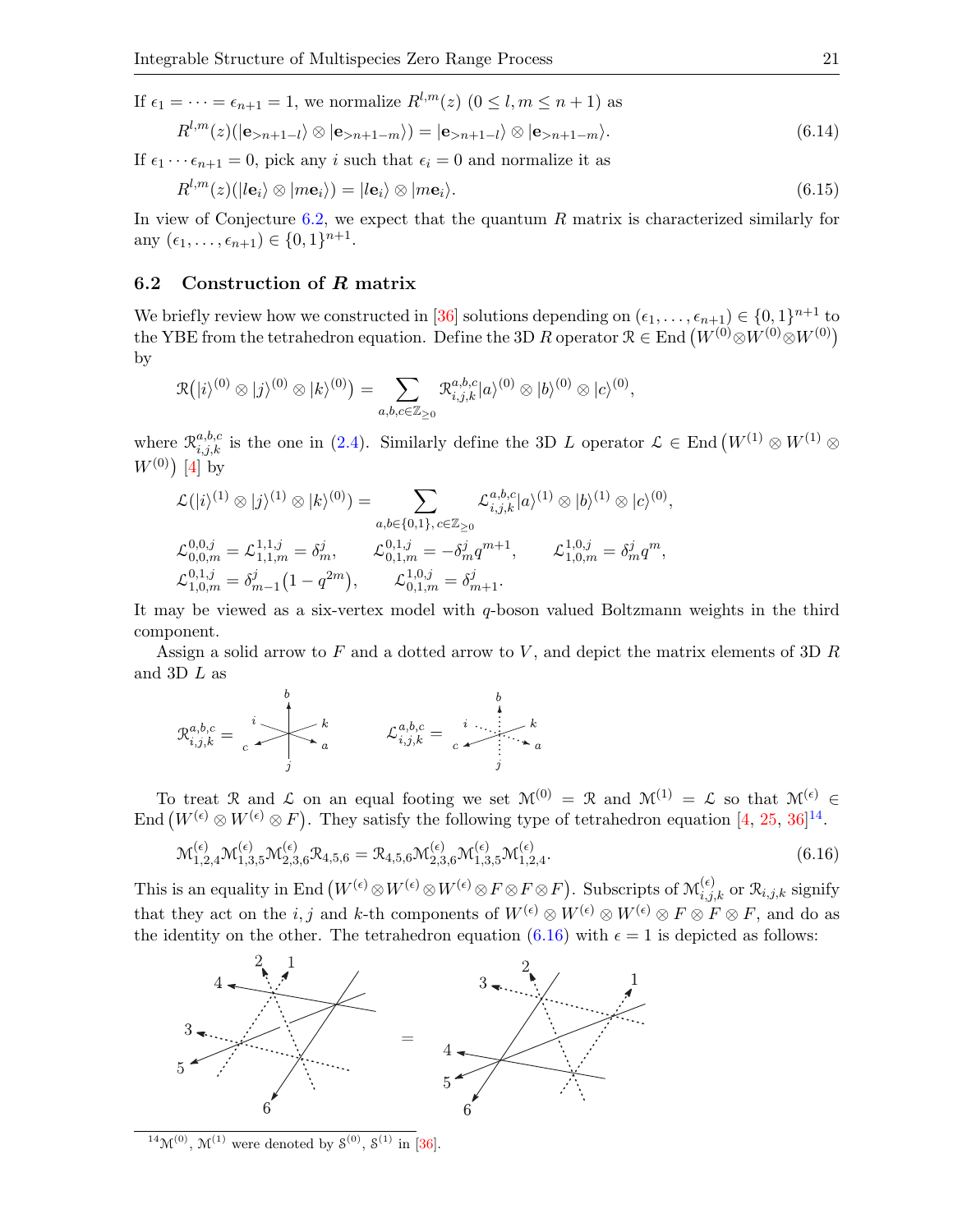The equation [\(6.16\)](#page-20-3) with  $\epsilon = 0$  is expressed similarly by replacing all the dotted arrows by solid ones. ai

Regarding  $(6.16)$  as a one-layer relation, we extend it to the  $(n+1)$ -layer version. Let  $W^{(\epsilon_i)},$  $_{b_i}$  $W^{(\epsilon_i)},$ ci  $W^{(\epsilon_i)}$  be copies of  $W^{(\epsilon_i)}$ , where  $a_i, b_i$  and  $c_i$   $(i = 1, \ldots, n + 1)$  are just distinct labels. Repeated use of  $(6.16)$   $(n+1)$  times leads to

<span id="page-21-1"></span>
$$
\begin{split}\n\left(\mathcal{M}_{a_{1},b_{1},4}^{(\epsilon_{1})}\mathcal{M}_{a_{1},c_{1},5}^{(\epsilon_{1})}\mathcal{M}_{b_{1},c_{1},6}^{(\epsilon_{1})}\right) \cdots\left(\mathcal{M}_{a_{n+1},b_{n+1},4}^{(\epsilon_{n+1})}\mathcal{M}_{a_{n+1},c_{n+1},5}^{(\epsilon_{n+1})}\mathcal{M}_{b_{n+1},c_{n+1},6}^{(\epsilon_{n+1})}\right) & \mathcal{R}_{4,5,6} \\
&= \mathcal{R}_{4,5,6}\left(\mathcal{M}_{b_{1},c_{1},6}^{(\epsilon_{1})}\mathcal{M}_{a_{1},c_{1},5}^{(\epsilon_{1})}\mathcal{M}_{a_{1},b_{1},4}^{(\epsilon_{1})}\right) \cdots\left(\mathcal{M}_{b_{n+1},c_{n+1},6}^{(\epsilon_{n+1})}\mathcal{M}_{a_{n+1},c_{n+1},5}^{(\epsilon_{n+1})}\mathcal{M}_{a_{n+1},b_{n+1},4}^{(\epsilon_{n+1})}\right).\n\end{split} \tag{6.17}
$$

This is an equality in End  $(\stackrel{a}{\mathcal{W}} \otimes \stackrel{b}{\mathcal{W}} \otimes \stackrel{c}{\mathcal{W}} \otimes \stackrel{4}{F} \otimes \stackrel{5}{F} \otimes \stackrel{6}{F}),$  where  $a = (a_1, \ldots, a_{n+1})$  is the array of labels and  $\overset{a}{\mathcal{W}}=$  $a_1$  $W^{(\epsilon_{1})}\otimes\cdots\otimes$  $a_{n+1}$  $W^{(e_{n+1})}$ . The notation  $\overset{b}{\mathcal{W}}$  and  $\overset{c}{\mathcal{W}}$  should be understood similarly. They are just copies of W defined in  $(6.9)$ . One can reduce  $(6.17)$  to the YBE by evaluating the auxiliary space  $\overline{F} \otimes \overline{F} \otimes \overline{F}$  away appropriately. A natural way is to take trace of [\(6.17\)](#page-21-1) over the auxiliary space after multiplying it with  $x^{\mathbf{h}_4}(xy)^{\mathbf{h}_5}y^{\mathbf{h}_6}$  from the left and  $\mathcal{R}_{4,5,6}^{-1}$  from the right<sup>[15](#page-21-2)</sup>. It results in the YBE

<span id="page-21-4"></span>
$$
R_{a,b}(x)R_{a,c}(xy)R_{b,c}(y) = R_{b,c}(y)R_{a,c}(xy)R_{a,b}(x) \in \text{End}\left(\overset{a}{\mathcal{W}}\otimes \overset{b}{\mathcal{W}}\otimes \overset{c}{\mathcal{W}}\right)
$$
(6.18)

for the R matrix obtained as

<span id="page-21-0"></span>
$$
R_{a,b}(z) = \rho(z) \operatorname{Tr}_3(z^{\mathbf{h}_3} \mathcal{M}_{a_1,b_1,3}^{(\epsilon_1)} \cdots \mathcal{M}_{a_{n+1},b_{n+1},3}^{(\epsilon_{n+1})}) \in \text{End}\left(\overset{a}{\mathcal{W}} \otimes \overset{b}{\mathcal{W}}\right),\tag{6.19}
$$

where the scalar  $\rho(z)$  is inserted to control the normalization. The trace are taken with respect to the auxiliary Fock space  $F = \frac{3}{F}$  signified by 3. Pictorially the matrix element [\(6.20\)](#page-22-0) of [\(6.19\)](#page-21-0) is expressed as follows:



Here the broken arrows designate either F or V [\(6.8\)](#page-19-6) according to  $\epsilon_i = 0$  or 1, and the winding arrow does  $\overrightarrow{F}$  over which the trace is taken. In short [\(6.19\)](#page-21-0) is a matrix product construction of quantum R matrix  $R(z)$  by operators satisfying the tetrahedron equation. The formula [\(2.3\)](#page-2-2) is just the concrete form of  $(6.19)$  for  $(\epsilon_1, \ldots, \epsilon_{n+1}) = (0, \ldots, 0)$ .

It is not known if this type of construction extends much beyond the generalized quantum group  $\mathcal{U}_A$ . See [\[36,](#page-28-10) Section 2.8] for the list of the known results. However, the formula [\(6.19\)](#page-21-0) is often more ef ficient than the fusion procedure practically. It also reveals a hidden 3D structure in a class of R matrices [\[4\]](#page-27-11) and has led to another application to the multispecies totally asymmetric simple exclusion and zero range processes when  $\forall \epsilon_i = 1$  and  $\forall \epsilon_i = 0$  [\[30,](#page-28-7) [32\]](#page-28-20). Except for the two cases however, these R matrices do *not* satisfy the sum-to-unity in general<sup>[16](#page-21-3)</sup> and we have not found an application to stochastic systems.

<span id="page-21-3"></span><span id="page-21-2"></span><sup>&</sup>lt;sup>15</sup>See around [\[36,](#page-28-10) equation (2.5)] for the definition of  $h_i$ .

<sup>&</sup>lt;sup>16</sup>This is partly because [\[29,](#page-28-2) Lemma 5] becomes trivial for  $s \geq 3$  invalidating the argument similar to the proof of  $[29,$  Theorem 6.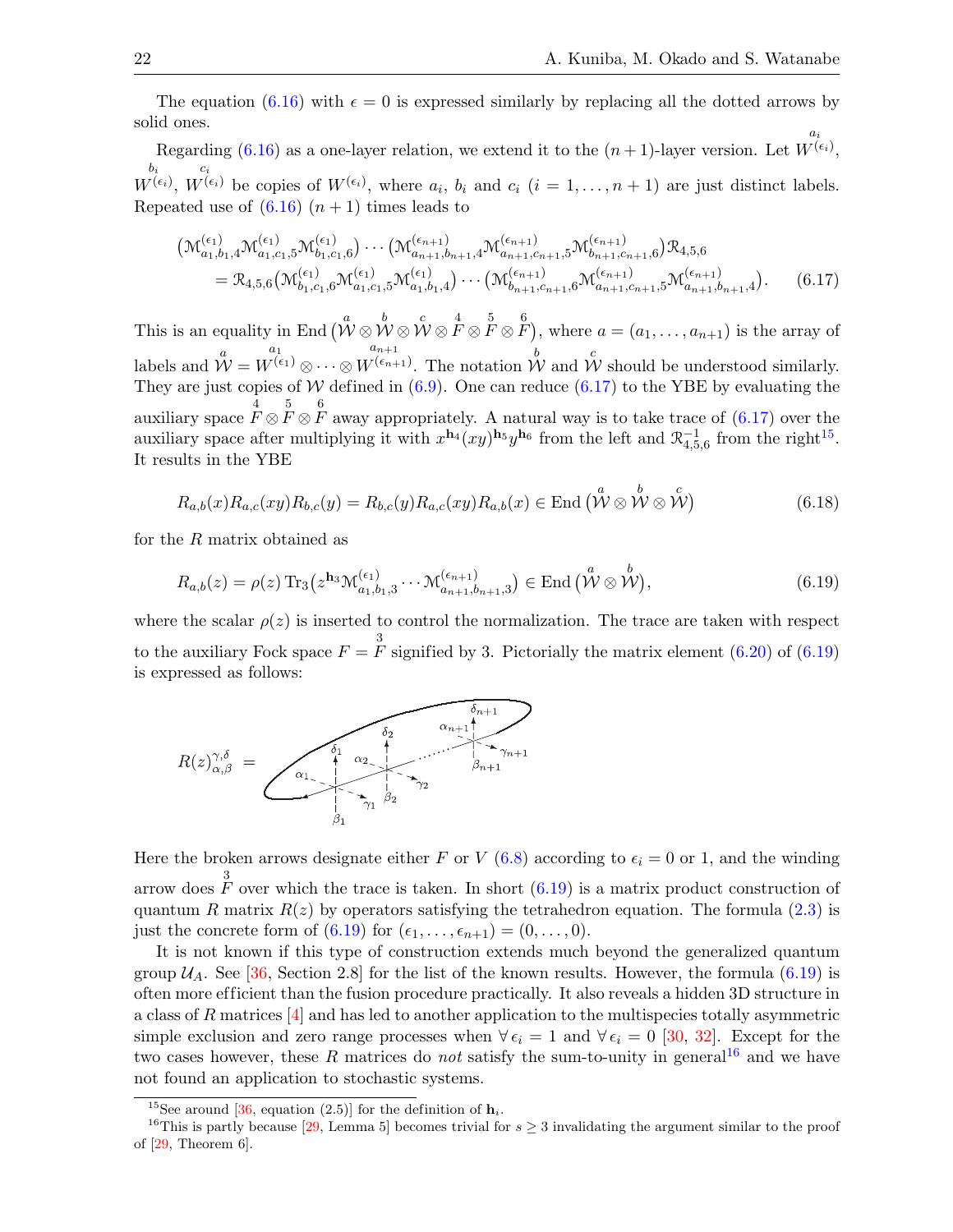Define the matrix elements of  $R(z)$  by

<span id="page-22-0"></span>
$$
R(z)(|\alpha\rangle \otimes |\beta\rangle) = \sum_{\gamma,\delta} R(z)_{\alpha,\beta}^{\gamma,\delta} |\gamma\rangle \otimes |\delta\rangle, \tag{6.20}
$$

where  $|\alpha\rangle, \ldots, |\delta\rangle \in \mathcal{W}$  [\(6.9\)](#page-19-5). It satisfies

$$
R(z)_{\alpha,\beta}^{\gamma,\delta}=0\qquad\text{unless}\quad\gamma+\delta=\alpha+\beta\quad\text{and}\quad|\gamma|=|\alpha|,\quad|\delta|=|\beta|,
$$

which implies that  $R(z)$  decomposes into matrices acting on finite-dimensional vector spaces:

$$
R(z) = \bigoplus_{l,m \geq 0} R^{l,m}(z), \qquad R^{l,m}(z) \in \text{End}(V_l \otimes V_m),
$$

where the former sum ranges over  $0 \leq l, m \leq n+1$  if  $\epsilon_1 = \cdots = \epsilon_{n+1} = 1$  and  $l, m \in \mathbb{Z}_{\geq 0}$  other-wise<sup>[17](#page-22-1)</sup>. The normalization [\(6.14\)](#page-20-4) and [\(6.15\)](#page-20-0) is achieved by choosing  $\rho(z) = (-q)^{-\max(m-l,0)}(1-\frac{1}{z})$  $q^{|l-m|}z$  and  $\rho(z) = \frac{z^{-m}(q^{l-m}z;q^2)_{m+1}}{(q^l-m+2z-1;q^2)}$  $\frac{(q^m-2;q^2)_{m+1}}{(q^{l-m+2}z^{-1};q^2)_m}$  in [\(6.19\)](#page-21-0), respectively [\[36,](#page-28-10) Section 2.6]. When  $l=m$ , we have

$$
R^{m,m}(1)(\ket{\alpha}\otimes\ket{\beta}) = \ket{\beta}\otimes\ket{\alpha}.
$$

<span id="page-22-2"></span>**Proposition 6.4** ([\[36\]](#page-28-10)). For arbitrary sequence  $(\epsilon_1, \ldots, \epsilon_{n+1}) \in \{0,1\}^{n+1}$ , the matrix  $R^{l,m}(z =$  $x/y$ ) satisfies [\(6.12\)](#page-19-0).

From Theorem [6.3](#page-19-7) and Proposition [6.4](#page-22-2) it follows that  $R^{l,m}(z)$  associated with the sequence  $(\epsilon_1,\ldots,\epsilon_{n+1})=(1^{\kappa},0^{n+1-\kappa})$  with  $0\leq\kappa\leq n+1$  is indeed the quantum R matrix of  $\mathcal{U}_A$ .

**Example 6.5.** Consider  $\mathcal{U}_A(1,0)$ . For  $l, m \geq 1$ , one has  $V_m = \mathbb{C}[0,m) \oplus \mathbb{C}[1,m-1] \subset \mathcal{W} = V \otimes F$ and similarly for  $V_l$ . The action of  $R(z)$  on  $V_l \otimes V_m$  is given by

$$
R(z)(|0,l\rangle \otimes |0,m\rangle) = |0,l\rangle \otimes |0,m\rangle,
$$
  
\n
$$
R(z)(|1,l-1\rangle \otimes |0,m\rangle) = \frac{1-q^{2m}}{z-q^{l+m}}|0,l\rangle \otimes |1,m-1\rangle + \frac{q^m z - q^l}{z-q^{l+m}}|1,l-1\rangle \otimes |0,m\rangle,
$$
  
\n
$$
R(z)(|0,l\rangle \otimes |1,m-1\rangle) = \frac{q^l z - q^m}{z-q^{l+m}}|0,l\rangle \otimes |1,m-1\rangle + \frac{(1-q^{2l})z}{z-q^{l+m}}|1,l-1\rangle \otimes |0,m\rangle,
$$
  
\n
$$
R(z)(|1,l-1\rangle \otimes |1,m-1\rangle) = \frac{1-q^{l+m}z}{z-q^{l+m}}|1,l-1\rangle \otimes |1,m-1\rangle.
$$

#### 6.3 Special value of R matrix

In this subsection we wish to obtain an explicit form of  $R(z) = R^{l,m}(z)$  at  $z = q^{l-m}$ . We are going to show the following theorem.

<span id="page-22-4"></span>**Theorem 6.6.** When  $l \leq m$  and  $(\epsilon_1, \ldots, \epsilon_{n+1}) = (1^{\kappa}, 0^{n+1-\kappa})$  with  $0 \leq \kappa \leq n+1$ , the following formula is valid:

<span id="page-22-3"></span>
$$
R(z = q^{l-m})_{\alpha,\beta}^{\gamma,\delta} = \delta_{\alpha+\beta}^{\gamma+\delta} q^{\psi+l(l-m)\theta(\kappa=n+1)} {m \choose l}_{q^2}^{\theta(\kappa=n+1)-1} \prod_{i=1}^{n+1} {\beta_i \choose \gamma_i}_{q^2},
$$
  
\n
$$
\psi = \psi_{\alpha,\beta}^{\gamma,\delta} = \sum_{1 \le i < j \le n+1} \alpha_i (\beta_j - \gamma_j) + \sum_{1 \le i < j \le n+1} (\beta_i - \gamma_i) \gamma_j.
$$
\n
$$
(6.21)
$$

<span id="page-22-1"></span><sup>17</sup>The notation  $V_l$  matches [\(2.1\)](#page-2-3) when  $\forall \epsilon_i = 0$ . It was denoted by  $\mathcal{W}_l$  in [\[36\]](#page-28-10) although.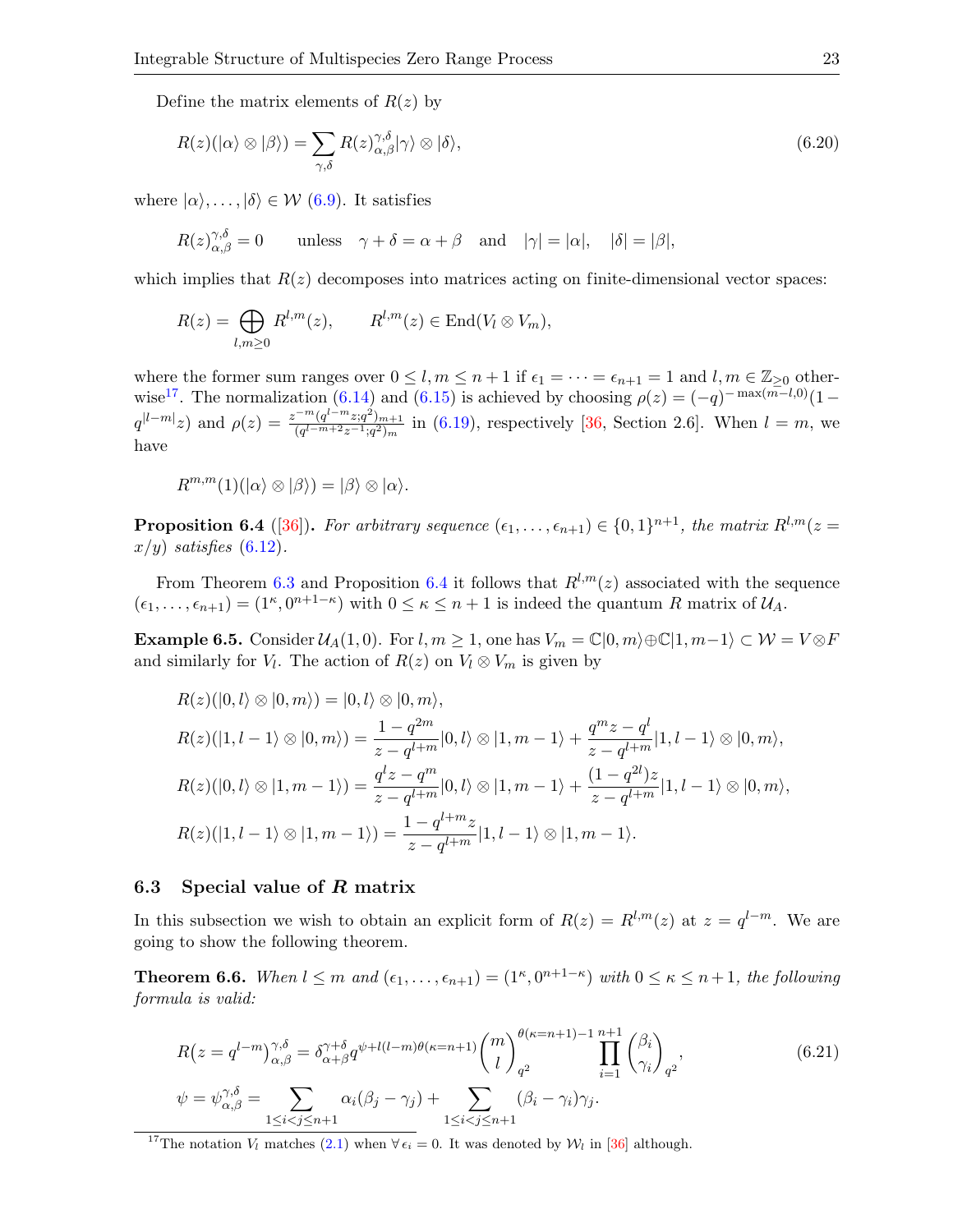Set  $\hat{i} = e_i - e_{i+1}$  for  $i \in \mathbb{Z}_{n+1}$ . It is straightforward to check

## <span id="page-23-1"></span>Lemma 6.7.

$$
\psi_{\alpha,\beta}^{\gamma-\hat{i},\delta} - \psi_{\alpha,\beta}^{\gamma,\delta-\hat{i}} = \gamma_{i+1} - \alpha_i + \beta_i - \gamma_i + 1 + (l - m)\delta_{i,0},
$$
  

$$
\psi_{\alpha+\hat{i},\beta}^{\gamma,\delta} - \psi_{\alpha,\beta}^{\gamma,\delta-\hat{i}} = \beta_{i+1} - \gamma_{i+1} + (l - m)\delta_{i,0}, \qquad \psi_{\alpha,\beta+\hat{i}}^{\gamma,\delta} - \psi_{\alpha,\beta}^{\gamma,\delta-\hat{i}} = \gamma_{i+1} - \alpha_i.
$$

<span id="page-23-2"></span>**Proposition 6.8.** Denote the r.h.s. of [\(6.21\)](#page-22-3) by  $X^{\gamma,\delta}_{\alpha,\beta}$  and set  $X(|\alpha\rangle \otimes |\beta\rangle) = \sum_{\gamma,\delta}$  $X_{\alpha,\beta}^{\gamma,\delta}|\gamma\rangle \otimes |\delta\rangle.$ Suppose  $l \leq m$ . Then for any x, y such that  $x/y = q^{l-m}$  and  $(\epsilon_1, \ldots, \epsilon_{n+1}) \in \{0,1\}^{n+1}$ , we have

<span id="page-23-0"></span>
$$
\left(\pi_x^l \otimes \pi_y^m\right) \Delta^{\text{op}}(g) X = X \left(\pi_x^l \otimes \pi_y^m\right) \Delta(g) \qquad \forall g \in \mathcal{U}_A(\epsilon_1, \dots, \epsilon_{n+1}).\tag{6.22}
$$

**Proof.** It suffices to show it for  $g = k_i, e_i, f_i$  in the four cases  $(\epsilon_i, \epsilon_{i+1}) = (1, 1), (1, 0), (0, 1),$  $(0,0)$ . The case  $(\epsilon_i, \epsilon_{i+1}) = (0,0)$  was done in [\[29\]](#page-28-2). Here we treat  $(\epsilon_i, \epsilon_{i+1}) = (0,1)$  case. The proof for  $(\epsilon_i, \epsilon_{i+1}) = (1, 1), (1, 0)$  are similar. The relation  $(6.22)$  with  $g = k_i$  means the weight conservation and it holds due to the factor  $\delta^{\gamma+\delta}_{\alpha+\beta}$  $\alpha+\beta$ . In the sequel we show  $(6.22)$  for  $g = f_i$ . The case  $g = e_i$  is similar hence omitted. Let the both sides of  $(6.22)$  act on  $|\alpha\rangle \otimes |\beta\rangle \in V_l \otimes V_m$ and compare the coefficients of  $|\gamma\rangle \otimes |\delta\rangle \in V_l \otimes V_m$  in the output vector. Using [\(6.7\)](#page-19-8), [\(6.11\)](#page-19-3) and  $(6.20)$  we find that the relation to be proved is

$$
X_{\alpha,\beta}^{\gamma,\delta-\hat{i}}[\delta_{i+1}+1] \theta(\delta_{i+1}=0) + X_{\alpha,\beta}^{\gamma-\hat{i},\delta} q^{\delta_i+\delta_{i+1}} (-1)^{-\delta_{i+1}} z^{-\delta_{i,0}} [\gamma_{i+1}+1] \theta(\gamma_{i+1}=0)
$$
  
=  $X_{\alpha+\hat{i},\beta}^{\gamma,\delta} [\alpha_{i+1}] \theta(\alpha_{i+1}=1) z^{-\delta_{i,0}} + X_{\alpha,\beta+\hat{i}}^{\gamma,\delta} [\beta_{i+1}] \theta(\beta_{i+1}=1) q^{\alpha_i+\alpha_{i+1}} (-1)^{-\alpha_{i+1}}$ 

at  $z = q^{l-m}$  under the weight conservation (i)  $\alpha_i + \beta_i = \gamma_i + \delta_i - 1$  and (ii)  $\alpha_{i+1} + \beta_{i+1} =$  $\gamma_{i+1} + \delta_{i+1} + 1$ . By substituting [\(6.21\)](#page-22-3) and applying Lemma [6.7,](#page-23-1) it is simplified to

$$
\begin{split}\n&\left[\delta_{i+1}+1\right]\left(1-q^{2\beta_{i+1}}\right)\left(1-q^{2(\beta_i-\gamma_i+1)}\right)\left(1-q^{2(\gamma_{i+1}+1)}\right)\theta(\delta_{i+1}=0) \\
&+q^{\gamma_{i+1}+\delta_{i+1}+2\beta_i-2\gamma_i+2}\left[\gamma_{i+1}+1\right]\left(1-q^{2\beta_{i+1}}\right)\left(1-q^{2(\beta_{i+1}-\gamma_{i+1})}\right) \\
&\times\left(1-q^{2\gamma_i}\right)(-1)^{\delta_{i+1}}\theta(\gamma_{i+1}=0) \\
&=q^{\beta_{i+1}-\gamma_{i+1}}\left[\alpha_{i+1}\right]\left(1-q^{2\beta_{i+1}}\right)\left(1-q^{2(\beta_i-\gamma_i+1)}\right)\left(1-q^{2(\gamma_{i+1}+1)}\right)\theta(\alpha_{i+1}=1) \\
&+q^{\gamma_{i+1}+\alpha_{i+1}}\left[\beta_{i+1}\right]\left(1-q^{2(\beta_i+1)}\right)\left(1-q^{2(\beta_{i+1}-\gamma_{i+1})}\right)\left(1-q^{2(\gamma_{i+1}+1)}\right) \\
&\times(-1)^{\alpha_{i+1}}\theta(\beta_{i+1}=1).\n\end{split}
$$

From the weight conservation (ii)  $\alpha_{i+1} + \beta_{i+1} = \gamma_{i+1} + \delta_{i+1} + 1$  and  $\epsilon_{i+1} = 1$ , we have only four cases  $(\alpha_{i+1}, \beta_{i+1}, \gamma_{i+1}, \delta_{i+1}) = (1, 1, 1, 0), (1, 0, 0, 0), (0, 1, 0, 0), (1, 1, 0, 1).$  They are easily checked by using (i).

**Proof of Theorem [6.6.](#page-22-4)** The  $U_A$ -module  $V_l \otimes V_m$  is irreducible for the choice  $(\epsilon_1, \ldots, \epsilon_{n+1}) =$  $(1^{\kappa}, 0^{n+1-\kappa})$  with  $0 \leq \kappa \leq n+1$  by [\[36,](#page-28-10) Proposition 6.11]. (This fact has been quoted as Theorem [6.3](#page-19-7) in this paper.) Therefore  $R(z)$  is uniquely characterized by the relation [\(6.22\)](#page-23-0) up to normalization. The agreement of the normalization is readily checked.

If Conjecture [6.2](#page-19-4) holds, Proposition [6.8](#page-23-2) tells that the factorized formula in Theorem [6.6](#page-22-4) is valid for arbitrary  $(\epsilon_1, \ldots, \epsilon_{n+1}) \in \{0, 1\}^{n+1}$ .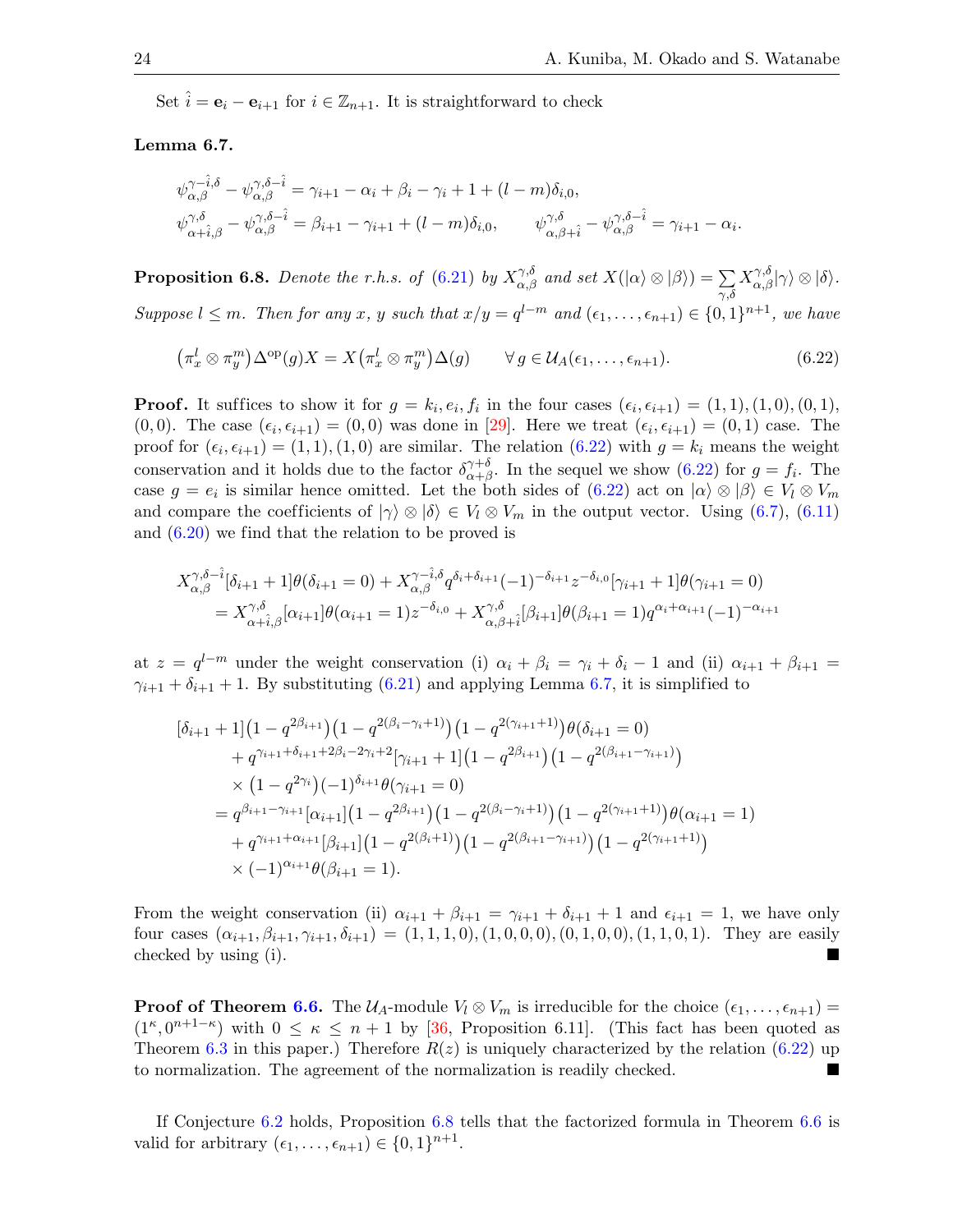#### 6.4 Parameter version

For  $n \in \mathbb{Z}_{\geq 1}$  and  $\epsilon = (\epsilon_1, \ldots, \epsilon_n) \in \{0, 1\}^n$ , set

$$
B(\epsilon) = \{(\alpha_1, \dots, \alpha_n) | \alpha_i \in \{0, 1\} \text{ if } \epsilon_i = 1, \ \alpha_i \in \mathbb{Z}_{\geq 0} \text{ if } \epsilon_i = 0\},
$$
  

$$
W(\epsilon) = \bigoplus_{(\alpha_1, \dots, \alpha_n) \in B(\epsilon)} \mathbb{C}|\alpha_1, \dots, \alpha_n\rangle.
$$

Note that we have shifted to the *n*-component setting. Introduce the operator  $S^{(\epsilon)}(\lambda,\mu) \in$  $\text{End}(W(\epsilon) \otimes W(\epsilon))$  depending on the parameters  $\lambda, \mu$  by

<span id="page-24-2"></span>
$$
\mathcal{S}^{(\epsilon)}(\lambda,\mu)(\ket{\alpha}\otimes\ket{\beta}) = \sum_{\gamma,\delta\in B(\epsilon)} \mathcal{S}(\lambda,\mu)_{\alpha,\beta}^{\gamma,\delta}|\gamma\rangle \otimes |\delta\rangle,\tag{6.23}
$$

where the element  $\mathcal{S}(\lambda, \mu)_{\alpha,\beta}^{\gamma,\delta}$  is specified by exactly the same formula as [\(2.11\)](#page-4-3) and [\(2.9\)](#page-3-4). In other words  $S^{(\epsilon)}(\lambda,\mu)$  is a restriction of  $S(\lambda,\mu) \in \text{End}(W \otimes W)$  on  $W(\epsilon) \otimes W(\epsilon)$ , where W was defined before [\(2.10\)](#page-4-1). It corresponds to the parameter version of  $R(z = q^{l-m})$  for  $(\epsilon_1, \ldots, \epsilon_{n+1})$ with  $\epsilon_{n+1} = 0.18$  $\epsilon_{n+1} = 0.18$ 

Combining the YBE  $(6.18)$ , Theorem  $6.6$  and the argument similar to [\[29,](#page-28-2) Section 2.3], one can generalize [\(2.12\)](#page-4-5) to

**Theorem 6.9.** For  $\epsilon = (1^{\kappa}, 0^{n-\kappa})$  with  $0 \leq \kappa \leq n$ ,  $S^{(\epsilon)}(\lambda, \mu)$  satisfies the YBE:

$$
\mathcal{S}_{1,2}^{(\epsilon)}(\nu_1,\nu_2)\mathcal{S}_{1,3}^{(\epsilon)}(\nu_1,\nu_3)\mathcal{S}_{2,3}^{(\epsilon)}(\nu_2,\nu_3)=\mathcal{S}_{2,3}^{(\epsilon)}(\nu_2,\nu_3)\mathcal{S}_{1,3}^{(\epsilon)}(\nu_1,\nu_3)\mathcal{S}_{1,2}^{(\epsilon)}(\nu_1,\nu_2).
$$

In view of Conjecture [6.2](#page-19-4) we also conjecture that the above YBE is valid for arbitrary  $\epsilon \in$  $\{0,1\}^n$ . A direct proof of this assertion will not be difficult although we do not pursue it here.

On the other hand, the sum-to-unity [\(2.13\)](#page-4-2) does not hold in general if  $\epsilon \neq (0, \ldots, 0)$ . Here is the simplest example.

**Example 6.10.**  $S^{(\epsilon)}(\lambda,\mu)$  with  $n=1$  and  $\epsilon=(1)$  defines a five vertex model whose vertex weights read

$$
0 \longrightarrow 0 \qquad 1 \longrightarrow 1 \qquad 0 \longrightarrow 0 \qquad 0 \longrightarrow 1 \qquad 1 \longrightarrow 0
$$
  
\n
$$
1 \qquad \frac{\mu(1-\lambda)}{\lambda(1-\mu)} \qquad \frac{\lambda-\mu}{\lambda(1-\mu)} \qquad \frac{\mu(1-\lambda)}{\lambda(1-\mu)} \qquad 1
$$

in the convention [\(2.14\)](#page-4-0). One sees that the sum-to-unity [\(2.13\)](#page-4-2) is invalid when  $(\alpha, \beta) = (1, 1)$ because  $S^{(1)}(\lambda, \mu)_{1,1}^{0,2} = \frac{\lambda - \mu}{\lambda(1 - \mu)}$  must be dismissed from the sum. These weights also possess the NW-freeness mentioned in Remark [3.2.](#page-7-2)

# <span id="page-24-0"></span>7 Summary

We have reviewed the construction of the multispecies ZRP in [\[29\]](#page-28-2), the matrix product formula for the stationary probability in  $[34, 35]$  $[34, 35]$  and the relevant quantum R matrices originating in the tetrahedron equation and the generalized quantum groups in [\[36\]](#page-28-10). We have also pointed out a new commuting Markov transfer matrix in Section [2.3,](#page-5-0) the associated Markov Hamiltonian  $(3.10)$ , the Serre type relations  $(6.3)-(6.6)$  $(6.3)-(6.6)$  for the generalized quantum group  $U_A(\epsilon_1,\ldots,\epsilon_{n+1}),$  factorization of its quantum R matrix at special point of the spectral parameter in Theorem [6.6,](#page-22-4) and the parameter version of the R matrix  $(6.23)$  satisfying the YBE.

<span id="page-24-1"></span><sup>&</sup>lt;sup>18</sup>For example  $\mathcal{S}^{(1,...,1)}(\lambda,\mu)$  originates in  $R^{l,m}(z)$  with 'inhomogeneous' choice  $(\epsilon_1,\ldots,\epsilon_{n+1})=(1,\ldots,1,0)$ .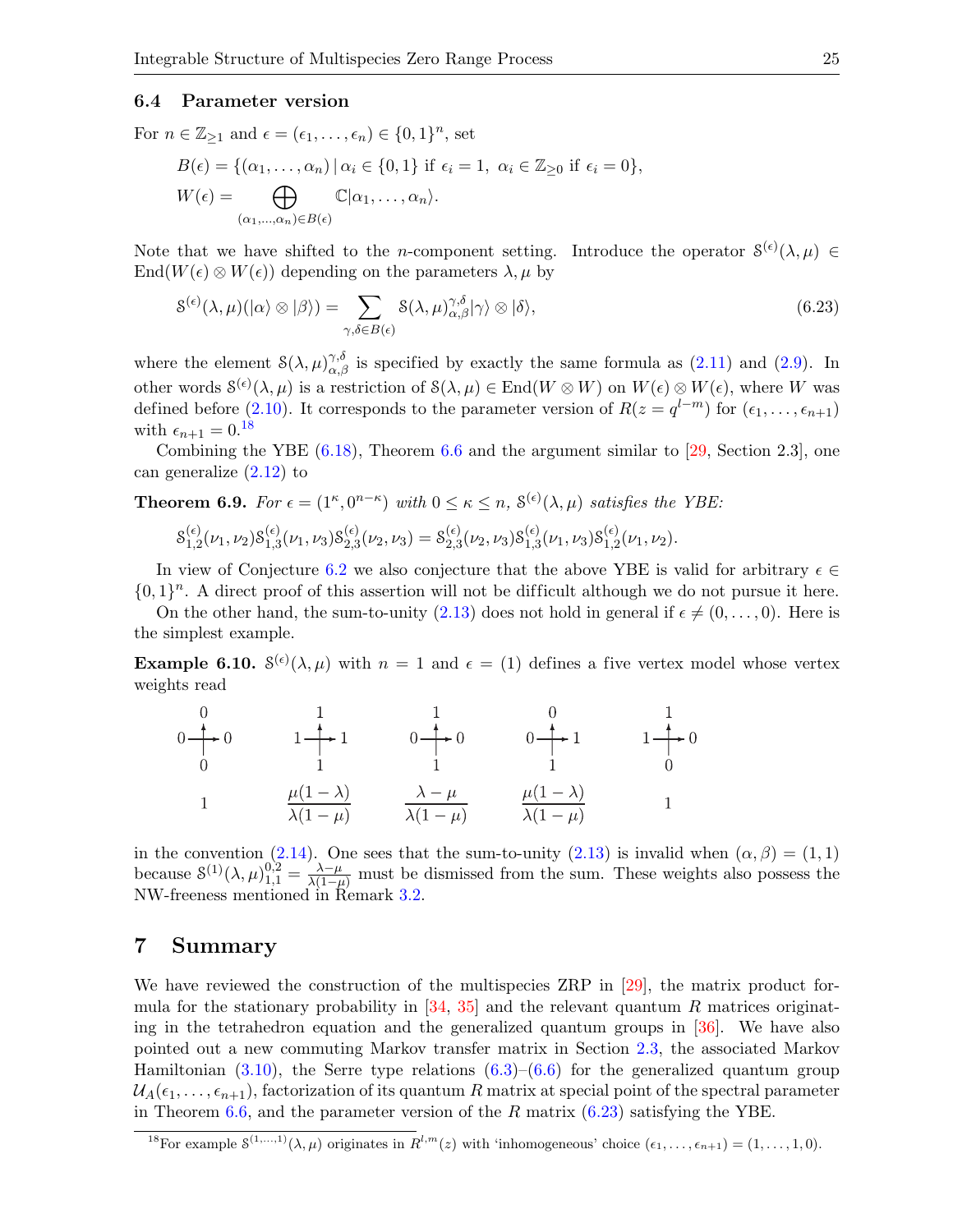# <span id="page-25-0"></span>A Example of  $R^{l,m}(z)$  for  $\mathcal{U}_A(1,1,0)$

Consider  $\mathcal{U}_A(1,1,0)$ . For  $l, m \geq 2$ , one has  $V_m = \mathbb{C}[0,0,m) \oplus \mathbb{C}[0,1,m-1] \oplus \mathbb{C}[1,0,m-1] \oplus$  $\mathbb{C}|1, 1, m-2\rangle \subset \mathcal{W} = V \otimes V \otimes F$  and similarly for  $V_l$ . The action of  $R(z)$  on  $V_l \otimes V_m$  is given by

$$
R(z)(|0,0,l)\otimes |0,0,m\rangle) = |0,0,l\rangle\otimes |0,0,m\rangle,
$$
  
\n
$$
R(z)(|0,0,l)\otimes |0,1,m-1\rangle) = \frac{q^{z}_{z}-q^{m}}{z-q^{l+m}}|0,0,l\rangle\otimes |0,1,m-1\rangle
$$
  
\n
$$
+\frac{(1-q^{2l})}{z-q^{l+m}}|0,0,l\rangle\otimes |1,0,m-1\rangle
$$
  
\n
$$
R(z)(|0,0,l)\otimes |1,0,m-1\rangle) = \frac{q^{z}_{z}-q^{m}}{z-q^{l+m}}|0,0,l\rangle\otimes |1,0,m-1\rangle
$$
  
\n
$$
+ \frac{(1-q^{2l})z}{z-q^{l+m}}|1,0,l-1\rangle\otimes |0,0,m\rangle,
$$
  
\n
$$
R(z)(|0,0,l\rangle\otimes |1,1,m-2\rangle) = \frac{(q^{m}-q^{z})q^{m}-q^{l+2}z}{(q^{l+m}-z)(q^{l+m}-q^{2}z)}|0,0,l\rangle\otimes |1,1,m-2\rangle
$$
  
\n
$$
+ \frac{(q^{l}z-q^{m})(1-q^{2l})zq}{(q^{l+m}-z)(q^{l+m}-q^{2}z)}|0,1,l-1\rangle\otimes |1,0,m-1\rangle
$$
  
\n
$$
+ \frac{(q^{l}z-q^{m})(1-q^{2l})zq}{(q^{l+m}-z)(q^{l+m}-q^{2}z)}|1,0,l-1\rangle\otimes |1,0,m-1\rangle
$$
  
\n
$$
+ \frac{(1-q^{2l})(1-q^{2l})zq}{(q^{l+m}-z)(q^{l+m}-q^{2}z)}|1,0,l-1\rangle\otimes |0,0,m\rangle,
$$
  
\n
$$
R(z)(|1,1,l-2\rangle\otimes |0,0,m\rangle) = \frac{q^{2}(1-q^{2m})(1-q^{2m}-2)}{(q^{l+m}-q^{2}z)}|0,0,l\rangle\otimes |1,1,m-2\rangle
$$
  
\n
$$
+ \frac{q^{2}(1-q^{2m})(q^{m}z-q^{l})}{(q^{l+m}-z)(q^{l+m}-q^{2}z)}|0,0,l\rangle\otimes |1,1,m-2\rangle
$$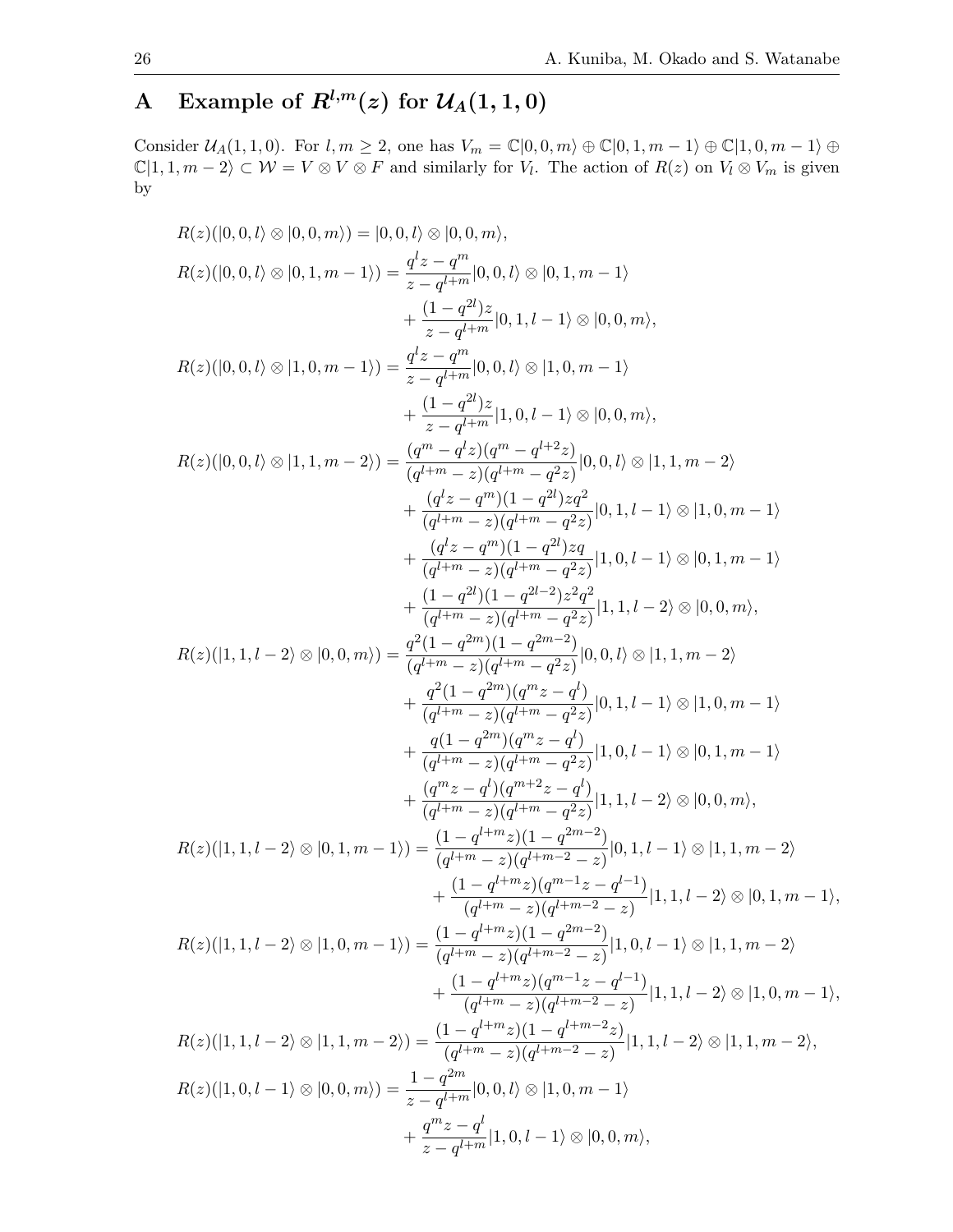$$
R(z)(|1,0,l-1\rangle\otimes|0,1,m-1\rangle)=\frac{(q^{2m}-q^2)(q^m-q^2z)}{(q^{l+m}-z)(q^{l+m}-q^2z)}|0,0,l\rangle\otimes|1,1,m-2\rangle\\ \hspace{1.0in}+\frac{(q^2-1)q^{l+m}+(q^2-q^{2+2l}-q^{2+2m}+q^{2l+2m})z}{(q^{l+m}-z)(q^{l+m}-q^2z)}\\ \hspace{1.0in} \times|0,1,l-1\rangle\otimes|1,0,l-1\rangle\otimes|0,1,m-1\rangle\\ \hspace{1.0in}+\frac{q(q^m-q^lz)(q^l-q^mz)}{(q^{l+m}-z)(q^{l+m}-q^2z)}|1,0,l-1\rangle\otimes|0,1,m-1\rangle\\ \hspace{1.0in}+\frac{(q^2-q^2)(q^l-q^mz)z}{(q^{l+m}-z)(q^{l+m}-q^2z)}|1,1,l-2\rangle\otimes|0,0,m\rangle,\\ R(z)(|1,0,l-1\rangle\otimes|1,0,m-1\rangle)=\frac{1-q^{l+m}z}{z-q^{l+m}z}|1,0,l-1\rangle\otimes|1,0,m-1\rangle,\\ R(z)(|1,0,l-1\rangle\otimes|1,1,m-2\rangle)=\frac{q(1-q^{l+m}z)(q^lz-q^m)}{(q^{l+m}-z)(q^{l+m}-q^2z)}|1,0,l-1\rangle\otimes|1,1,m-2\rangle\\ \hspace{1.0in}+\frac{q^2z(1-q^{l+m}z)(1-q^{2l-2})}{(q^{l+m}-z)(q^{l+m}-q^2z)}|1,1,l-2\rangle\otimes|1,0,m-1\rangle,\\ R(z)(|0,1,l-1\rangle\otimes|0,0,m\rangle)=\frac{1-q^{2m}}{z-q^{l+m}}|0,0,l\rangle\otimes|0,1,m-1\rangle\\ \hspace{1.0in}+\frac{q^mz-q^l}{z-q^{l+m}}|0,1,l-1\rangle\otimes|0,0,m\rangle,\\ R(z)(|0,1,l-1\rangle\otimes|0,1,m-1\rangle)=\frac{q(q^lz-q^m)(1-q^{2m-2})}{(q^{l+m}-z)(q^{l+m}-q^2z)}|0,0,l\rangle\otimes|1,1,m-2\rangle\\ \hspace{1.
$$

### Acknowledgments

The authors thank Ivan Corwin, Philippe Di Francesco, Alexandr Garbali, Michio Jimbo and Tomohiro Sasamoto for kind interest. They also thank Jeffrey Kuan for informing them of the interesting work [\[27\]](#page-28-11) and Shohei Machida for letting them know the Serre relations of  $\mathcal{U}_A(\epsilon)$ . Last but not least we thank the anonymous referees for productive suggestions to improve the paper. This work is supported by Grants-in-Aid for Scientific Research No. 15K04892, No. 15K13429 and No. 16H03922 from JSPS.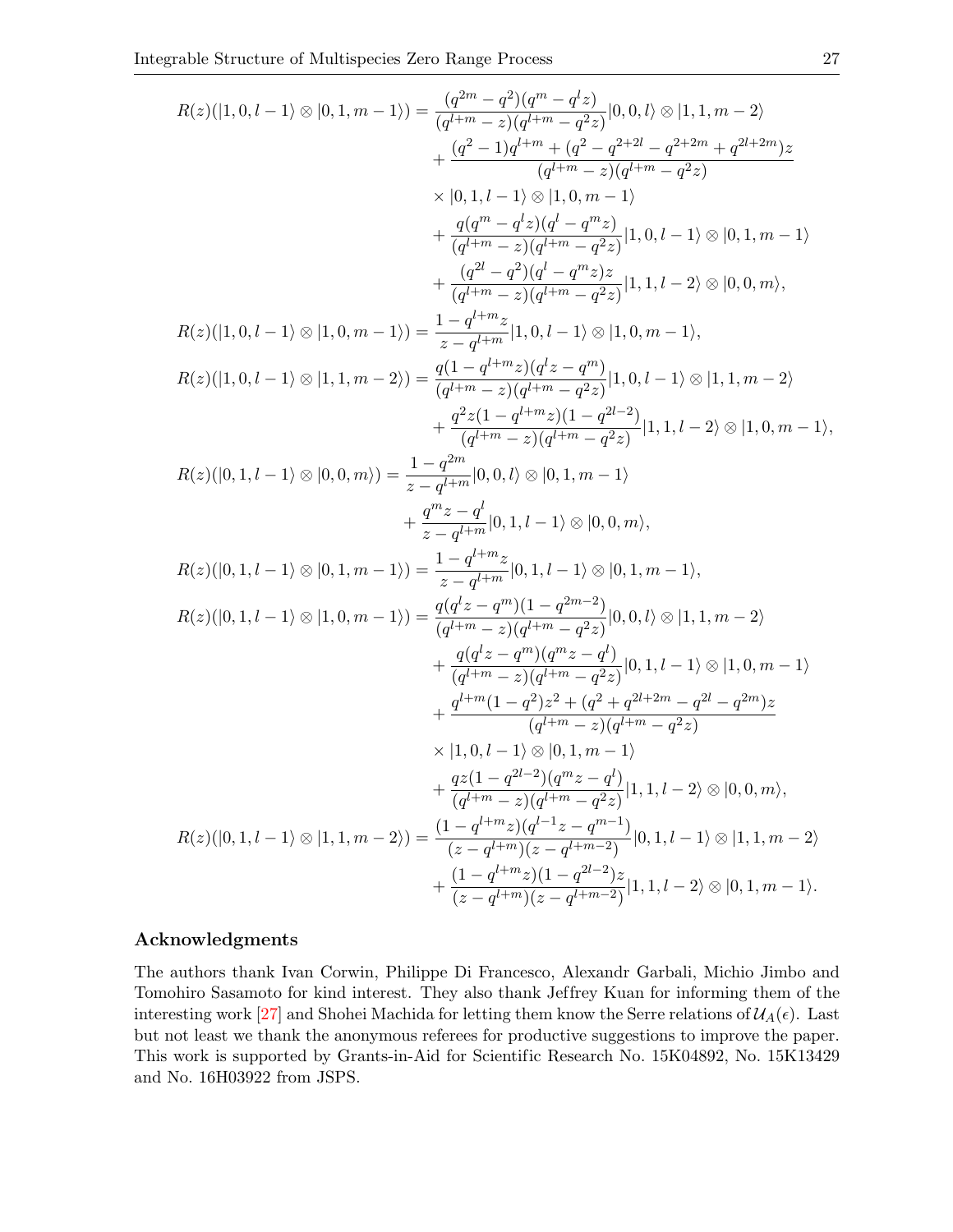# References

- <span id="page-27-5"></span>[1] Alcaraz F.C., Lazo M.J., Exact solutions of exactly integrable quantum chains by a matrix product ansatz, [J. Phys. A: Math. Gen.](https://doi.org/10.1088/0305-4470/37/14/001) 37 (2004), 4149–4182, [cond-mat/0312373.](https://arxiv.org/abs/cond-mat/0312373)
- <span id="page-27-19"></span>[2] Arita C., Kuniba A., Sakai K., Sawabe T., Spectrum of a multi-species asymmetric simple exclusion process on a ring, [J. Phys. A: Math. Theor.](https://doi.org/10.1088/1751-8113/42/34/345002) 42 (2009), 345002, 41 pages, [arXiv:0904.1481.](https://arxiv.org/abs/0904.1481)
- <span id="page-27-2"></span>[3] Baxter R.J., Exactly solved models in statistical mechanics, Dover Publications, Mineola, N.Y., 2007.
- <span id="page-27-11"></span>[4] Bazhanov V.V., Sergeev S.M., Zamolodchikov's tetrahedron equation and hidden structure of quantum groups, [J. Phys. A: Math. Gen.](https://doi.org/10.1088/0305-4470/39/13/009) 39 (2006), 3295–3310, [hep-th/0509181.](https://arxiv.org/abs/hep-th/0509181)
- <span id="page-27-13"></span>[5] Belitsky V., Schütz G.M., Quantum algebra symmetry of the ASEP with second-class particles, [J. Stat.](https://doi.org/10.1007/s10955-015-1363-1) [Phys.](https://doi.org/10.1007/s10955-015-1363-1) 161 (2015), 821–842, [arXiv:1504.06958.](https://arxiv.org/abs/1504.06958)
- <span id="page-27-6"></span>[6] Blythe R.A., Evans M.R., Nonequilibrium steady states of matrix-product form: a solver's guide, [J. Phys. A:](https://doi.org/10.1088/1751-8113/40/46/R01) [Math. Theor.](https://doi.org/10.1088/1751-8113/40/46/R01) 40 (2007), R333–R441, [arXiv:0706.1678.](https://arxiv.org/abs/0706.1678)
- <span id="page-27-14"></span>[7] Borodin A., Corwin I., Gorin V., Stochastic six-vertex model, [Duke Math. J.](https://doi.org/10.1215/00127094-3166843) 165 (2016), 563–624, [arXiv:1407.6729.](https://arxiv.org/abs/1407.6729)
- <span id="page-27-15"></span>[8] Borodin A., Petrov L., Higher spin six vertex model and symmetric rational functions, [arXiv:1601.05770.](https://arxiv.org/abs/1601.05770)
- <span id="page-27-12"></span>[9] Bosnjak G., Mangazeev V.V., Construction of R-matrices for symmetric tensor representations related to  $U_q(sl_n)$ , [J. Phys. A: Math. Theor.](https://doi.org/10.1088/1751-8113/49/49/495204) 49 (2016), 495204, 19 pages, [arXiv:1607.07968.](https://arxiv.org/abs/1607.07968)
- <span id="page-27-7"></span>[10] Cantini L., de Gier J., Wheeler M., Matrix product formula for Macdonald polynomials, [J. Phys. A: Math.](https://doi.org/10.1088/1751-8113/48/38/384001) [Theor.](https://doi.org/10.1088/1751-8113/48/38/384001) 48 (2015), 384001, 25 pages, [arXiv:1505.00287.](https://arxiv.org/abs/1505.00287)
- <span id="page-27-24"></span>[11] Cantini L., Garbali A., de Gier J., Wheeler M., Koornwinder polynomials and the stationary multi-species asymmetric exclusion process with open boundaries, [J. Phys. A: Math. Theor.](https://doi.org/10.1088/1751-8113/49/44/444002)  $49$  (2016), 444002, 23 pages, [arXiv:1607.00039.](https://arxiv.org/abs/1607.00039)
- <span id="page-27-16"></span>[12] Corwin I., The q-Hahn boson process and q-Hahn TASEP, *[Int. Math. Res. Not.](https://doi.org/10.1093/imrn/rnu094)* **2015** (2015), 5577–5603.
- <span id="page-27-17"></span>[13] Corwin I., Petrov L., Stochastic higher spin vertex models on the line, [Comm. Math. Phys.](https://doi.org/10.1007/s00220-015-2479-5) 343 (2016), 651–700, [arXiv:1502.07374.](https://arxiv.org/abs/1502.07374)
- <span id="page-27-8"></span>[14] Crampe N., Ragoucy E., Vanicat M., Integrable approach to simple exclusion processes with boundaries. Review and progress, [J. Stat. Mech. Theory Exp.](https://doi.org/10.1088/1742-5468/2014/11/P11032) (2014), P11032, 42 pages, [arXiv:1408.5357.](https://arxiv.org/abs/1408.5357)
- <span id="page-27-9"></span>[15] Derrida B., Evans M.R., Hakim V., Pasquier V., Exact solution of a 1D asymmetric exclusion model using a matrix formulation, [J. Phys. A: Math. Gen.](https://doi.org/10.1088/0305-4470/26/7/011) 26 (1993), 1493–1517.
- <span id="page-27-0"></span>[16] Evans M.R., Hanney T., Nonequilibrium statistical mechanics of the zero-range process and related models, [J. Phys. A: Math. Gen.](https://doi.org/10.1088/0305-4470/38/19/R01) 38 (2005), R195–R240, [cond-mat/0501338.](https://arxiv.org/abs/cond-mat/0501338)
- <span id="page-27-21"></span>[17] Evans M.R., Majumdar S.N., Zia R.K.P., Factorized steady states in mass transport models, [J. Phys. A:](https://doi.org/10.1088/0305-4470/37/25/L02) [Math. Gen.](https://doi.org/10.1088/0305-4470/37/25/L02) 37 (2004), L275–L280, [cond-mat/0406524.](https://arxiv.org/abs/cond-mat/0406524)
- <span id="page-27-4"></span>[18] Faddeyev L.D., Quantum completely integrable models in field theory, in Mathematical Physics Reviews, Vol. 1, Soviet Sci. Rev. Sect. C: Math. Phys. Rev., Vol. 1, Harwood Academic, Chur, 1980, 107–155.
- <span id="page-27-23"></span>[19] Frenkel I.B., Reshetikhin N.Yu., Quantum affine algebras and holonomic difference equations, [Comm. Math.](https://doi.org/10.1007/BF02099206) [Phys.](https://doi.org/10.1007/BF02099206) 146 (1992), 1–60.
- <span id="page-27-20"></span>[20] Garbali A., de Gier J., Wheeler M., A new generalisation of Macdonald polynomials, [Comm. Math. Phys.](https://doi.org/10.1007/s00220-016-2818-1) 352 (2017), 773–804, [arXiv:1605.07200.](https://arxiv.org/abs/1605.07200)
- <span id="page-27-1"></span>[21] Großkinsky S., Schütz G.M., Spohn H., Condensation in the zero range process: stationary and dynamical properties, [J. Stat. Phys.](https://doi.org/10.1023/A:1026008532442) 113 (2003), 389–410, [cond-mat/0302079.](https://arxiv.org/abs/cond-mat/0302079)
- <span id="page-27-18"></span>[22] Gwa L.-H., Spohn H., Bethe solution for the dynamical-scaling exponent of the noisy Burgers equation, [Phys. Rev. A](https://doi.org/10.1103/PhysRevA.46.844) 46 (1992), 844–854.
- <span id="page-27-22"></span>[23] Jimbo M., A q-analogue of  $U(\mathfrak{gl}(N+1))$ , Hecke algebra, and the Yang–Baxter equation, [Lett. Math. Phys.](https://doi.org/10.1007/BF00400222) 11 (1986), 247–252.
- <span id="page-27-3"></span>[24] Jimbo M. (Editor), Yang–Baxter equation in integrable systems, Adv. Ser. Math. Phys., Vol. 10, World Sci. Publ., Teaneck, NJ, 1990.
- <span id="page-27-10"></span>[25] Kapranov M.M., Voevodsky V.A., 2-categories and Zamolodchikov tetrahedra equations, in Algebraic Groups and their Generalizations: Quantum and Infinite-Dimensional Methods (University Park, PA, 1991), Proc. Sympos. Pure Math., Vol. 56, Amer. Math. Soc., Providence, RI, 1994, 177–259.